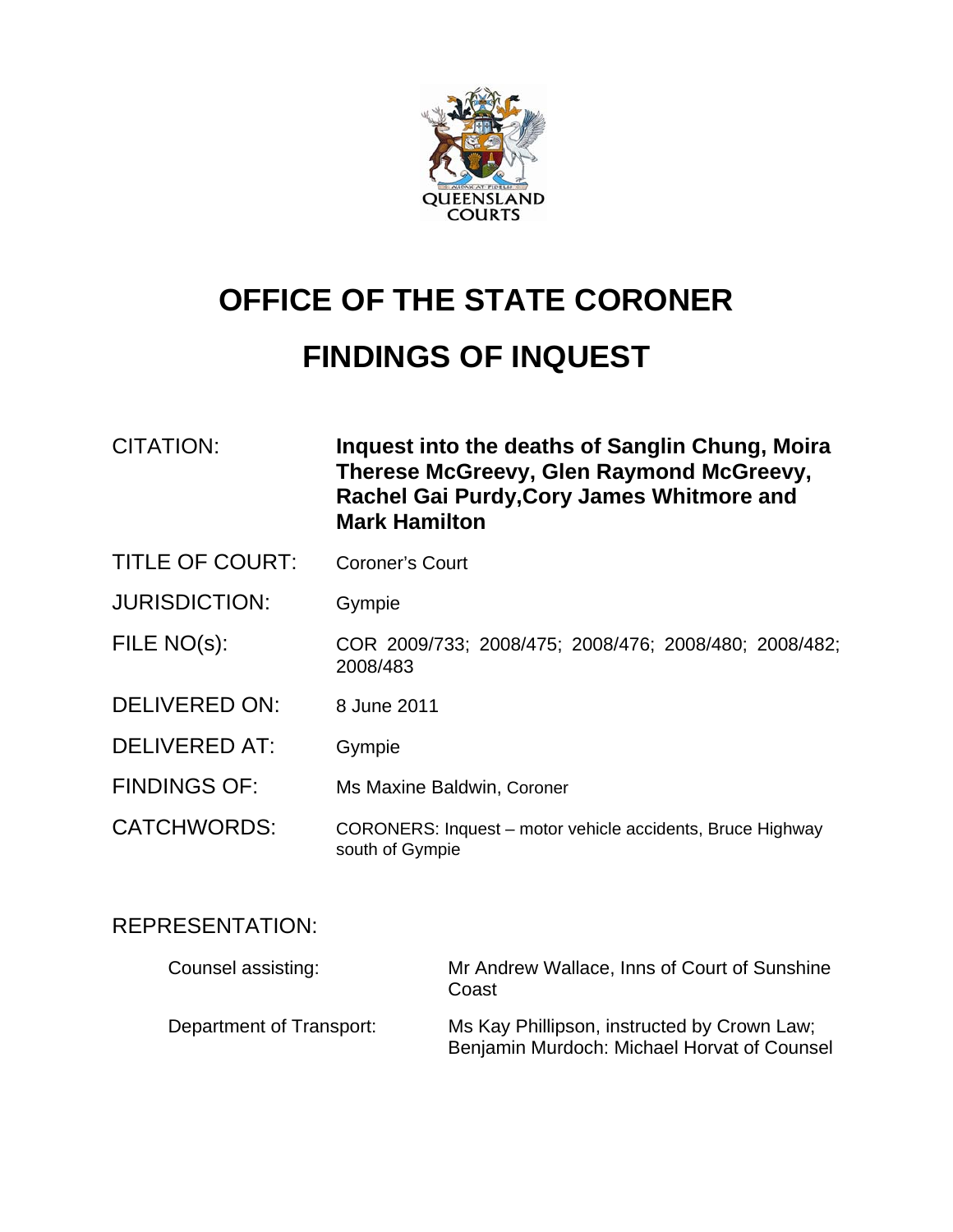## *Introduction*

These are my findings in relation to the deaths of Sanglin Chung, Moira and Glen McGreevy, Mark Hamilton, Rachel Purdy and Cory Whitmore. These findings seek to explain how these deaths occurred on a 15-kilometre stretch of the Bruce Highway south of Gympie. It also considers whether any changes to policies or practices could reduce the likelihood of deaths occurring in similar circumstances. The findings will be given to the family of each of the persons who died and each of the persons or organizations granted leave to appear at the inquest.

## **Coroner's role and Jurisdiction**

A coroner has jurisdiction to conduct the inquiry into the cause and circumstances of the reportable death. If possible, he/she must attempt to find:

- 1. Whether the death happened
- 2. The identity of the deceased
- 3. When, where and how the death occurred
- 4. What caused the person to die

To conduct an inquest is to conduct an inquiry. Inquest differs from a trial between opposing parties. In the case of the South London Coroner ex parte Thompson (1996) 126SJ625 the court said:

*"It is an inquisitorial process, a process of investigation quite unlike a criminal trial where the prosecutor accuses and the accused defends. The function of an inquest is to seek out and record as many of the facts concerning the death as the public interest requires."* 

The focus of an inquest is to discover what happened, not to attribute guilt, blame or apportion any liability. The purpose of the inquest is to inform, as far as possible the family of the loved ones and the general public on how the death occurred with an emphasis on reducing the likelihood of similar deaths. Section 46 of the Coroner's Act authorises the coroner to make preventative recommendations concerning public health or safety, the administration of justice or ways to prevent deaths from happening in similar circumstances in the future.

- A. Section 45 (5) and Section 46 (3) of the Coroner's Act require that a coroner must not include in the findings or any comments or recommendations or statements that a person is or may be guilty of an offence or be civilly liable for something.
- B. However, Section 48 of the Coroner's Act requires that if the coroner reasonably suspects that a person may be guilty of a criminal affair after considering the information gathered at the inquest, the coroner must refer the information to the appropriate prosecuting authority.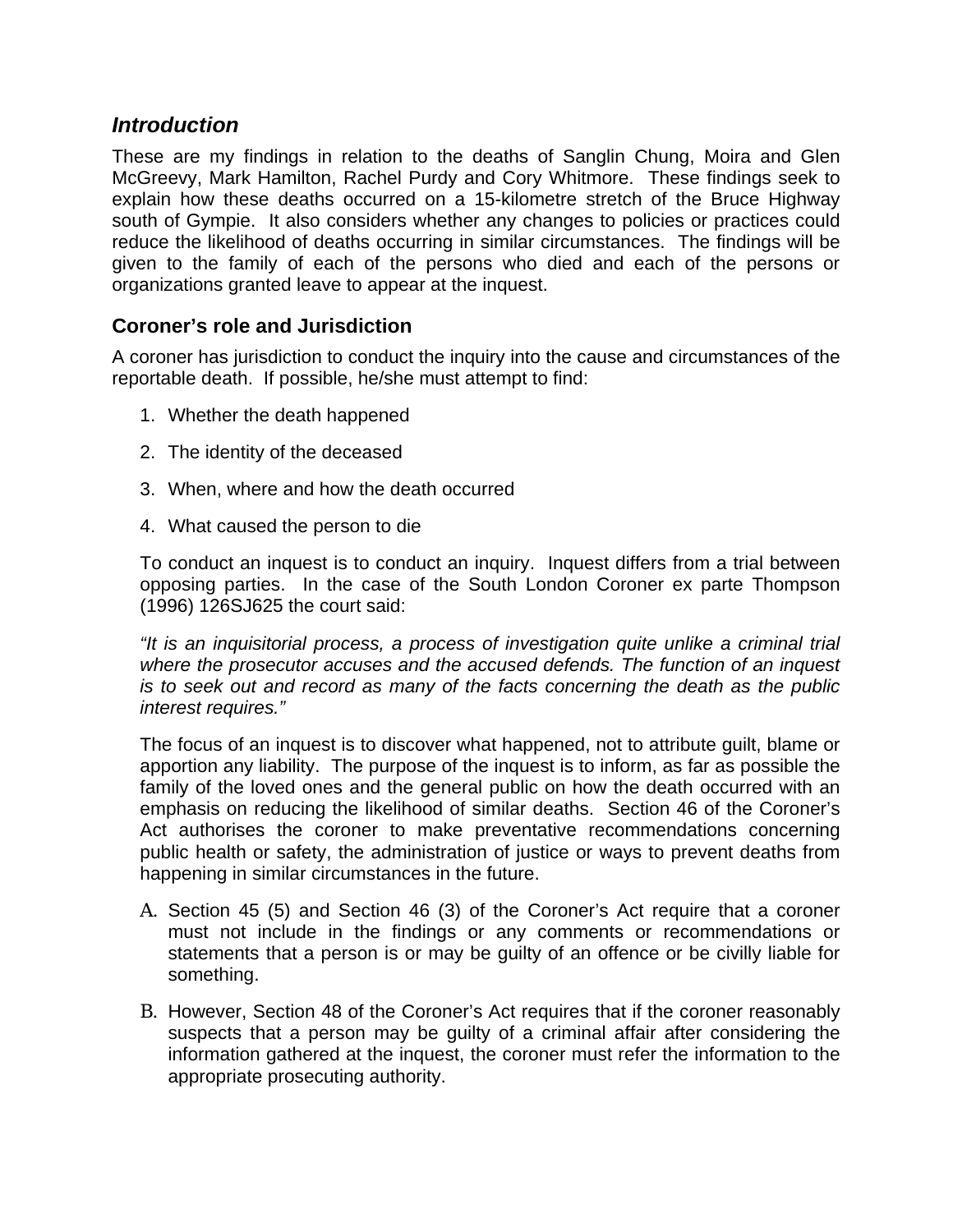Being an inquisitorial inquiry, the proceedings in the coroner's court are not bound by the rules of evidence and the court may inform itself in any way it considers appropriate. (See Section 37 of the Coroner's Act of 2003.)

The coroner must apply the civil standard of proof, namely, that of the balance of probabilities. However, the standard established in Briginshaw v. Briginshaw 1938 (60 CLR 336) requires that the more significant the issue to be determined, the more serious an allegation or the more inherently unlikely in occurrence, the clearer and more persuasive the evidence needed for the trial of fact to be sufficiently satisfied that it has been proven to the civil standard.

The rules of natural justice apply and the Coroner is obliged to comply with them and to act judicially. Consequently, no findings adverse to the interest of any party may be made without that party first being given the right to be heard in opposition to that finding.

It is the obligation of any coroner to give considerations to any prospects of making recommendations that would reduce the likelihood of similar deaths occurring in the future or otherwise contribute to public health or safety. I consider it appropriate in this case, as it is clear on all the evidence before me, to find that the road is indeed hazardous with little margin for error although there is no evidence to support any finding that the road design or condition was in any way defective.

## *A Findings for the death of Sanglin Chung*

- 1. Sanglin Chung was a 27 year old South Korean national who had been in Australia for approximately 18 months on a working holiday visa. He was identified by family members and I am satisfied the deceased was Sanglin Chung.
- 2. He worked as a commercial cleaner, which included being contracted to clean the Coles complex at Gympie. It was to this place of employment that he was driving when he was involved in a motor vehicle accident on the morning of Sunday the  $25<sup>th</sup>$  of January 2009. On this morning at approximately 8.50 am Mr Chung, travelling north from his home at the Sunshine Coast was approximately 5 kilometres south of Gympie on the Bruce Highway. He was driving a maroon Mitsubishi Magna registration number 948 LHQ which collided with a motor vehicle that was travelling south on the highway. As a result of this accident he suffered fatal head injuries and died at the scene.
- 3. The purpose of the inquest is to determine the circumstances and cause of Mr Chung's death and whether the conditions of the road contributed to the accident and if so, how.

## **Police Evidence**

4. A thorough and comprehensive police investigation was carried out by Senior Constable Dave Longergang who was responsible for providing the police report. He gave evidence that the section of the Bruce Highway where the accident occurred was separated by double continuous lines separating a single north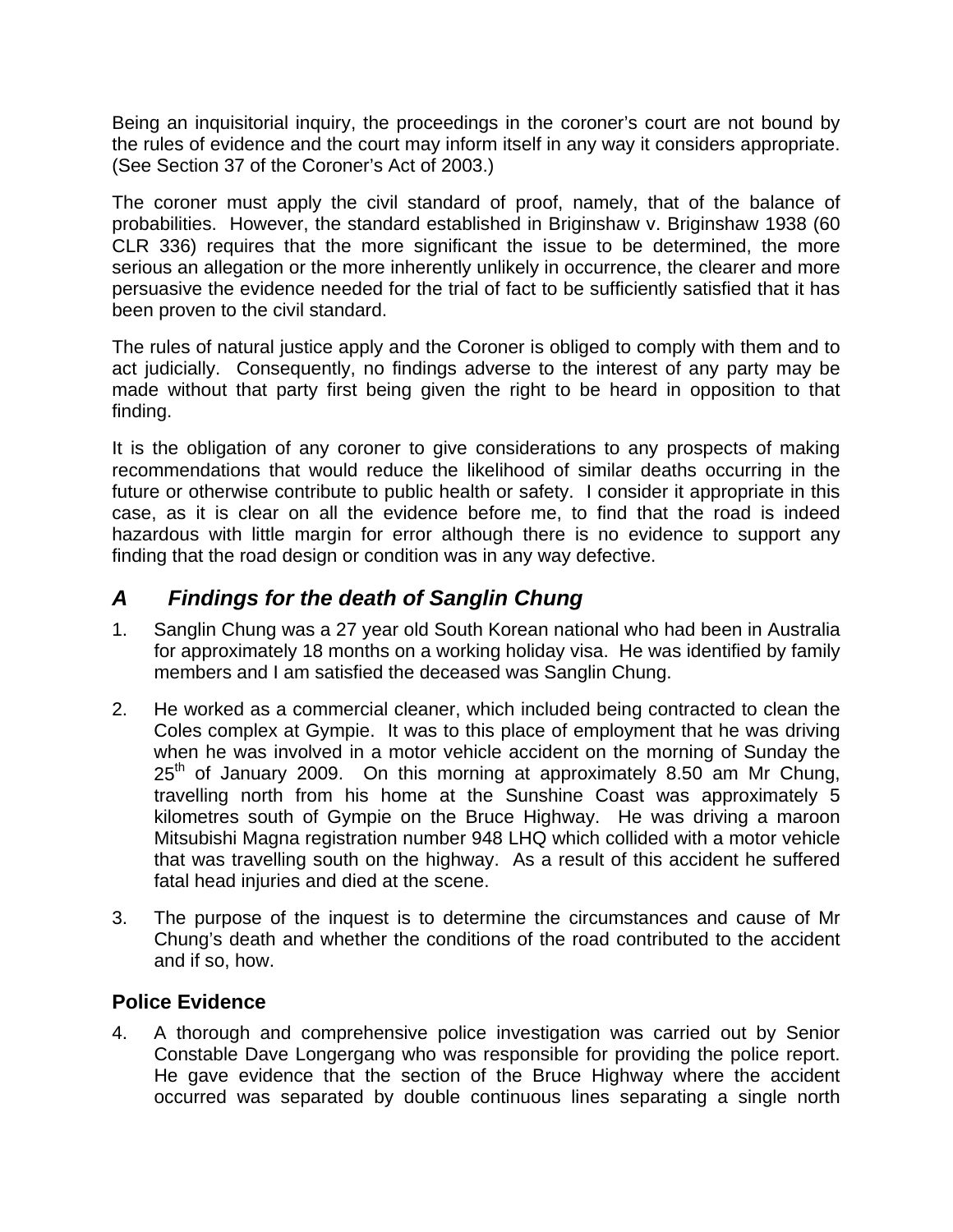bound lane and a single southbound lane. The speed limit for the area was 90 kilometres per hour in both directions. Constable Longergang gave evidence that Mr Chung's vehicle was driving north along the Bruce Highway having just exited a sweeping right hand bend whereas the Nissan Blue Bird with which it ultimately collided was travelling in the opposition direction on a straight stretch of road. Consistent with the evidence given by the witnesses, Mr Longergang concluded that the reconstruction (as shown in the two sketched drawings being Exhibit 1) reveals the final resting place of both vehicles after the collision, the second sketch identifying the path of the vehicles leading up to and after the collision. He also confirmed the evidence given by Giuseppe Scuderi that forensic toxicology screening of Mr Chung's blood and urine had been performed and no alcohol or drugs were detected. Although Senior Constable Longergang was unable to identify the speed of either vehicle prior to the collision, the markings on the road revealed that the Nissan Blue Bird had braked prior to the collision whereas there was no evidence to suggest that Mr Chung had applied his brakes. Senior Constable Longergang also confirmed that mechanical inspections of Mr Chung's vehicle revealed that it was in a satisfactory mechanical condition and that there were no defects which would have contributed to the cause of the accident.

#### **Witness Evidence**

5. The driver of the Nissan Blue Bird, Mr Mark Owen, gave evidence that he was driving southbound with his wife, travelling from Hervey Bay through to Maroochydore. He had indicated that, whilst they had passed some heavy rain, the road when he encountered Mr Chung's vehicle was damp but it had no water lying over it. He gave evidence that he sighted the vehicle driven by Mr Chung being the Magna travelling towards him when it saw it wander across the centre line. He said this was as if he had lost concentration. It then appeared, according to Mr Owen, that the driver corrected and the Magna returned to its own side of the road. However as the driver had sharply over corrected, it appeared that the Magna was in fact going to go off the side of the road on the northbound side causing the driver to again to over correct which caused the vehicle to slide into the southbound lane. Mr Owen indicated that he did not see anything, such as the Magna's bonnet dipping down, suggesting that Mr Chung applied the brakes suddenly or at all. He was unable to avoid Mr Chung's car and the collision occurred. His version of events was corroborated by his wife who indicated that she also recalled that the weather had been showering and that they were travelling south and she was reading a magazine. She recalled her husband saying "what's this fellow doing" which caused her to look up and saw a car travelling sideways towards them. The collisions ensured and she was subsequently taken to hospital. Their version of events was also corroborated by Mr Benjamin Basanko who gave evidence that he and his wife were travelling north along the Bruce Highway towards Gympie behind Mr Chung's vehicle. They also indicated that the weather was overcast and that it had previously been showering but there were no pools of water on the road. He also recalls seeing the Magna "commence a very gentle turn to the right". It appeared to Mr Basanko that he was intending to turn right into a side road but the vehicle did not appear to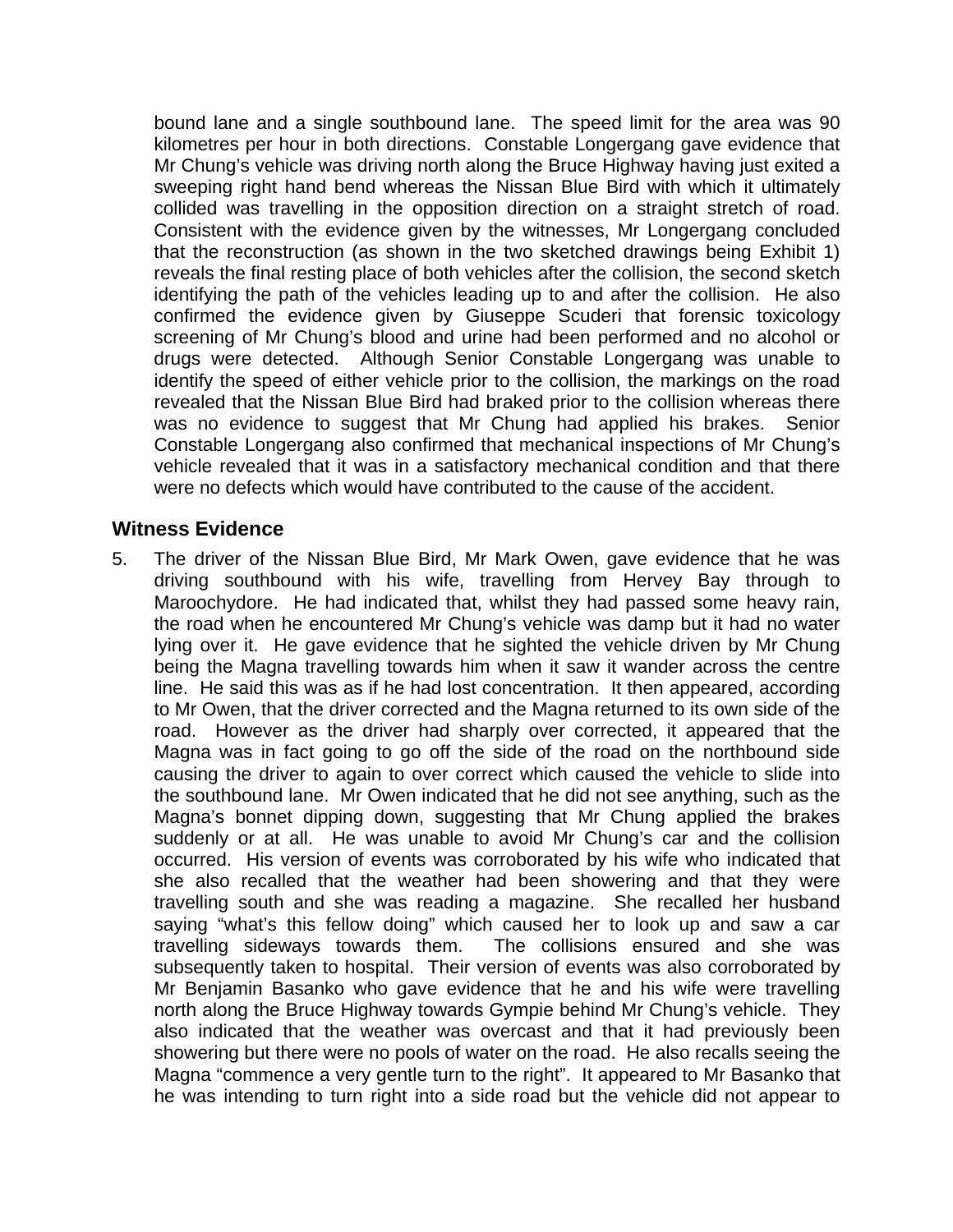decelerate and Mr Basanko indicated that Mr Chung's vehicle did not have an indicator on. Mr Basanko also indicated that Mr Chung had driven well up to the time of the accident.

- 6. Mr Dunstan Johnson was travelling behind Mr Basanko's vehicle and he gave evidence that he believed that he saw the indicator and brake lights although under cross-examination he indicated that this only happened on impact.
- 7. All witnesses who were driving vehicles in the vicinity of the accident gave similar evidence that, although it had been showering, there were no pools of water on the road. There did not appear to be any rutting according to Mr Longergang. None of the witnesses could think or recall anything that may have caused Mr Chung to take evasive action on the highway.

## **Independent Expert Evidence**

- 8. An independent report was commissioned and was completed by Mr John Patane, a Civil Engineer who is retained by the Office of the State Coroner. Mr Patane prepared two reports having examined whether the road contributed to the death of Mr Chung. Mr Patane gave expert, cogent and well thought out evidence in relation to the road. The road surface at the crash site was stonemastic asphalt, the alternatives being open graded asphalt and dense graded asphalt. Mr Patane acknowledged the balancing act that is required to determine which surface should be used. Dense graded asphalt providing more gripping ability in dry conditions whereas the open graded asphalt provided quick release of water and was more suitable in wet conditions. He considered stonemastic asphalt to be in between. He gave evidence that stonemastic asphalt provided a much higher durability surface, was more cost effective taking into account it's whole of life, and was rut resistant in heavy trafficking. He acknowledged the difficulties in choosing between surface properties depending on whether the roadway would be predominantly wet or dry as well as considering other factors such cost, noise and water spray.
- 9. Mr Patane considered the crash investigation report completed by the Department of Main Roads and noted that the report indicated that the stonemastic asphalt surfacing appeared to provide adequate friction (that is, skid resistance) well in excess of that required to dry that road section. This was based on the Vericom skid resistance testing conducted on 15 July 2009. In his report Mr Patane, however, had some concerns and suggested that the right hand curve radius should be surveyed and further investigated to ensure that there were no possible geometric deficiencies. As result of Mr Patane's report, the Department subsequently undertook those investigations. It appears in evidence that, based on the results of that report, the super elevation of the bend was within the Planning and Design Manual guidelines. He gave evidence that he was of the view there was no further need to conduct any further tests to satisfy himself of the adequacy of the bend in the road. Mr Patane's report also addresses the high level of demand on the relevant section of road in terms of volume of traffic and I quote: *"The volume of traffic on this road is 14,900 average annual daily traffic with*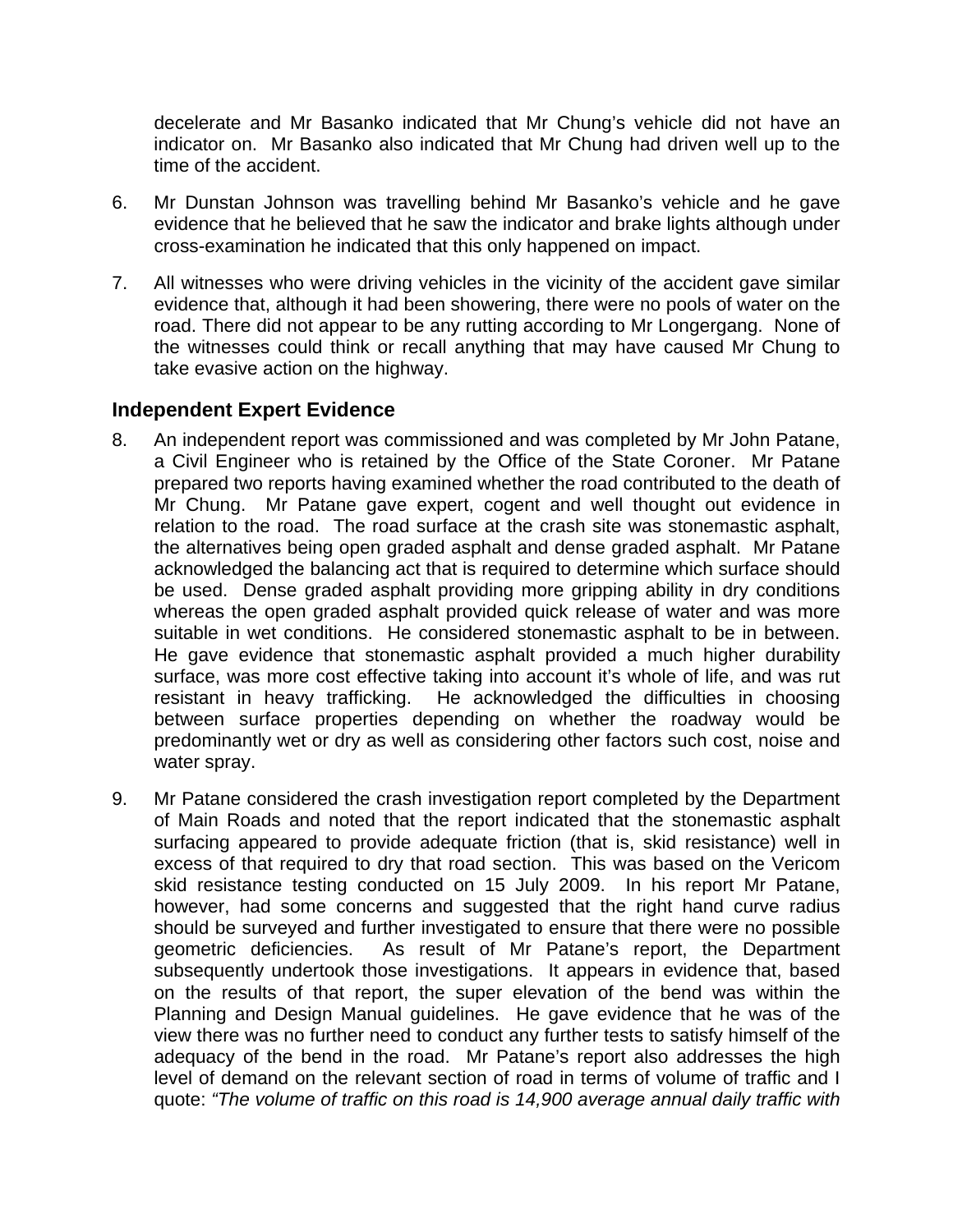*a commercial vehicle content of 19 per cent. In terms of traffic this equates to an average of around one vehicle passing a point on the road in either direction every 4.2 seconds during daylight hours, that is, from 6 am to 6 pm."* Mr Patane continues *"The 19 per cent commercial vehicle content on the road equates to around one in five vehicles being a commercial vehicle ranging from single axle trucks over three and a half tonnes up to 62.5 tonne V-Doubles."* He concludes *"For this traffic volume and the vehicle type mix, there is generally a need for a high level of attentiveness while operating on this single lane two-way road given the likelihood of possible conflict with traffic in the opposing direction."* Mr Patane opined that the accident appeared to be related to one or more of driver error in braking, steering or acceleration, or of fatigue or distraction. Although he considered that the wet, damp road surface combined with these conditions may have contributed, he did not consider that the road surface could be a contributing factor to the cause of crash.

## **Department of Transport Evidence**

- 10. Mr Luke Kidd who is a Technical Officer for the Department of Transport and Main Roads also gave evidence in relation to his report which was compiled on 3 September 2009 addressing the technical aspects of the investigation taken by the Department. Mr Kidd concluded *"There appeared to be no reason why the driver shouldn't have been able to maintain control of his vehicle and stay within the traffic lanes. All the traffic control devices that should have been there were in place. There was adequate delineation of the curve in terms of guidepost, raised reflective pavement of markers. The edge lines and centre lines were in good condition. Also based on testing carried out by the Vericom unit which looked at the friction being supplied by the road surface and also the friction that a vehicle is demanding of the road surface when it is being driven through that area in a normal fashion."* It did not according to Mr Kidd indicate there was any reason why a driver should have lost control as he was driving through a section in the normal fashion. He continued *"There is a very low demand of friction required to drive that section and the friction been supplied by the surface is very high so there is a very large difference and that indicates to us that to lose control the driver has to make a very severe steering input or either the very severe acceleration or braking manoeuvre which has caused the vehicle to overcome that available friction and lose control."*
- 11. Mr Pearce gave evidence that the road surface upon which Mr Kidd had performed his test was indeed the same road surface upon which the collision occurred. This was to dispel any concerns that there had been resurfacing after the accident. However, Mr Pearce gave evidence that this road resurfacing was performed in 1998.
- 12. In the light of these findings it is necessary to look at Mr Chung's driving to ascertain what may have caused his vehicle to lose control. His girlfriend at the time of the accident Ms Yujin Jeon gave evidence that she and Mr Chung had been in a relationship for approximately one and a half years and that they had lived in Kawana Waters. She said that Mr Chung had gone to bed around midnight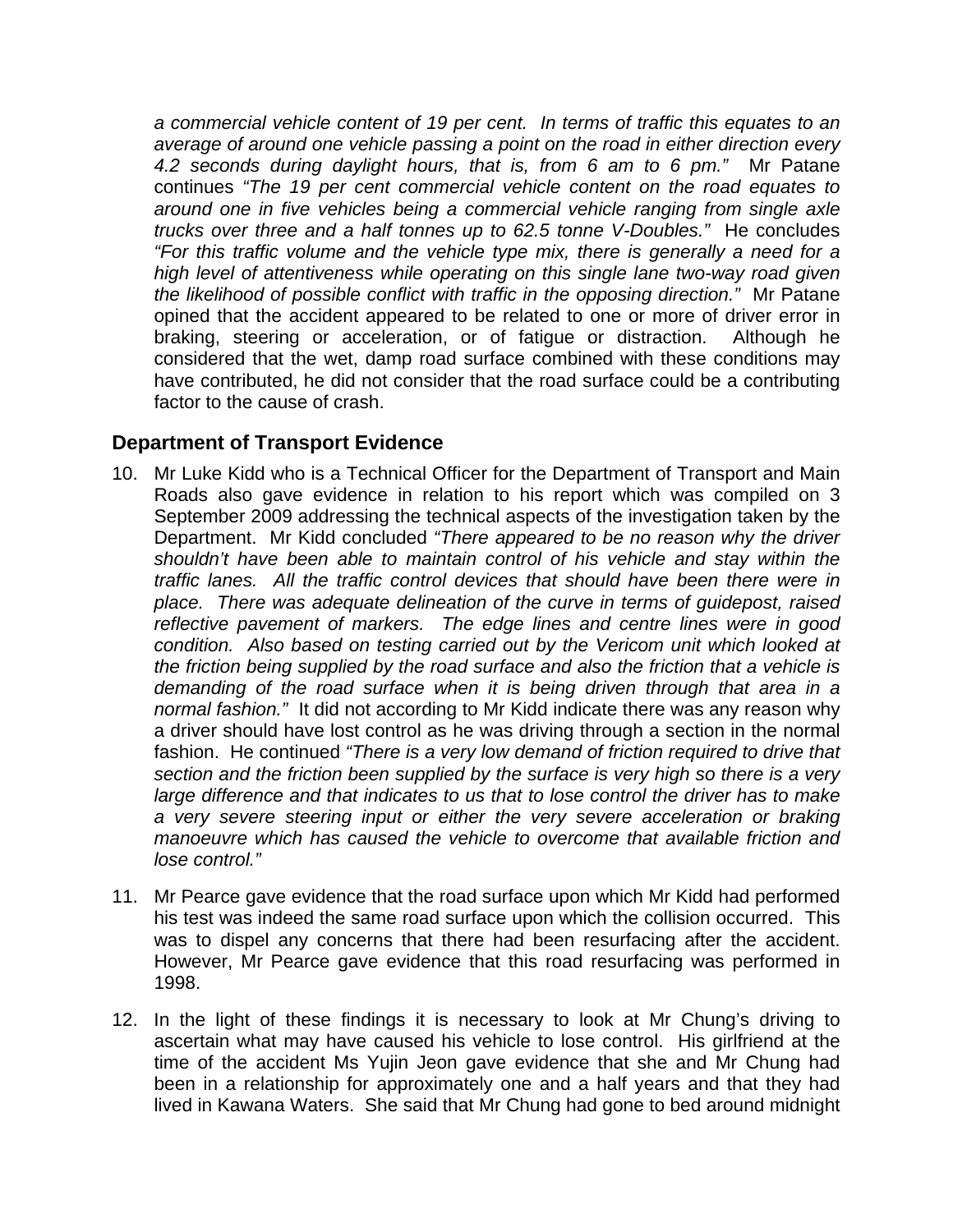prior to the accident and the next morning had left for work and that she believed that he had had plenty of sleep and would not have been tired. She gave evidence that she considered his driving ability to be okay and she had not experienced any problems with his driving in the 18 months they were together. Ms Jeon, however, did give evidence that she spoke to one of his co-workers at the police station following the accident and that he had indicated that he had spoken to Mr Chung on the mobile phone and he had told him that he would be arriving in Gympie in approximately 15 minutes. This would appear to be approximately 10 minutes prior to the accident. Unfortunately the co-worker had returned to Korea and Ms Jeon could not recall his name.

- 13. Evidence was also received from Mr Chung's employer who confirmed that she was a director of the company which employed him on a casual basis as a supervisor and cleaner. She confirmed that he worked 25 to 30 hours a week usually from 7am until 12 midday but that he had a degree of flexibility in his hours. She produced his work roster from 21 December 2008 to 25 January 2009 which showed that he was due to work on the day of the collision from 7 am to 12 am. The work roster showed that he had worked five hours on the previous Friday from 12 midnight to 5 am and he did not work the Saturday and was commencing work again on the date of the accident. It was conceded the work roster was not necessarily accurate because of the flexibility afforded to Mr Chung and nothing really arose out of it.
- 14. Arising out of that evidence, of course, is the fact that it was clear that Mr Chung had been on the mobile phone to his co-worker approximately 10 minutes prior to the accident. Senior Constable Longergang gave evidence that he had investigated Mr Chung's mobile phone usage at the time and that he had obtained his records from Optus. These records reveal that Mr Chung had in fact made three phone calls during the time in which he was likely to be driving. The last call being approximately 25 minutes prior to the accident. The records however did not show any recording of calls received by him as those records are deleted by the carrier after eight weeks of the calls being received. Based on Ms Jeon's evidence, the co-worker would have telephoned Mr Chung as the last call made by Mr Chung was some 25 minutes prior and Ms Jeon indicated that the co-worker had said that Mr Chung would be arriving in 15 minutes presumably to meet his coworker. It is therefore reasonable to infer that the co-worker had rung Mr Chung on the mobile phone. There was no evidence of any hands free device being used but it appears it was not specifically looked for and Mr Chung's mobile phone was not in possession of the police so a definitive reconstruction of the mobile phone use and its manner cannot be made.
- 15. I note the evidence from Ms Marrington who together with her husband came across the accident and rendered assistance. She gave evidence that she saw a mobile phone being a flip phone open around the gear stick centre console. Obviously she was unable to say whether the phone had been in use at the time of the accident but the fact that it was open lends some weight to the fact that Mr Chung may have been at least handling his phone.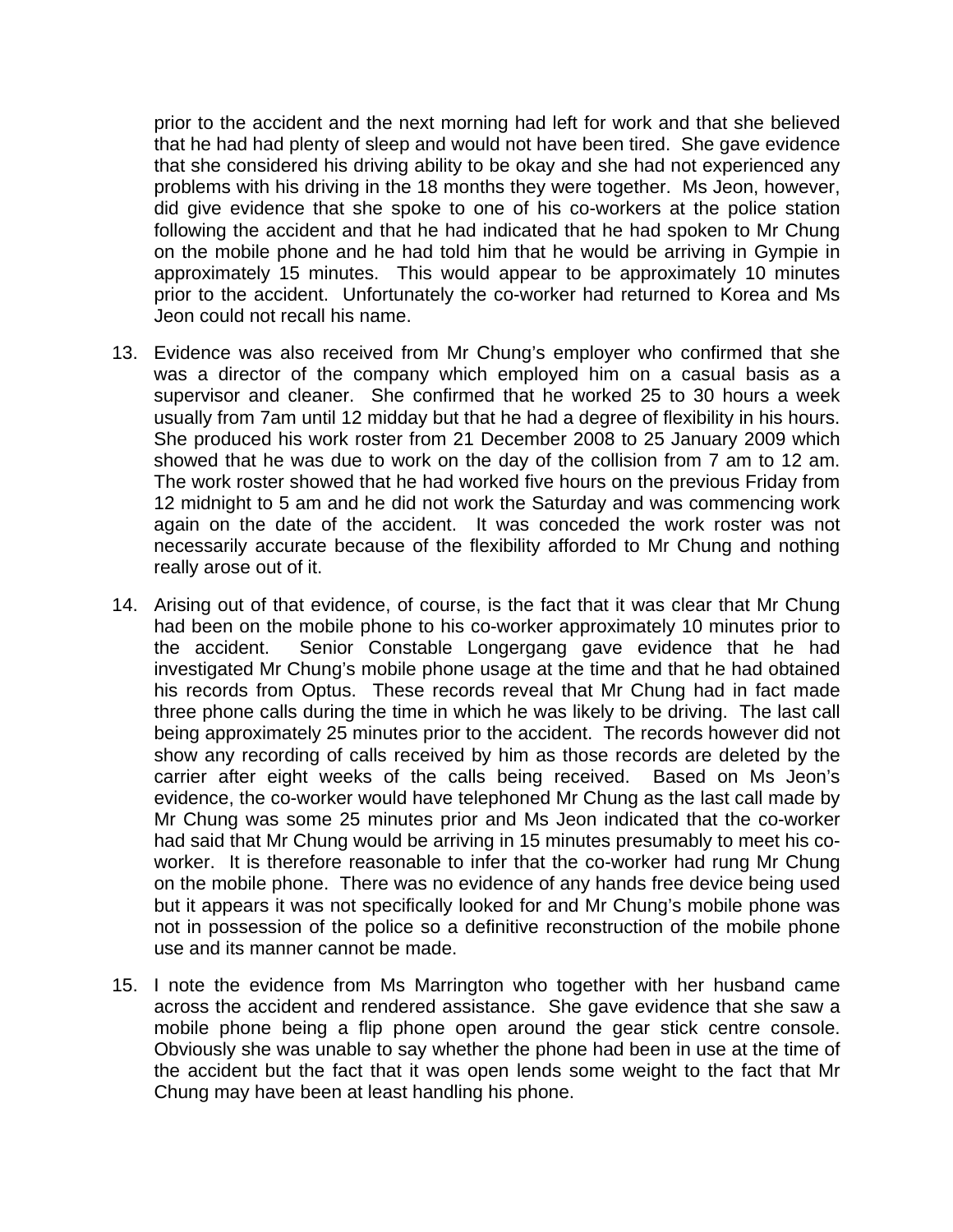- 16. Basanko and to an extent by Mr Johnson and certainly supported by the reconstruction of the accident by Senior Constable Longergang. I find that either because Mr Chung was about to use his mobile phone either to make or receive a call or some other function, or that he was momentarily distracted by something else or that he simply lost concentration, he began to drift too far to the right towards the oncoming traffic. On becoming aware of that, he has corrected quickly to return to his correct side of the road but in doing so has overcorrected and was heading towards running off the left hand side of the road. In an attempt to correct himself again, he has steered back to his right, this overcorrection causing the vehicle to turn right and began to slide sideways along the highway into the path of the vehicle driven by Mr and Mrs Owens. Their vehicle consequently collided with the passenger side of Mr Chung's vehicle forcing it off the road down the eastern embankment. Although the road was damp there is no evidence to suggest that any excess of water caused the loss of control and I cannot find that to be the case. No doubt the overcorrection in the steering and the loss of the control of the vehicle would not have been assisted by the damp road but it could not have caused it.
- 17. As a result of the head injuries sustained and as provided in the autopsy report provided by Dr Chin-Guan Tam, Mr Chung died as a result of head injuries sustained in this motor vehicle accident. There are a number of reasons why Mr Chung could have lost concentration namely –
	- a) His use or intended use of the mobile phone;
	- *b)* Preoccupation with rushing to work;
	- *c)* Any distraction in the car (it was noted by Ms Carr who attended upon him that the radio was playing extremely loudly to the extent that she requested someone to disconnect the battery so she wasn't distracted by it).
- 18. I accepted the evidence of Mr Patane and Mr Luke and Mr Pearce from the Department of Main Roads. I accept that the design of the road provided sufficient friction for the road use, in fact it has supplied far greater than the demand. I am satisfied that the further tests carried out by the Department have satisfied Mr Patane that the road is in all respect suitable. I note however that the road was damp although there was no water pooling on it. Whilst Mr and Mrs Marrington gave evidence that it was slippery, that evidence is based on the fact that they were wearing thongs and were walking on the road surface which had been the subject of the vehicle collision and may well have included other fluids or chemicals as a result of the collision. I am satisfied the Vericom testing performed by the Department which satisfied Mr Patane demonstrates that the road surface was more than adequate.
- *19.* Much research was carried out by the Department and provided in the evidence of Mr Kidd in relation to the remedial action that may be taken to prevent deaths from happening in similar circumstances in the future. One of the possible improvements detailed in Mr Kidd's report was the installation of a painted medium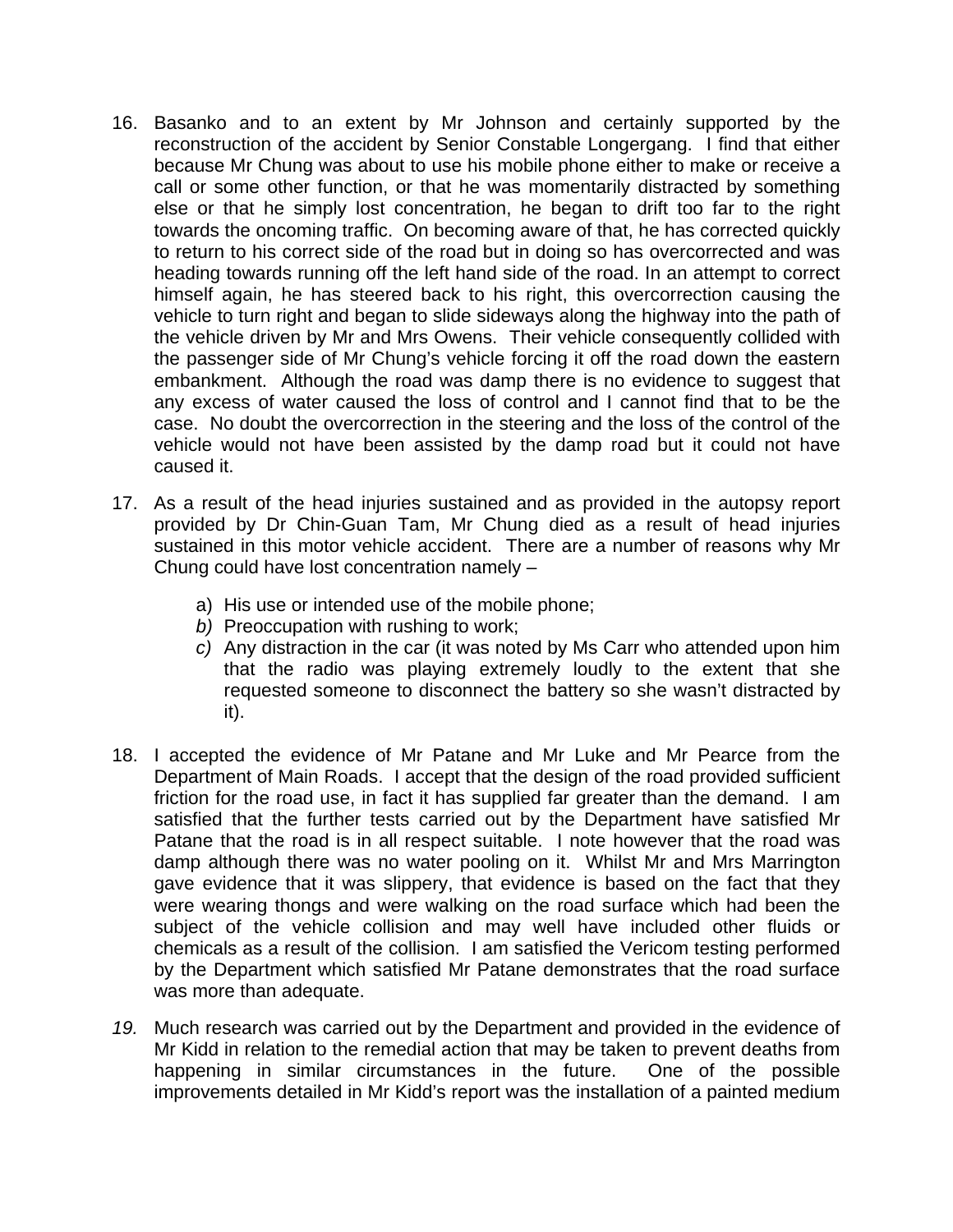or appropriate safety barrier in the vicinity of the sweeping bend. In giving his evidence, however, Mr Kidd appeared to have some doubts in regard to the benefits of this approach. This appeared to be because Mr Kidd was concerned with the ability to widen the road laneway extending on to a sealed shoulder to enable the installation of a painted medium. However Mr Patane indicated that he supported the installation of a painted medium and advocated a reduction in speed which would enable a narrowing of the actual lane width and therefore provide a better medium in the middle of the road. Mr Patane stated *"I think there is an issue of speed on that road and by narrowing the lane it will together with audio tactile marking devices would minimise the risk of accident caused by inattention momentary loss of concentration and assist in ensuring that vehicles remain in their own lane".* 

## **Recommendations**

*20.* It is therefore recommended that the painted median strip project continue to effectively narrow the lanes to provide greater margin for error against the oncoming traffic and encourage a lower vehicle speed. Audio tactile marking devices installed on the centre lines are recommended to minimise the chance of a lapse in concentration leading to vehicles crossing into the oncoming lane.

## **B Findings into the death of Glen McGreevy and Moira McGreevy**

- 1. Mr and Mrs McGreevy were travelling towards Gympie to attend voluntary duties for their local soccer club. At approximately 11.10 on 30 January they were travelling north along the Bruce Highway about 70 metres south of the intersection of Coles Creek Road and Bruce Highway at Coles Creek when they were involved in a motor vehicle accident.
- 2. There had been heavy intermittent rain on the day although the witnesses at the accident indicated that it was not raining at the time of the accident.
- 3. The accident occurred in a 100 kilometres per hour speed restricted zone under traffic conditions described as "moderate" in a southerly direction and "light" travelling north.

## **Identification**

- 4. Although the injuries sustained by Mr and Mr McGreevy made visual identification impossible and no medical or dental records were able to be located to assist with that identification, I am in no doubt that the bodies were those of Glen Raymond McGreevy and Moira Teresa McGreevy.
- 5. Sergeant Kennedy gave evidence that he was handed a handbag at the scene that contained Mrs McGreevy's driver's license. He also said that he spoke to the McGreevy's children and Mr McGreevy's business partner Mr Porter. Mr Porter was wearing the same shirt as the deceased and the shirt was embroidered with the name "Glen McGreevy Concreting". Mr Porter confirmed to Sergeant Kennedy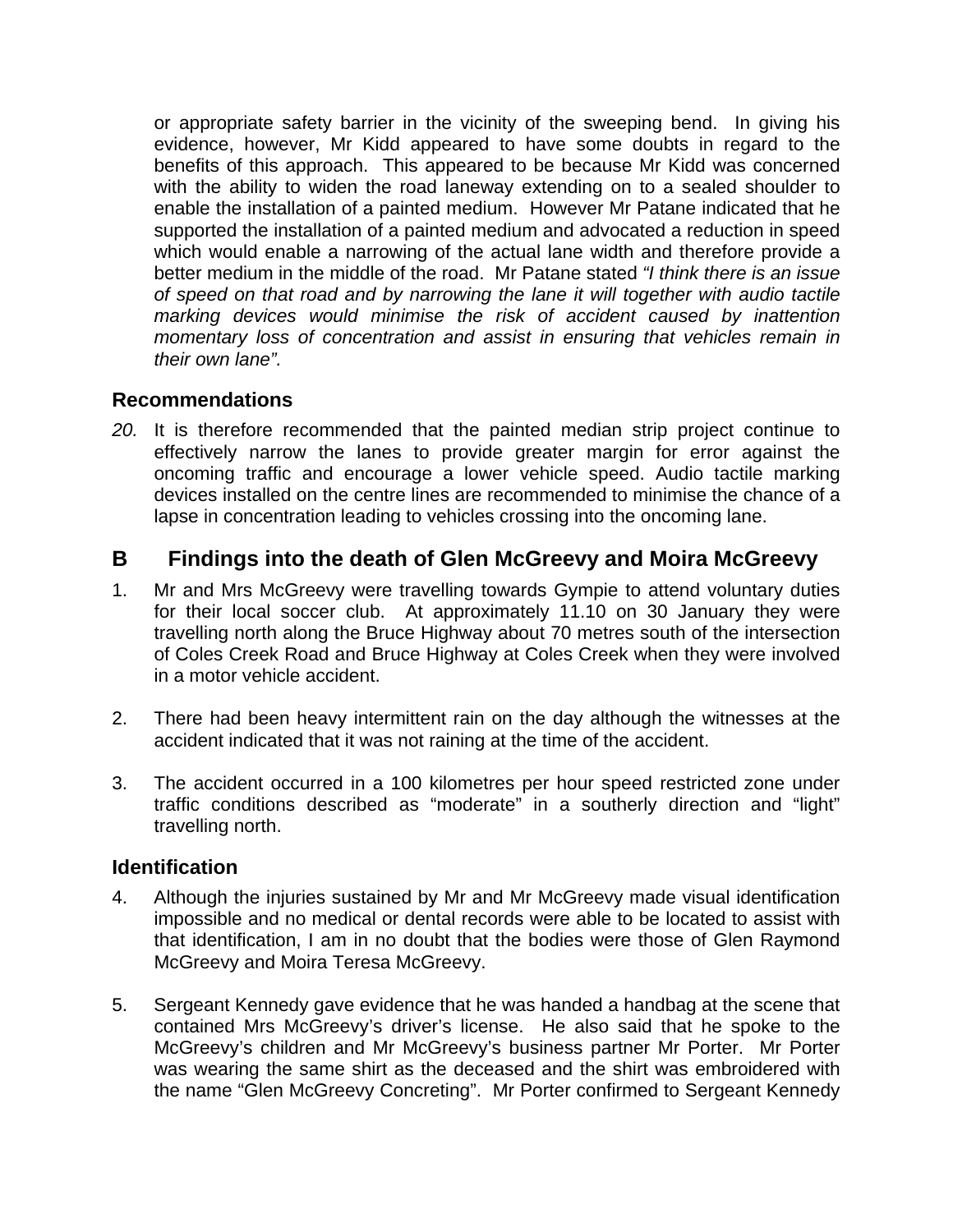that only he and Mr McGreevy possessed the work shirts. The people at the McGreevy residence advised Sergeant Kennedy that the McGreevy's were indeed on their way to Gympie to attend a meeting for their local soccer club.

#### **Police Investigation**

- 6. The accident was investigated by the Forensic Crash Investigators with both Senior Constable Carl Christensen and Senior Constable Church giving evidence. The police officers had arrived at the scene at approximately 11.45 at which time both Mr and Mrs McGreevy were still in their motor vehicle. Senior Constable Christensen gave evidence that he walked 700 metres either side of the incident and he could find no evidence of any damage to the road or any other explanation as to why unit 1 (the McGreevy's car) may have lost control.
- 7. Senior Constables Christensen and Church had located gouge marks in the south bound lane indicating the point of impact which was some 61.7 meters from the final resting position of the vehicles. They also located tyre marks in the south bound lane indicating that the oncoming truck had applied its brakes prior to impact.
- 8. Senior Constable Christensen indicated that he assessed the tyres of the McGreevey's vehicle and found that the left wheel tyre was devoid of tread to a certain degree or at least under the legal limit and that the right rear tyre at the time of inspection was only 16 PSI. Senior Constable Christensen confirmed that he had taken the tyre pressure of the right rear tyre and that he had tested it three times over approximately 60 seconds and received the same reading of 16. He also confirmed that he examined the tyre and rim for any impact damage that may have caused an expulsion of air but found none. He expressly stated that he was satisfied that the tyre pressure of 16 PSI was the tyre pressure prior to the accident. Senior Constable Christensen also stated that the type of tyre installed on the McGreevy's vehicle could give the impression of almost being inflated even with a low pressure of 16 PSI although there is still likely to be some bulging on the outer wall on the lower side of the tyre.
- 9. Senior Constable Christensen gave evidence that he organised the salvage of the vehicle to ensure that there was minimal damage and that he was satisfied that no damage was done to the right rear unit of McGreevy's vehicle. He was satisfied that no external object pierced the right rear tyre and also that the tyre did not separate from its rim even momentarily in the sideways sliding motion before or after the impact. Senior Constable Christensen was satisfied that the tyre had sufficient tread depth adding that the minimum legal tread depth was 2 millimetres. Senior Constable Church concurred with that and indicated that the rear right hand tyre was certainly road worthy - "almost a new tyre".although this view is not supported by other evidence.
- 10. Senior Constable Church gave evidence in relation to the forces on the McGreevy's vehicle as it rounded a sweeping left hand bend. He stated that, in his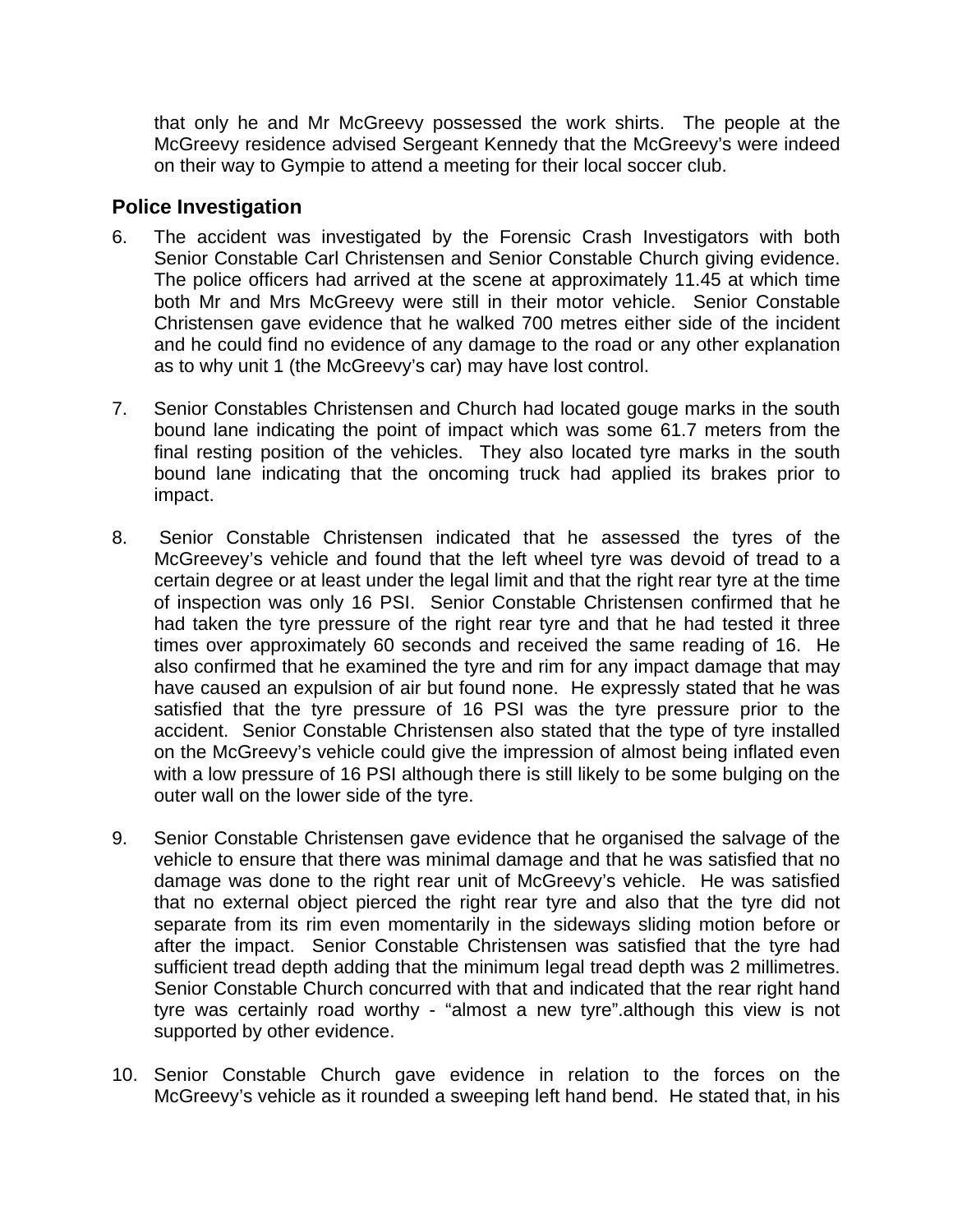opinion, as the McGreevy's vehicle rounded the sweeping left hand bend, the weight of the vehicle would have shifted to the right hand side.

- 11. He went on to say that the strength of the right rear tyre wheel was compromised due to its under-inflation leading to a lateral movement of the tyre wall on the wheel rim. The right rear tyre could have been under such stresses that, as the weight of the vehicle shifted to the right hand side, it could have come close to separating from the wheel. He conceded it had not done so, which corroborated the evidence of Senior Constable Christensen.
- 12. He opined that because the right rear tyre was so under inflated, the centre of the tyre would have become concave as it connected with the road surface resulting in water that was on the road being channeled through the concave void.
- 13. Senior Constable Church was of the opinion that this would lead to as much as a 40 per cent reduction in the loss of traction, that is, the contact between the road surface and the tyre. According to Senior Constable Church, Mr McGreevy has attempted to steer out of the involuntary anti-clockwise rotation and has subsequently over corrected resulting in a shift in the weight of the vehicle to the left hand side where the rear tyre was almost devoid of tread.
- 14. He opined that this was likely to have lead to the rear left tyre spinning a lot faster than the right rear tyre due to the loss of traction. It appears, according to Mr Church, that Mr McGreevy then over corrected his steering.
- 15. Senior Constable Church's evidence supported that of Senior Constable Christensen, who also retraced the likely movements of the vehicle as it rounded the left hand curve.
- 16. Mr Christensen gave evidence also of the combined in transit effect of the lack of adequate tread on the left rear tyre and the possibility that the right rear tyre was under-inflated with marginal tread. Senior Constable Christensen concluded that, even though they were quite different in appearance, both tyres would have had difficulty in dispersing in water. The left hand tyre with negligible tread would have been unable to disperse any water. The low pressure of 16 PSI in the right hand tyre would result in an arched effect whereby the shoulder of the tyre would be in contact with the road but the part of the tyre which should have provided the contact patch would be arched in the middle so that again, if the water builds up, it has problems dispersing it. When questioned whether the arch affect gave a concave affect he replied –

*"The concave effect so that the outer extremities of the tyre are both touching the road"*.

When questioned on the tyre under-inflation and its impact on the control of the vehicle Senior Constable Christensen replied –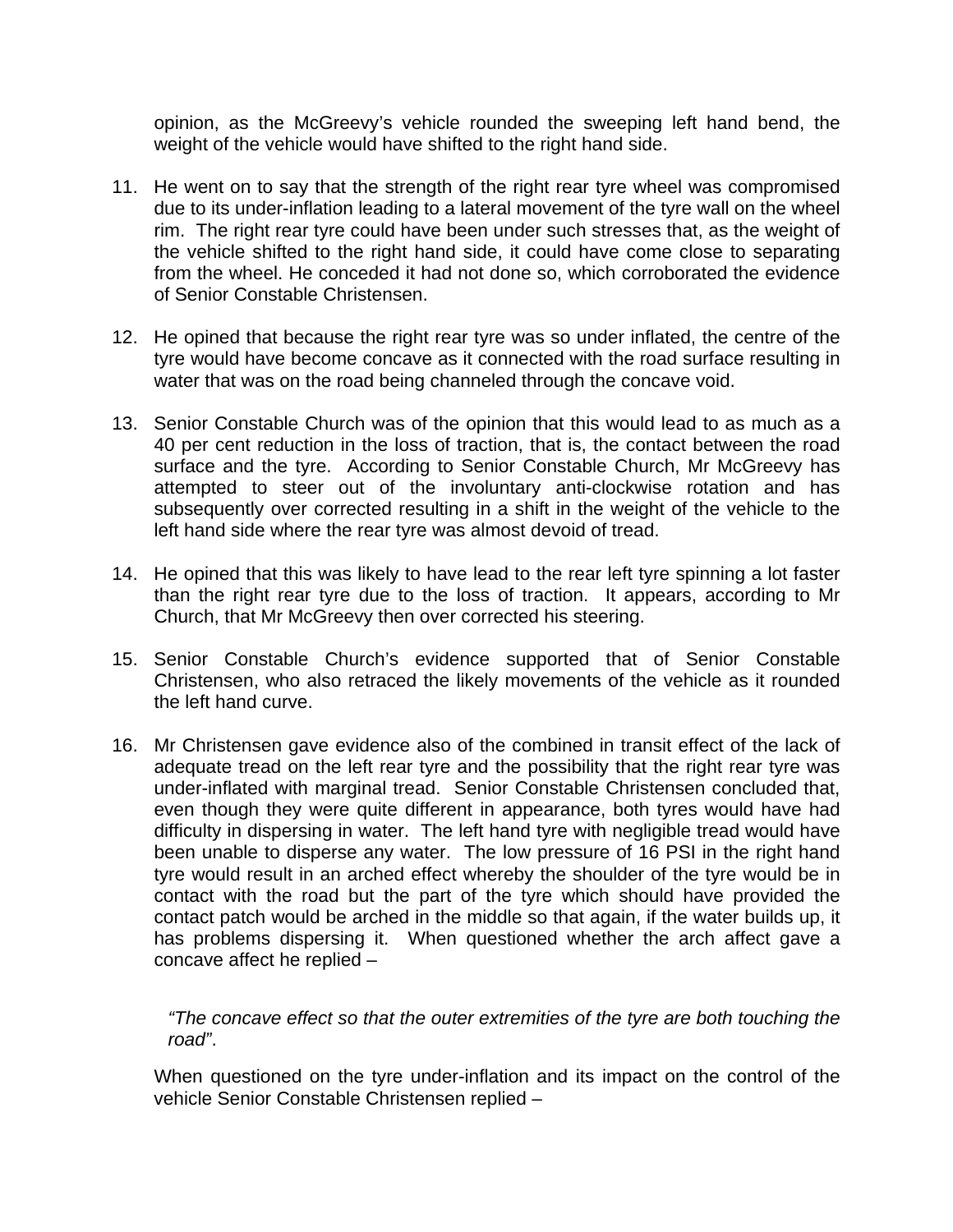*"Again depending on the quantity of water on the roads. As I've indicated with that arch, with that concave, it can't disperse the water quick enough. So if he has accelerated harshly and considering the condition of the left tyre, there's no way in the world once the rear end went, that way that vehicle is not going to slide."*

17. Senior Constable Christensen indicated that he walked the road surface and he could not find anything in the road surface that contributed to the crash and considered that the cause was the driver input in some form  $-$  a combination of steering and acceleration - coupled with a mechanical condition being the tyres on the vehicle at the time.

## **Other Witnesses**

18. This reconstruction of the accident by the Sunshine Coast Forensic Crash investigators appeared to be supported by the witnesses to the accident. Mr Bruce Mills was driving his Isuzu truck, which was fully laden with logs, south along the Bruce Highway. He gave evidence that just prior to the collision site, he actually put his parking lights on as he had passed through a heavy shower of rain. He estimated he was travelling at approximately 80 to 85 kilometres per hour and that the road appeared to be slippery. He gave evidence that there was a film of water on the road all the time because the showers were quite frequent and quite heavy although he did not consider the film of water to be excessive. He gave evidence that by the time he got to the intersection which was just north of the accident scene, the rain had ceased. As he approached the Coles Creek Road, he saw a car coming around a slight sweeping left hand bend. Mr Mills gave evidence that he could see the back of the car sliding out to the car's right, over the double centre lines and into the south bound lane of traffic, over almost as far as the Armco guardrail. He then saw the McGreevy vehicle brake around to the left, as he said:

*"He appeared to be trying to drive out of the skid and he then went forward towards my right hand side (that is his side of the road) and then the back of the car broke the other way and he came around and started to head to me with his left hand side. As he came around he lost it and went right around and came back to me."*

- 19. Mr Mills gave evidence that he had steered his truck over to the left hand side of the road as far as he could to about a foot off the guardrail and locked his brakes but he simply had nowhere to go. His vehicle then collided with the McGreevy's vehicle and the McGreevy's vehicle went under the front of his truck. He lost all of his brakes on impact. Mr Mills was unable to comment on whether there was any debris or object near the road that may have caused Mr McGreevy to lose control but he opined that the road was in good condition and opined of the view that speed may have had some role in the loss of control as he considered that "*Mr McGreevy was going fairly quick because of the degree of impact when he hit me*".
- 20. Mr Mills' version of events was supported by Amanda Franks who was travelling in a four wheel drive behind Mr Mills. She gave evidence that she was driving behind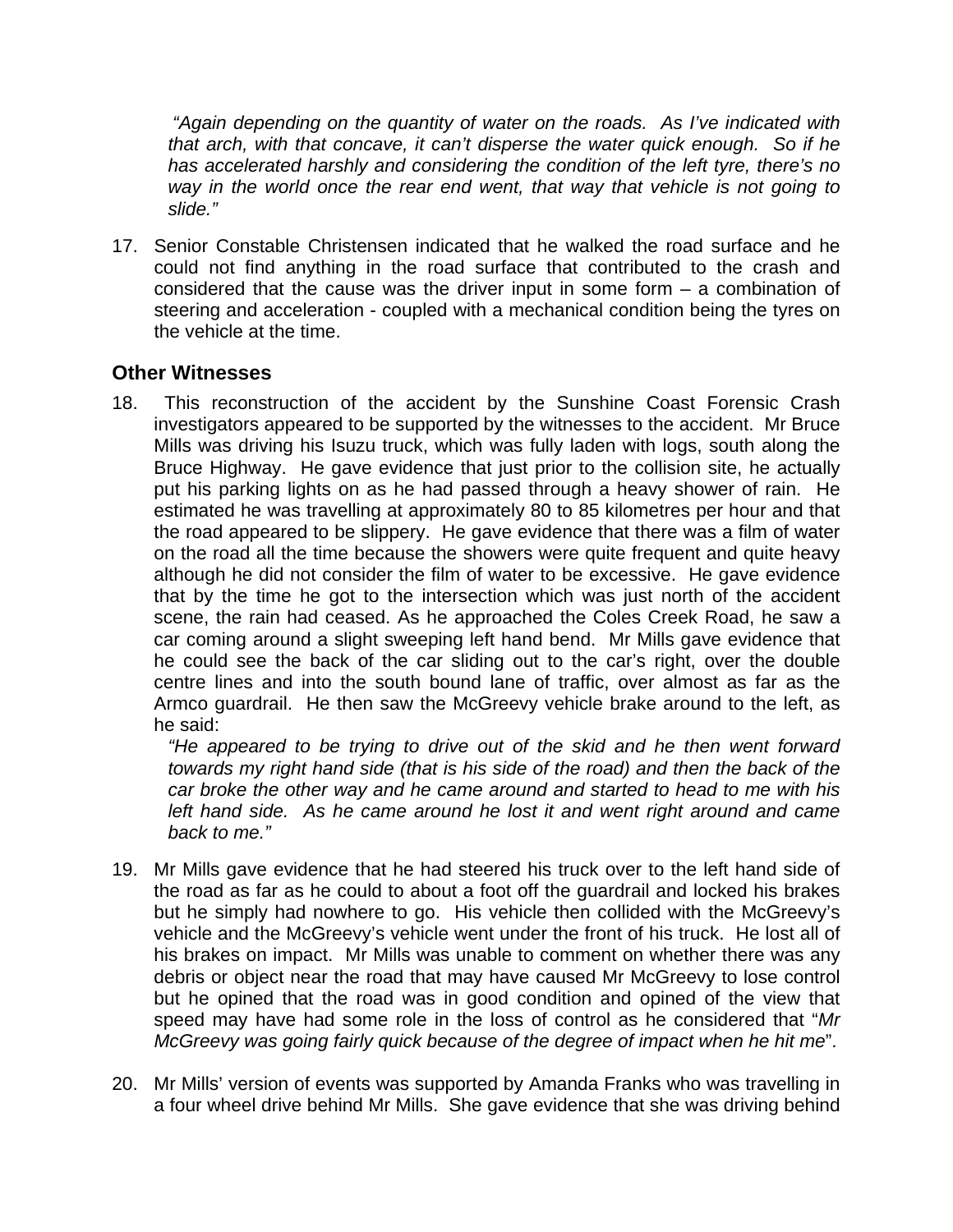Mr Mills through intermittent showers and that she was travelling at about 90 to 100 kilometres an hour, roughly the same speed as Mr Mills. She confirmed that the road was very wet but at the time she was driving south towards Eumundi it was not raining. She stated that she saw Mr Mills truck drive around the sweeping bend and she saw the McGreevy's Statesman sliding sideways to the road in what she thought was a U-turn manoeuvre. She soon realised that the Statesman was actually out of control as it slid sideways into the southbound lane with the passenger side heading towards the truck. She gave evidence that the car was encased in mist although she said later she realised that that was the water on the road being pushed up and forward around the car.

21. Mr William Davis was also travelling south on the Bruce Highway behind Ms Franks. He also described the road as damp but not adversely affected by rain and that at the time of the incident there may have been a very light misty drizzle. He stated that he was travelling between 80 and 90 kilometres an hour and as he came around a bend he could see a car coming north on the far right hand side *"doing a gigantic sliding U-turn in front of us."* He saw the McGreevy's vehicle sliding towards the southbound truck with the passenger side facing into it. He also saw the truck try to manoeuvre over to the left hand side of road as much as he could but there was no room left for it to go.

## **The Technical Evidence**

- 22. The evidence of the Senior Constables Christensen and Church was corroborated by the expert witnesses Mr Andrew Alexandra McDonald and Mr Gary Ryan. Both are police service vehicle inspection officers. Mr McDonald gave evidence that he inspected the McGreevy's vehicle and found that the brakes and the steering were functional but that he was unable to test the electrical system. He was satisfied that at the time of the crash, the suspension also appeared to be satisfactory.
- 23. In regard to the tyres fitted, Mr McDonald gave evidence that Queensland Legislation required a tyre to have a minimum of 1.5 millimetres of tread and that from his experience, the proper tyre pressure for the McGreevy's vehicle was 32 PSI. He gave evidence that the tyres fitted to the McGreevy's vehicle would have had 8 millimetres of tread when they were new and indicated that once tread reduces to 3 millimetres, wet weather handling capabilities begin to diminish. He disagreed with Senior Constable Church who indicated that he thought it was a near new tyre as Mr McDonald would not consider a tyre with 2 millimetres of tread to be near new. Mr McDonald was satisfied that the tread on the front tyres was satisfactory although, of course, both tyres received impact damage as a result of the collision. The relevant left rear tyre when inspected by Mr McDonald was inflated but had insufficient tread depth having only 0.5 of a millimetre on the inside and 1 millimetre in the centre rising to 2 millimetres on the outside edge. It was relevant that the outer edge had greater tread than the inner tread. As Mr McDonald stated *"If you just walk past the tyre and just sort of looked at it you wouldn't have seen it. You actually have to get right down to have a good look."*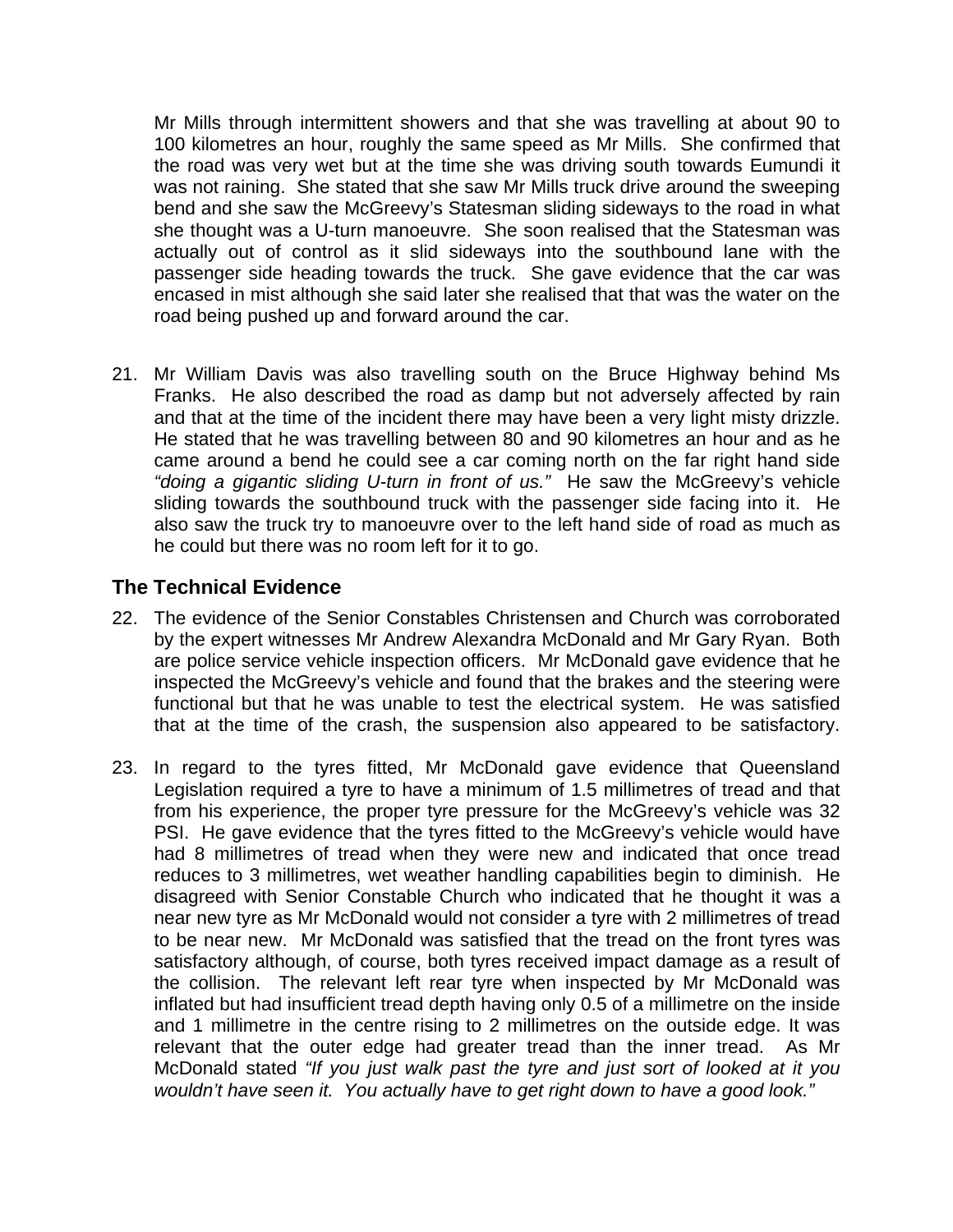24. The rear left tyre had a steel valve cap whereas the right tyre did not. Mr McDonald opined that the varying tread depths were most probably a wheel alignment issue. However, it could also stem from the fact that the McGreevy's vehicle, which had independent rear suspension, was susceptible to this type of irregular wearing of tyres. In regard to the rear right tyre, Mr McDonald gave evidence that there was a uniform depth of 2 millimetres but he that he had noticed there were two foreign objects, being a small rock and a piece of glass, embedded in the tyre. These could have caused a very minor air leak and loss of pressure. Mr McDonald, however, was of the view that both foreign objects were embedded into the tyre as a result of the collision. Following discussions with Mr Christensen regarding the pressure of the right rear tyre when it was examined at the scene, Mr McDonald confirmed that the pressure was 16 PSI. Given this information, Mr McDonald was adamant that the tyre could not have been inflated to 32 PSI prior to the accident. He stated –

*"I find it highly unlikely that it's dropped from 32 to 16 in that short period of time. Highly unlikely."* 

25. Mr McDonald also located a tang from a valve core removing tool imbedded inside the valve. He indicated that it had been there for some time as it was corroded and difficult to remove. He was of the opinion that it was probable that the embedded and corroded tang had caused the loss of pressure in the right rear tyre. Mr McDonald also opined that the lack of tread on the left rear tyre and the loss of pressure in the right rear tyre would have contributed to the loss of control and the subsequent collision. He also concurred with the police officer's view that the lack of pressure in the right rear tyre, being only 16 PSI, would result in a concave tread section which cannot push water from the tread which, in turn, can lead to an aquaplane situation. He stated –

*"You add that to the fact that it only had 2 millimetre of tread and once you deform that tread section the tread locks instead of being open and it will close up. Hence you've got all these factors that come into account and will aid lifting the tyre in that wall of water on the road surface."* 

- 26. Mr McDonald was of the view that this would result in a reduction in the contact between the tyre and the road surface by as much as 75 per cent.
- 27. The evidence of Mr McDonald was corroborated largely by Mr Gary Ryan who was also called to give an opinion in relation to the investigation carried out by Mr McDonald.
- 28. He confirmed Mr McDonald's view that the tread on the rear left tyre was unsatisfactory because it did not have at least 1.5 millimetres of tread across the part of the tyre that comes in contact with the road. In regard to the right rear tyre, Mr Ryan stated that although 2 millimetres is legal, in his opinion it is insufficient in wet conditions to give a dry patch contact and allows for no margin for error. He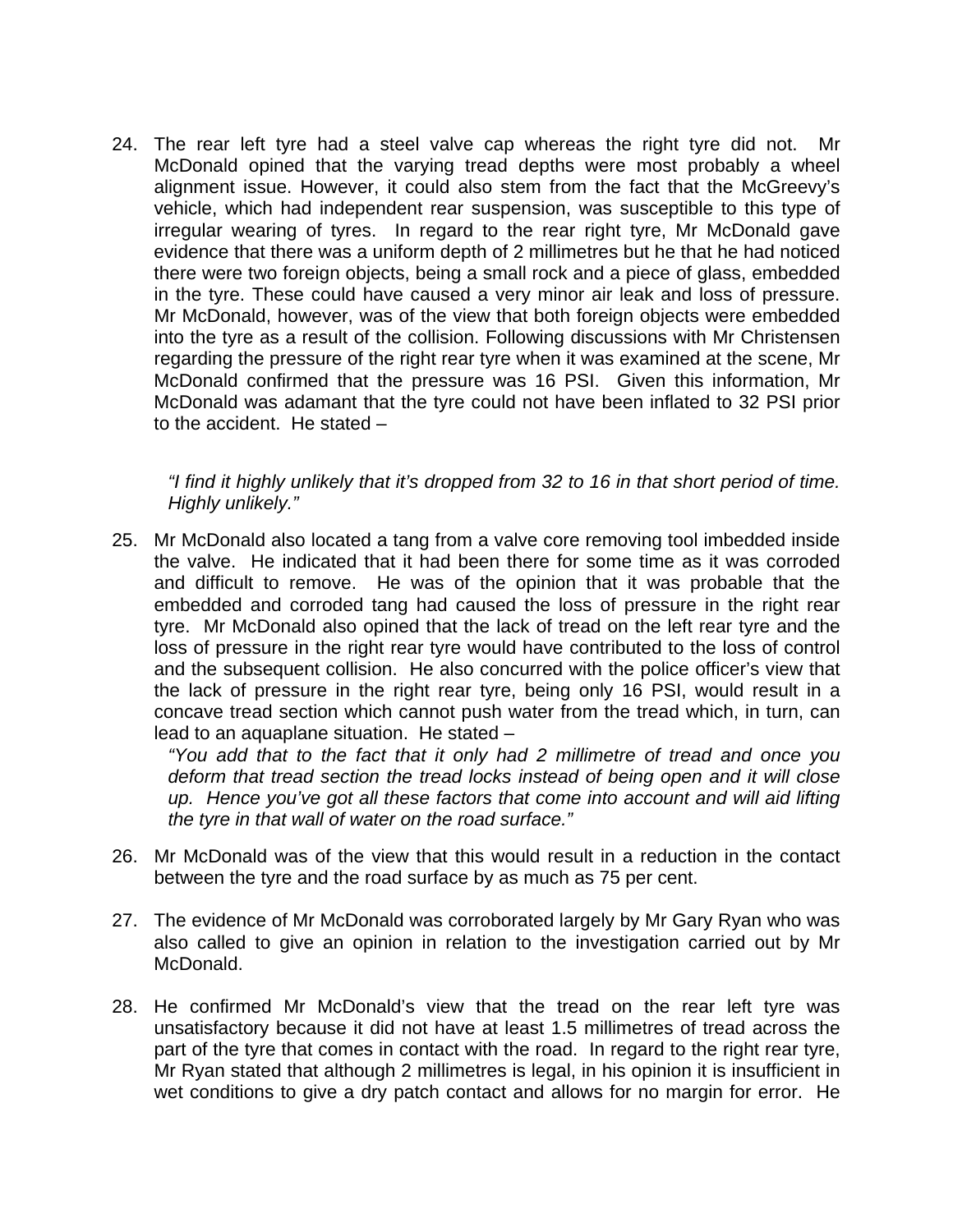was of the opinion that at a tread of 2 millimetres the adequacy of the tyre was very marginal.

- 29. Mr Ryan then gave an account of forces that were brought to bear on the right hand tyre as it rounded the left hand bend when it was inflated at only 16 PSI. He stated that the side walls of the tyre would not be as firm as the left hand side walls. Although there were many variables in this situation it would give the sensation to the driver that the vehicle h wandering in the tail end. The outside of the right rear tyre would then be rolling underneath itself and it would be slightly twisted and distorted. He indicated that the bottom of the tyre would indeed be concave and that 30 to 40 per cent of the base of the tyre would lift off the road surface. However, undoubtedly, the tyre rolling underneath itself would result in even more than 30 to 40 per cent of the face lifting off the road surface.
- 30. Mr Ryan also indicated that, even if the tyre was inflated to 32 PSI, there would be some flexing because of the forces being applied to it as it rounded the left hand bend. Given the tyre had only two millimetres of tread, its adequacy would be marginal. Mr Ryan continued that the forces being exerted on the car as they were switched from the left hand side when Mr McGreevy overcorrected his steering meant that the left rear tyre tread would be totally inadequate leading to the loss of traction and loss of steering control.
- 31. In Mr Ryan's opinion the predominant cause of the overcorrection was the insufficient tread on the rear tyres in wet weather. He accepted the proposition that even if the right rear tyre was inflated correctly, the dominant defect in the overcorrecting was where the weight had shifted to the left hand side of the car, and thus the unworthy left rear tyre was the dominant defect.

## **Issues Of The Road**

- 32. Although all the witnesses were questioned on the state of the road, none of them were experts other than to the extent that they were frequent road users.
- 33. Mr Mills gave evidence that he would rate the road as nine out of ten and that in his opinion there was nothing wrong with it.
- 34. Ms Franks also gave evidence that she had driven the stretch of road once a week for eight years and she had also had no difficulties with it.
- 35. Mr Dean Kellcot, who was driving a truck behind Mr Mills, Ms Franks and Mr Short, also indicated that he had never had difficulties with the section of the highway. When asked to rate it one to ten he considered the road was between a seven and eight and that he didn't consider it a particularly bad stretch of road but conceded it is a stretch of road that needs respect. Having driven a truck from Brisbane to Bundaberg return every business day for Woolworths for the previous six to seven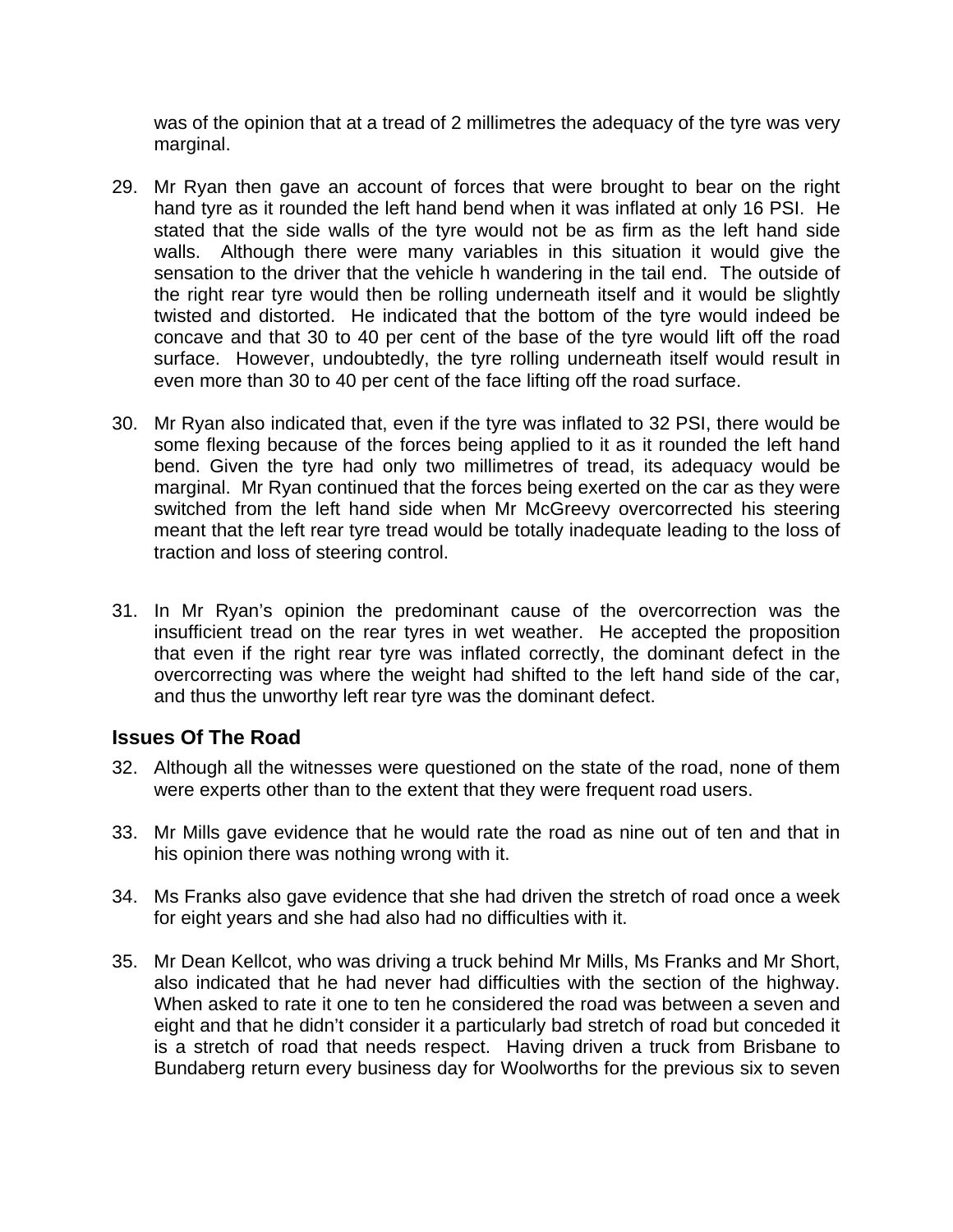months, Mr Kellcot considered he was familiar with the particular stretch of highway. He said –

*"You've got to have your wits about you, on coming vehicles, there's narrow windy stretches there. There are numerous side roads where people turn off and come in front of you, like turn in front of you. It's just a road you have to have your wits about you."* 

36. Mr Davis who was also travelling behind Mr Mills in the line of traffic stated that he had travelled that section of the highway all the time and that he had never had any problems with the road.

## **Evidence of the Department**

- 37. Evidence was also received from two employees of the Department of Transport, Mr Justin Valks and Mr Ricky Cox.Mr Valks is employed as Principal Technical Officer of Traffic and Road Safety and, as such, prepared two reports in relation to the McGreevy's accident. The first was a preliminary followed by his final report. Mr Valks gave extensive evidence in relation to the road and was in a position to do so having attended the scene of the collision within a couple of hours of the accident. He had returned three days later when various tests were carried out at his request.Mr Valks provided some evidence in regard to rutting in the road but much of this was irrelevant as it was neither on the north bound lane nor in the estimated area of the impact. He gave evidence that whilst there was some rutting in the north bound lane it had not reached the initial inter-suspension stage which is the stage where maintenance is logged for general maintenance. Even though there was some rutting in the south bound lane, Mr Valks was of the view that it would have had no impact upon Mr McGreevy's ability because he had lost control and, having done so, it was difficult to regain control. He gave evidence that he would not consider that the rutting alone was responsible but conceded that the combination of weather conditions, driver input conditions, condition of the tyres, combined with some otherwise acceptable rutting could have played a part in the loss of control.
- 38. The loss of control was reflected mostly in the skid testing and the testing done on the road to establish the skid resistance. Skid resistance was measured using both the ROAR and the British pendulum testing methods. Both reflected acceptable results - the ROAR skid resistance found the road had only 11 per cent probability of failure to meet the required criteria and on that basis, he considered that the road was satisfactory. However, he noted that the ROAR testing was too broad in nature and that the vericom testing was a preferred method. The British pendulum testing results were also satisfactory in that all of the results, with one exception, had a wet skid resistance factor above 45 which was acceptable. Mr Valks noted that, in his reports, he had recommended the removal of some vegetation from the inside of the curve to increase visibility. He also noted that the rutting in the south bound lane had been listed for maintenance. Although the rutting in the northbound lane was not considered to be affecting the road, it too had been remedied along with the southbound lane. He was of the view, however,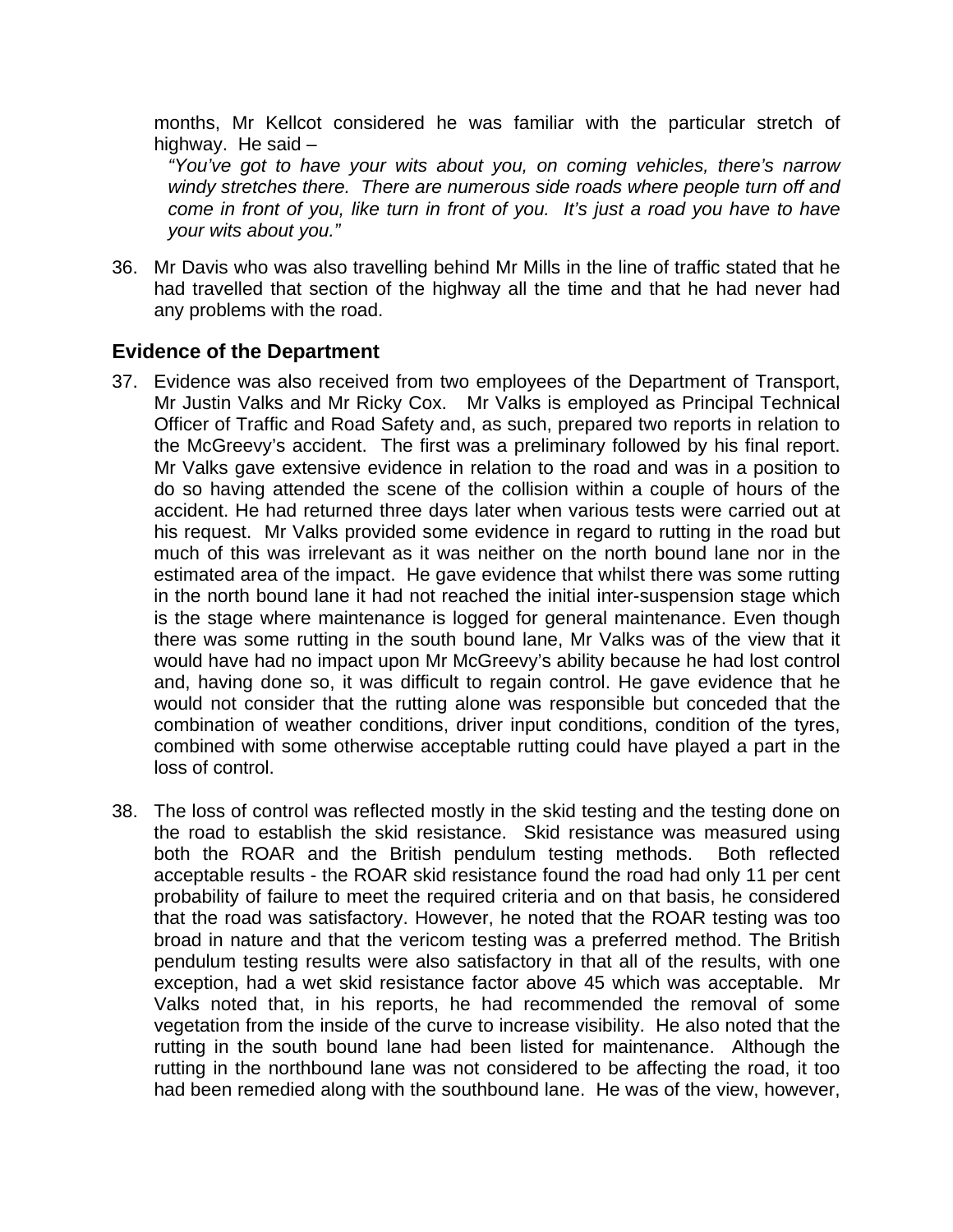that neither contributed to the accident. He also advised the Department was taking remedial action by overlaying a 500 metre section of the stonemastic asphalt with open graded asphalt. Whilst this was not considered to be necessary as the Department had not detected any particular problem with that section of road, the high number of wet weather accidents had raised a possibility that the road surface may have contributed in ways unknown to the Department and thus the action was more of a preventative nature. Mr Valks stated, however, that he had examined data for vehicle collisions over a period of almost seven year in that area. He was adamant that there was nothing to suggest that there was a high proportion of wet weather crashes. He indicated that there would have been approximately 17 million vehicles travel in the north bound lanes over this period and there was not a high number of crashes. His photographs tendered to the court also illustrated the state of the road after a shower rain when the road was damp compared with when the road was very wet or just after a major rain event. Mr Valks conceded that the painted medium strip recommend by Mr Patane would have the impact of allowing for a greater margin of error simply because it provided greater separation between vehicles travelling in opposite directions allowing for recovery time in the event of loss of control.

39. David Tulloch is also a crash investigator employed by the Department and his evidence certainly carried a great deal of weight. Mr Tulloch had 20 years experience working as a crash investigator, 18 years with the Queensland Police Service and now two years for the Department. He advises on technical aspects and in particular skid resistance using a Vericom Accelerometer referred to by Mr Valks as *the vericom testing.* Explaining the technical aspect of the vericom testing, Mr Tulloch said that the vehicles were tested at various speeds with an emergency breaking bringing the vehicle to a stop. He then calculated the forces on the vehicle in a longitudinal direction and from there can establish the friction available from the surface for that particular vehicle. Since the road was wet, a rain event was simulated using a water truck. Once established, the friction supply of the wet road is compared to the expected vehicle friction demand taking into consideration driving behaviour and traffic conditions in particular.

Mr Tulloch was extremely knowledgeable and concluded the wet friction supply at the point of the accident was adequate for the demand required for normal driving and moderate driving steering correction. Of course the demand may have been greater depending on driver breaking and steering input. Obviously, as Mr Tulloch pointed out, if there are certain aspects and variables such as driver input or defective tyres or excess water on the road, then the friction demand of the vehicle could be higher while available friction is reduced. If the actual friction supply is less than required, the vehicle will loose traction. Mr Tulloch was in agreement with Mr Patene and Mr Valks that the vericom testing was more accurate than the ROAR or the British pendulum test. Mr Tulloch was quite firm in his view in that if the right rear tyre was under inflated then it would also over deflect in the centre and allow more water to get between the footprint of the tyre and the road thus reducing the surface area of the tyre on the road. This, combined with the low tread on the left hand tyre was, in his words, "a double whammy". It was clear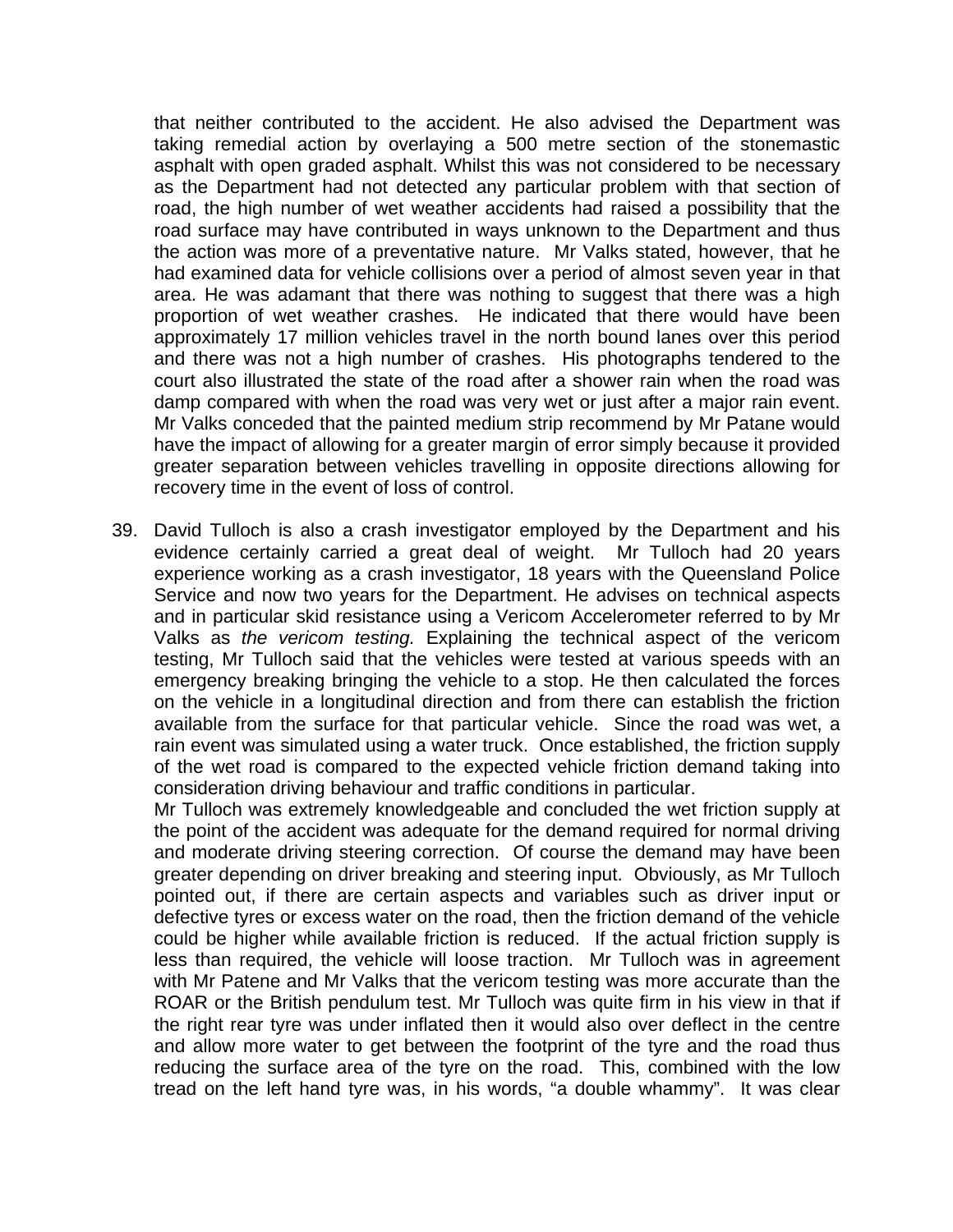from Mr Tulloch's evidence that the testing reflected an adequate supply of friction for the road in normal driving conditions but obviously a combination of the wet road, the concave tyre, the lack of tread on the other tyre all combined to upset this supply level.

#### **Independent Expert Evidence**

- 40. However the vital evidence came from the report commissioned by the Office of State Coroner, Civil Engineer and expert Mr John Patane. Mr Patane indicated that while there was some rutting in the southbound lane it would not have contributed to the accident. Although there was some minor rutting in the northbound lane it was well and truly below intervention levels and would not have contributed to the cause of the collision. He reviewed the Department of Main Roads investigation referring to various methods of skid resistance testing which were used to measure the performance of the road in terms of the micro texture and macro texture of the road and what resistance it plays in actually providing the stopping, that is, helping the cars physically stop on the road. Mr Patane was of the view that the result of the tests performed by the Department of Main Roads showed that there was more than adequate skid resistance for that geometry under normal type of traffic movement in wet or dry conditions. He did indicate, however, that in a wet surface supply scenario, safe vehicle control may be compromised, particularly if braking and/or other vehicle specific safety conditions are present. Mr Patane also referred to the (ROAR) testing performed by the Department which was demonstrated in the report of Mr Justin Box. Mr Patane's view was that the relevant section of the highway did not require intermediate friction demand but a normal friction demand. Where there was a normal demand, there was only an 11 per cent probability of failure to meet the adopted criteria. In his opinion, this was a low probability. He conceded that applying the intermediate friction demand factor, there was a 61 per cent probability of failure to meet the adopted criteria but this is far in excess of the normal requirements.
- 41. It is also noteworthy that, while the ROAR testing of the Department was discussed at length, it is clear that, for section A of the road which included the impact site, Mr Patane was satisfied that the skid resistance exceeded the normal demand on the road. Whilst there are other sections of the road that exceeded intermediate demand, this has no bearing on the fact that section A exceeded normal demand. Thus it is inconsequential that other sections of the road exceeded this criterion.
- 42. In regard the British pendulum skid resistance tests, Mr Patane accepted the results as being satisfactory given that the geometry of the site meant it was classified as an easy site. It was conceded that one section only achieved this result in favourable conditions, but the overall average coincided with the results of the ROAR and vericom testing. Whilst 42% of the results had a factor of less than 50 they were still above the minimum of 45. While it was not possible for Mr Patane to say how long it might take to deteriorate to below 45 as it was outside his area of expertise, he did offer  $5 - 15$  years as a guide.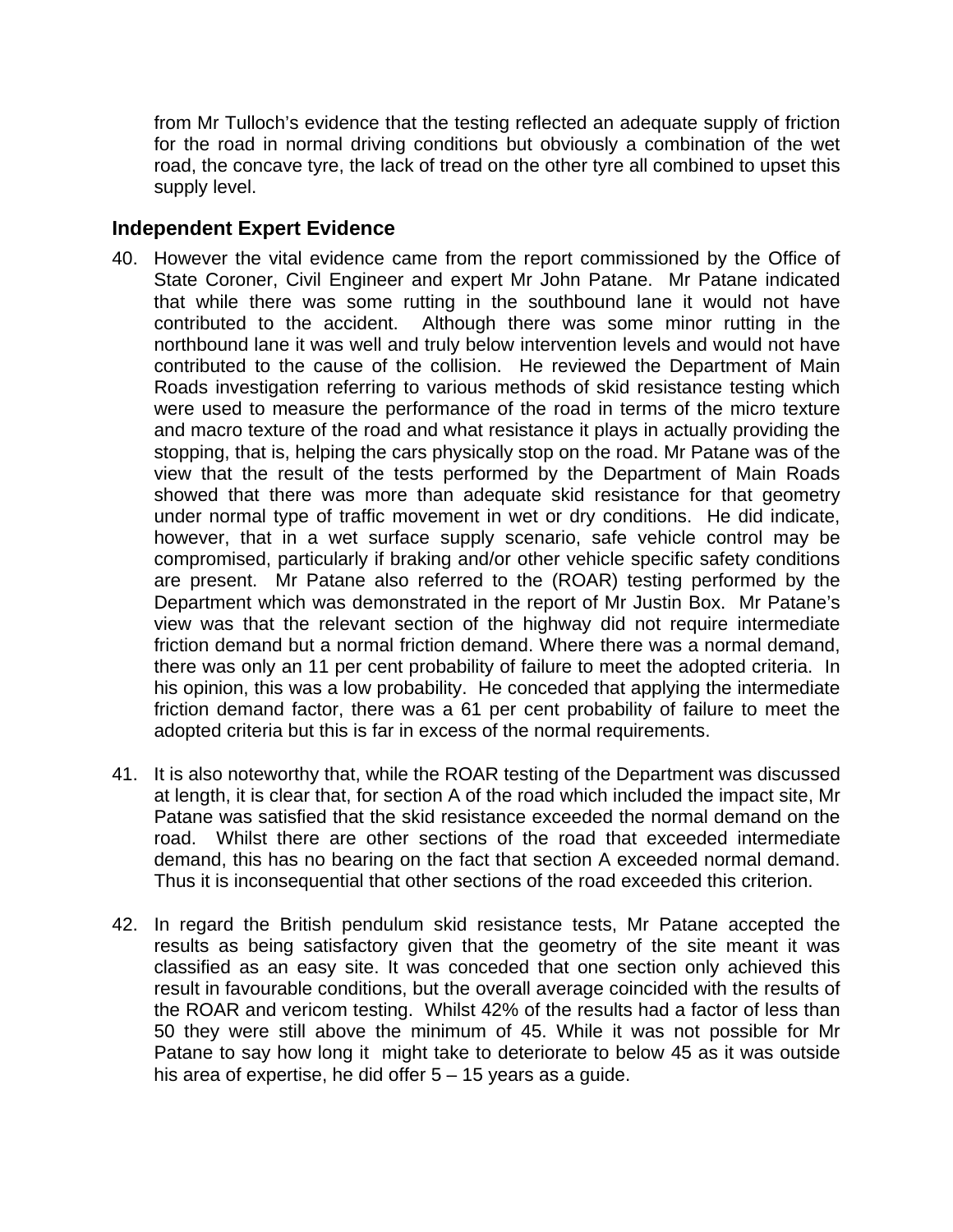- 43. In relation to the rutting, Mr Patane was clear that the road in the northbound lane in which the McGreevy's were travelling was satisfactory in that the average rut depth values of the inner wheels were around five millimetres to seven millimetres and thus had not reached intervention level of 25 millimetres. Whilst of course they may not reach intervention levels, it is clear that there may have been some water ponding and increased water film thickness on the road in wet conditions but not sufficient to require intervention. Indeed Mr Patane was of the view that the results of the surface texture analysis performed by the Department were normal. He was satisfied there were no significant water ponding or draining issues.
- 44. I accepted the evidence Mr Patane presented as an independent expert who had been commissioned to review the case and the testing carried out by the Department of Transport and Main Roads. He carried out numerous site inspections himself and I was satisfied with the quality of his evidence. In particular I note that Mr Patane's opinion was that the road did not contribute at all to the loss of control of Mr McGreevy's vehicle. He concurred with the view that the inadequate tread depth of the rear left tyre may have contributed to the initial loss of control when combined with the damp road surface. Mr Patane was of the opinion given the high volume of traffic the road provided little margin for error and thus even if the rear tyre was not underinflated once the car lost control the probability of accident was high.

## **Findings**

- 45. I find that the two people killed in this tragic accident were in fact Glenn Raymond McGreevy and his wife Moira Theresa McGreevy. There is little doubt that the couple were travelling to Gympie to attend a soccer meeting. Mr McGreevy was dressed in his work t-shirt and Mrs McGreevy's handbag, including a driver's licence, was found at the scene. The car was their vehicle and the vehicle in which they left their home earlier. Both died as a result of receiving multiple injuries at the scene of the motor vehicle collision on the  $30<sup>th</sup>$  January.
- 46. It would appear that the Holden Statesman registration number 084-ILA in which the McGreevy's were travelling had defects in its tyres. I accept the evidence of Mr Andrew McDonald and Mr Gary Ryan in regard to the state of the tyres. Mr McDonald indicated that the defective tread on the left rear tyre may not have been obvious without a thorough investigation. Probably due to wheel alignment, the inside of the tyre had worn which, combined with the low inflation of the right hand tyre, resulted in catastrophic consequences. I find that, as Mr McGreevy rounded the gentle left hand bend, he has accelerated out of it but lost traction possibly due to the under inflation of his rear right hand tyre seriously decreasing the friction supply. As the back of his car has proceeded over the centre line into the southbound lane, Mr McGreevy, on the evidence, has attempted to steer to his right but over-corrected resulting in the back of the car coming around in a clockwise direction and the vehicle sliding down the highway in the direct path of the truck driven by Mr Bruce Mills.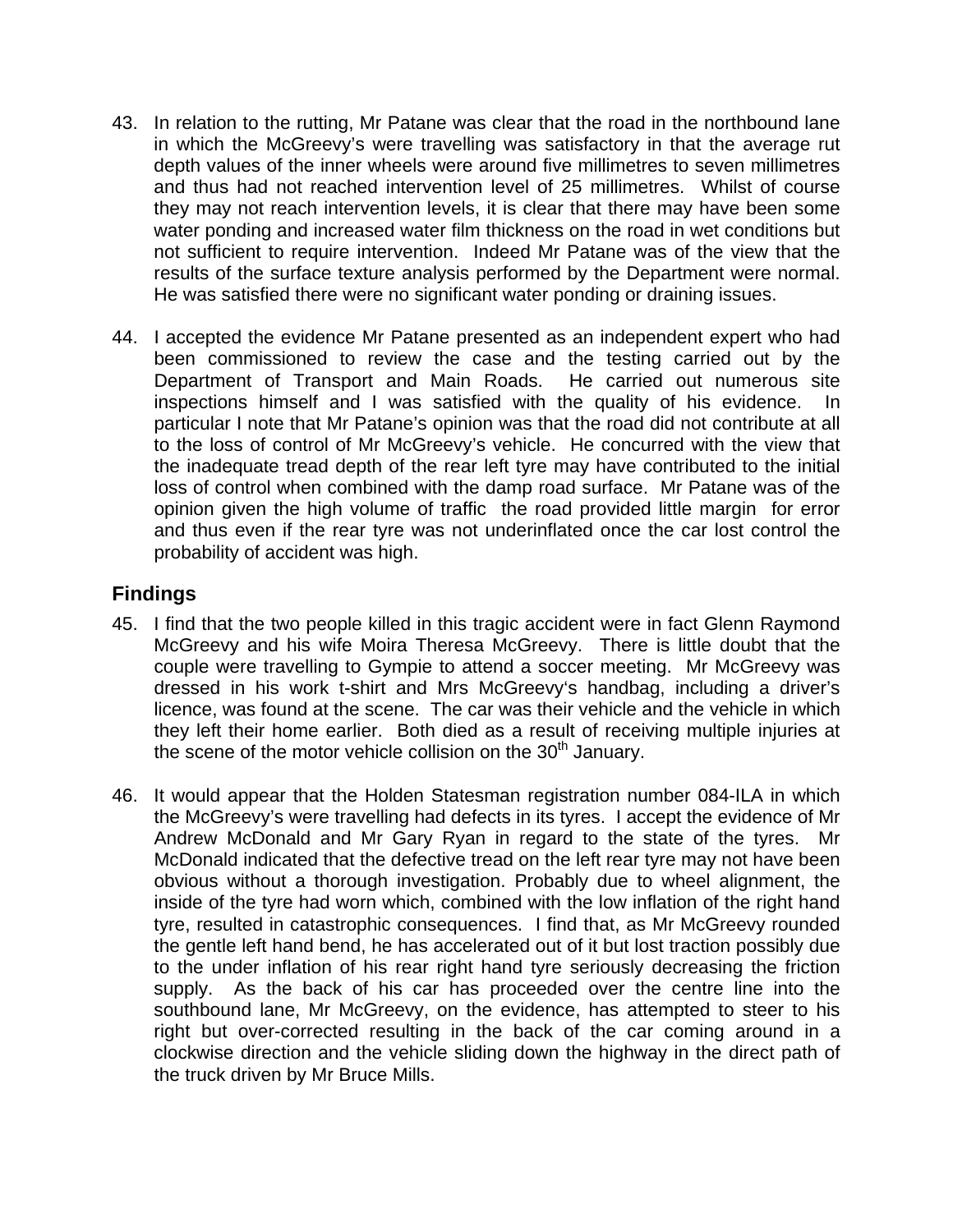- 47. I accepted the evidence of the driver of the truck Mr Mills, which was supported by the other witnesses, Ms Amanda Franks and Mr Davis, that he pulled as far as he could to the left hand side of the road in the time available but was prevented by the Armco guardrail from going any further and had no time to avoid the collision with Mr McGreevy's car which was now sliding down on his side of the road. The collision resulted in the instantaneous death of Mr and Mrs McGreevy.
- 48. Whilst a reconstruction after the event can be fraught with some uncertainty I accept that the evidence of Mr McDonald that the measurement of the tread meant that the tyre had very little ability to disperse any water on the road, which would have been a major factor in Mr McGreevy losing control of the vehicle. Since the left rear tyre had reduced contact with the road, as the vehicle rounded the bend, pressure would have been exerted on the right tyre which, I find, was in fact under inflated and thus likely to have been concave also causing a significant reduction in contact between the tyre and the road. It would have had reduced ability to disperse water also and, with the pressure from the lack of tread on the left tyre forcing sideways pressure on the right, caused it to slide out over the road.
- 49. I accept that there was no evidence to suggest that the road having a stonemastic surface, its design or construction or indeed maintenance contributed in anyway to Mr McGreevy initially loosing control. Whether he lost control when he accelerated too quickly out of the bend due to a combination of the factors of the high demand due to the wet conditions and the inability of the tyres to maximise the supply friction, it remains that once he lost control, and with the tyre defects and the added demand of the wet conditions he was unable to regain control. Certainly if the road was a dual carriageway in each direction and there were no other vehicles the impact may not have occurred and the accident may not have happened. However, the reality is that the section of highway is a dual carriage way with one lane in either direction and drivers need to drive to the conditions and in vehicles which are free of any defects. Driving slower to cater for the wet weather conditions and having a vehicle free from defect is the highest way to minimise any risk travelling on the carriageway.

#### **Recommendations**

50. There can be little doubt as was the case for Sanglin Chung that the dual carriageway provides little margin for error especially given the high volume of traffic. However unlike Mr Chung's vehicle which appears to have crossed into the oncoming lane due to loss of concentration, Mr McGreevy lost control of his vehicle due to the combination of factors above. Thus a widening of the width between oncoming traffic through painted centre median strips again would provide more margin for error in this high traffic zone. This would have the impact of slowing traffic to assist the accident rate in the case of error.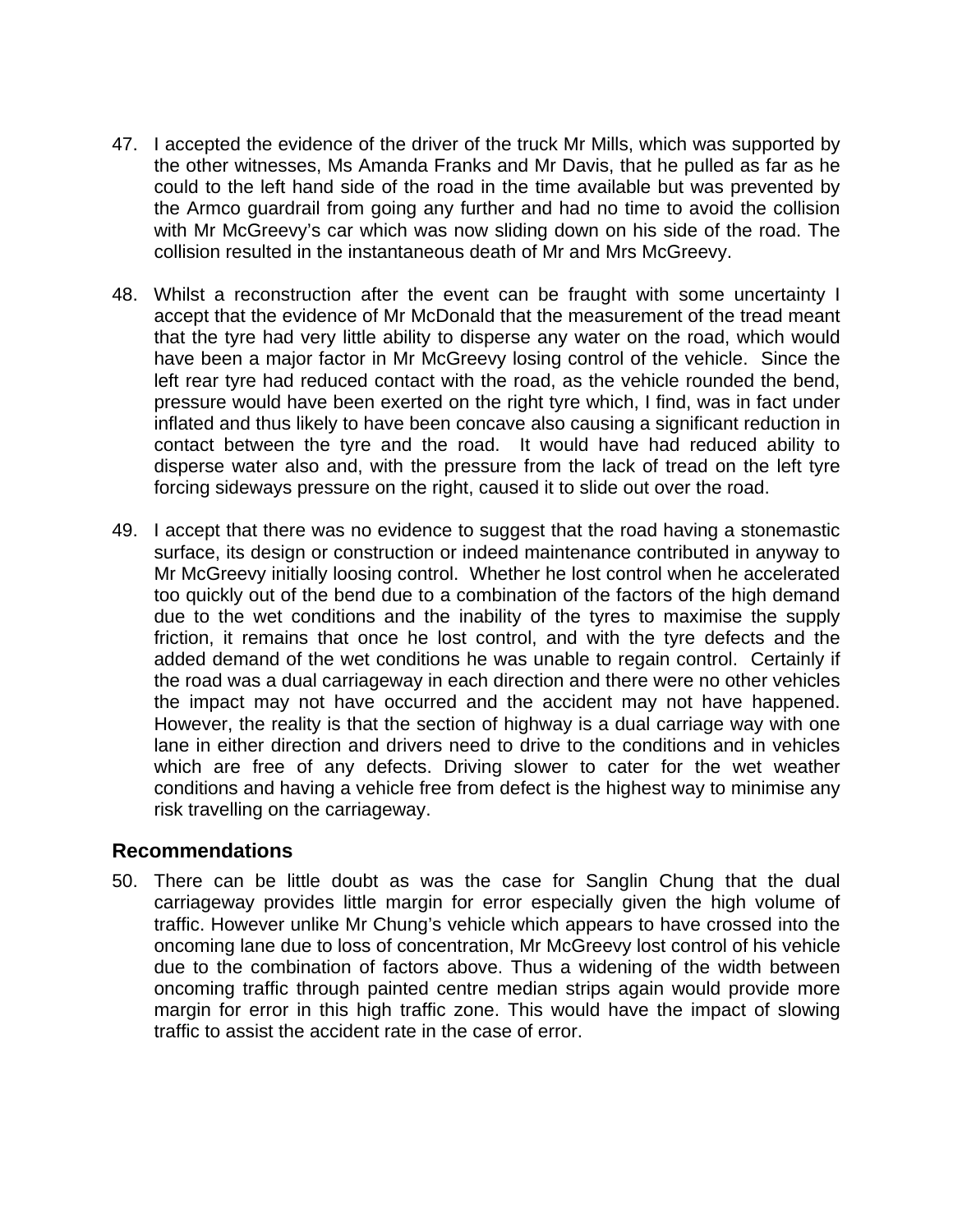# **C Findings for Mark John Hamilton, Rachel Gai Purdy, and Cory James Whitmore**

## **Introduction**

- 1. Rachel Gai Purdy and her partner, Cory James Whitmore, were travelling to Gympie from Tewantin to attend a doctor's appointment on the 4th of September 2008. At that time, Ms Purdy was sixteen weeks and five days pregnant. Ms Purdy and Mr Whitmore were travelling in a blue Ford sedan following a Suzuki Swift driven by Mrs Conis and followed by a B-Double driven by Mr Murdoch. Mr Hamilton was driving his Pantech truck on route to the Sunshine coast. Ahead of Mr Hamilton was a four-wheel drive towing a boat being driven by Stephen Mortimer, who was accompanied by passenger, Clinton Stjernquist. Behind Mr Hamilton's vehicle was a timber truck driven by Mr Wade Hawkins.
- 2. On the fourth of September, this line of traffic was in the vicinity of Coles Creek approximately one half of a kilometre south of the northern T-intersection between Carlson Road and the Bruce Highway. It was clear from the evidence that the weather was inclement and there had been periods of heavy rain. The weather conditions were described variously as ranging between light and heavy rain, and intermittent showers.

## **Identification**

3. All three deceased were identified and autopsies carried out revealed

## **Evidence of witnesses**

- 4. It would appear from the evidence that the first incident occurred as the fourwheel drive towing the boat and driven by Mr Mortimer passed through Gympie on route to the Sunshine Coast. Mr Mortimer gave evidence that he recalled following the log truck to Gympie, had passed the truck in the centre of Gympie and was then following a white Pantech truck. He passed the Pantech truck and he was then aware from looking in his rear vision mirror that the log truck was very close to the Pantech truck. He assumed this was in an effort to pass the Pantech as well. Mr Mortimer gave evidence that as he headed towards Coles Creek Road, the vehicles in front were braking hard and consequently he also braked hard. He then looked in his rear vision mirror aware of the Pantech truck and saw it sliding sideways. He was concerned that it might hit the back of his boat. It was obvious from the testimony of Mr Mortimer that he did not see other vehicles as he was preoccupied with the Pantech truck which he recalled very vividly as being very close to him and being just a sheet of white.
- 5. Mr Stjernquist's evidence largely supported the accounts given by Mr Mortimer in that he also recalled passing the log truck and the Pantech truck and recalled Mr Mortimer braking as the traffic ahead had slowed quite considerably. He indicated that the brake was not a sudden stop or a skid, but just a brake to pull up in view of the traffic ahead. He gave evidence that he looked at Mr Mortimer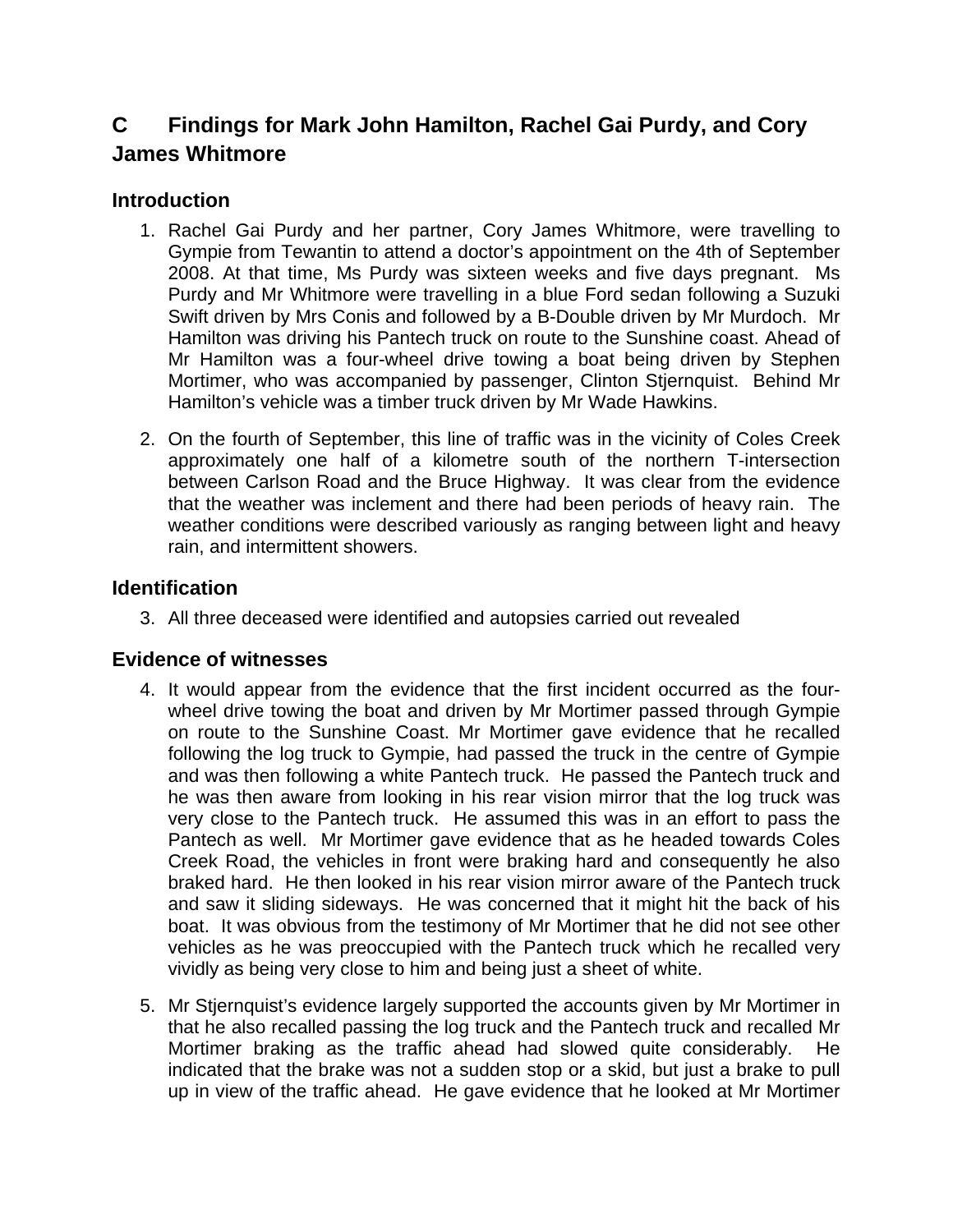when he braked and he saw him looking in the rear vision mirror. Mr Stjernquist gave evidence indicating that between six and ten seconds later, he heard an explosion and felt the heat. He tried to look behind, but his vision was initially obscured by the boat and so he looked in the exterior rear vision when he saw the log truck go over the bank and the burning car coming to his vision on the side of the road.

- 6. Mrs Conis gave evidence that she was the driver of the lead car of the three relevant vehicles which were travelling north to Gympie. She was travelling to Gympie to see her daughter and estimated that she was travelling between 80 and 90 kilometres an hour. She also described weather conditions as raining quite heavily requiring her to have her wipers on full speed. Mrs. Conis indicated that she had been travelling for some time and was being followed by what she thought was a semi-trailer. She was of the view that she was being tailgated for a significant amount of time and she was distressed at that. She indicated that when she looked in the rear vision she could see only the grill of the truck, but some time later a blue car overtook the truck and was caught in-between her and the truck. She did not consider that she was being tailgated by the blue vehicle and indicated that it was at a comfortable distance. She could not indicate how far behind the blue vehicle the truck was. She indicated that she was driving along and she felt a heavy thud or hit, but had no idea what it was so she pulled over onto the side of the road. As she pulled over she saw the Pantech truck losing control and then saw that it had hit something, although she did not know what, and then, of course, saw the explosion.
- 7. Mr Hawkins was the driver of the Kenworth logging truck which had been overtaken by Mr Mortimer and was travelling behind the Pantech truck driven by Mr Hamilton. He was travelling south along the Bruce Highway towards Burpengary in convoy with his brother who was driving a logging truck behind him. He recalled the plywood truck driven by Mr Hamilton and believed that he caught up to it in the vicinity of the Matilda service station. Mr Hawkins also recalled being overtaken by Mr Mortimer, although he believed that this was at the Traveston overtaking lanes which differed from the evidence of Mr Mortimer and Mr Stjernquist but is immaterial. Mr Hawkins indicated that he was behind the Pantech truck somewhere by between 30 and 50 meters. As he was going up the hill towards Coles Creek, he dropped behind Mr Hamilton's truck as his vehicle was larger and heavier. As he came up to the crest of the hill, he saw Mr Hamilton brake. Almost immediately he saw the rear left of the truck slide out to the left down the fog line sliding sideways. Mr Hawkins did not see the brake lights of the four wheel drive illuminate, but it may have been that the Pantech truck obscured his vision. Mr Hawkins could not recall with clarity the presence of the oncoming vehicles, but was aware of their presence. He estimated that it would have been only a few seconds from when he saw the brake lights on Mr Hamilton's truck illuminate to when the explosion happened. Mr Hawkins was probably the witness who was able to describe the accident in the most detail. He indicated that there appeared to be an impact prior to the explosion, which was so great that he saw the Pantech truck lift from the road and he could see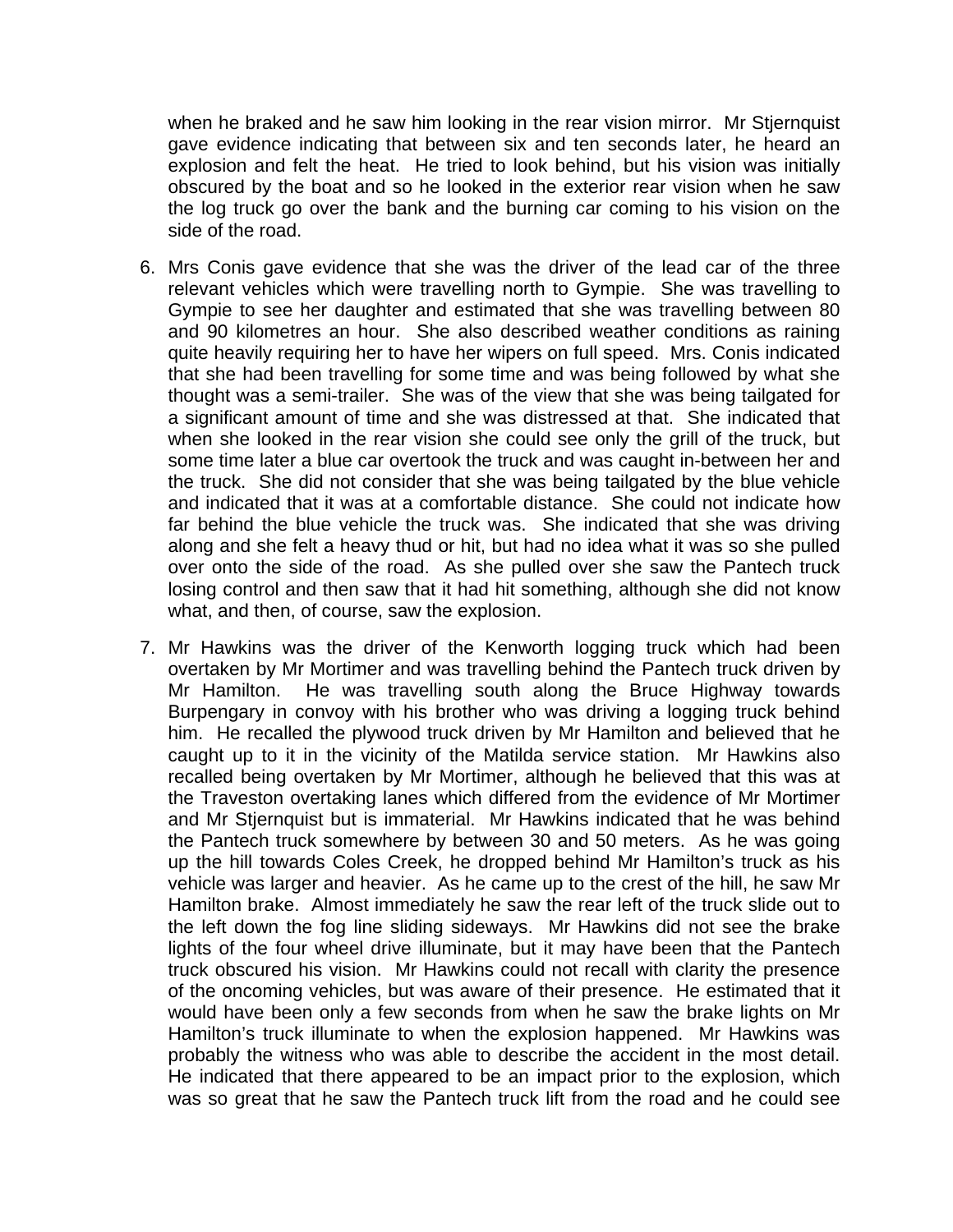under every wheel. He said that within a second or two there was an explosion. He was locking the wheels of his truck having applied his brakes prior to the impact, but despite beginning to jackknife, he was able to regain control until he collided with Mr Hamilton's vehicle. Under cross examination, he was adamant that Mr Hamilton's vehicle was hit hard by the oncoming falcon causing the Pantech to launch totally in the air, in that the vehicle left the road and then bounced back. The Pantech then spun back in a clockwise manner and headed back towards Mr Hawkins' vehicle and he collided with the front of the Pantech truck. He also gave evidence that he did not see a driver in the cabin and was adamant that he did not close his eyes until after he had hit the vehicle. He was adamant also that the scenario as suggested by Mr Tulloch, which I will refer to later, was not the case. He was adamant that the whole cab remained on the truck and that the windscreen wasn't smashed. Under cross-examination, he admitted that it was very quick but it was also slow. He also gave evidence that he would have been travelling about 70 kilometres an hour as he pulled over the hill and would have increased speed to 70 or 80 as he came down the hill.

8. Mr Benjamin Murdoch was the driver of the third vehicle in the north-bound lane, being the B-Double trailer, and he also gave evidence. He indicated that he had travelled from Bundaberg to the NQX depot in Brisbane the previous day. On the morning of the accident, he had accompanied the person (who was responsible for the loading of the truck) to the port of Brisbane as he was then to drive the B-Double from the port of Brisbane to Bundaberg. The vehicle was loaded with two solid steel rollers which were to be delivered to Bundaberg. Mr Murdoch was employed in his role as a driver of transport for six to eight months prior to the accident. He gave evidence that he dropped the person who loaded at the NQX Depot at approximate 11 AM and travelled north towards Bundaberg. He also concurred that it was raining, drizzling rain in constant showers. Interestingly, he gave evidence that he travelled in convoy with another B-Double owned by the same transport company from around Brisbane when this vehicle overtook him at around Burpengary. This is significant in the light of the evidence of Mrs. Conis in being tailgated by a truck. Mr Murdoch gave evidence of being passed by the Falcon as he was going up a hill and indicated that he would have been travelling about 80 kilometres per hour. He gave evidence that he did not recall seeing the Suzuki driven by Mrs. Conis at all that day. Mr Murdoch admitted that he recalled telling the police after the collision that he was travelling behind the Falcon by about one and a half times the length of his D-Double. However, in his evidence given to the court, he stated that he was travelling behind the Falcon by about 5 seconds and indicated that his early response was due to being messed up as a result of the accident. He did recall that as he was approaching the accident scene, he remembered seeing the four-wheel drive that was towing the boat coming in the line of oncoming traffic. He then saw the Pantech truck driven by Mr Hamilton spin out, but he did not see it hit any other car before the accident with the Falcon. He estimated that the Pantech truck was out of control for less than a hundred meters in front of the Falcon and that the Falcon had no way to go nor time to brake or do anything to stop. Mr Murdoch gave evidence that he panicked and shut his eyes and hung on and reopened them when he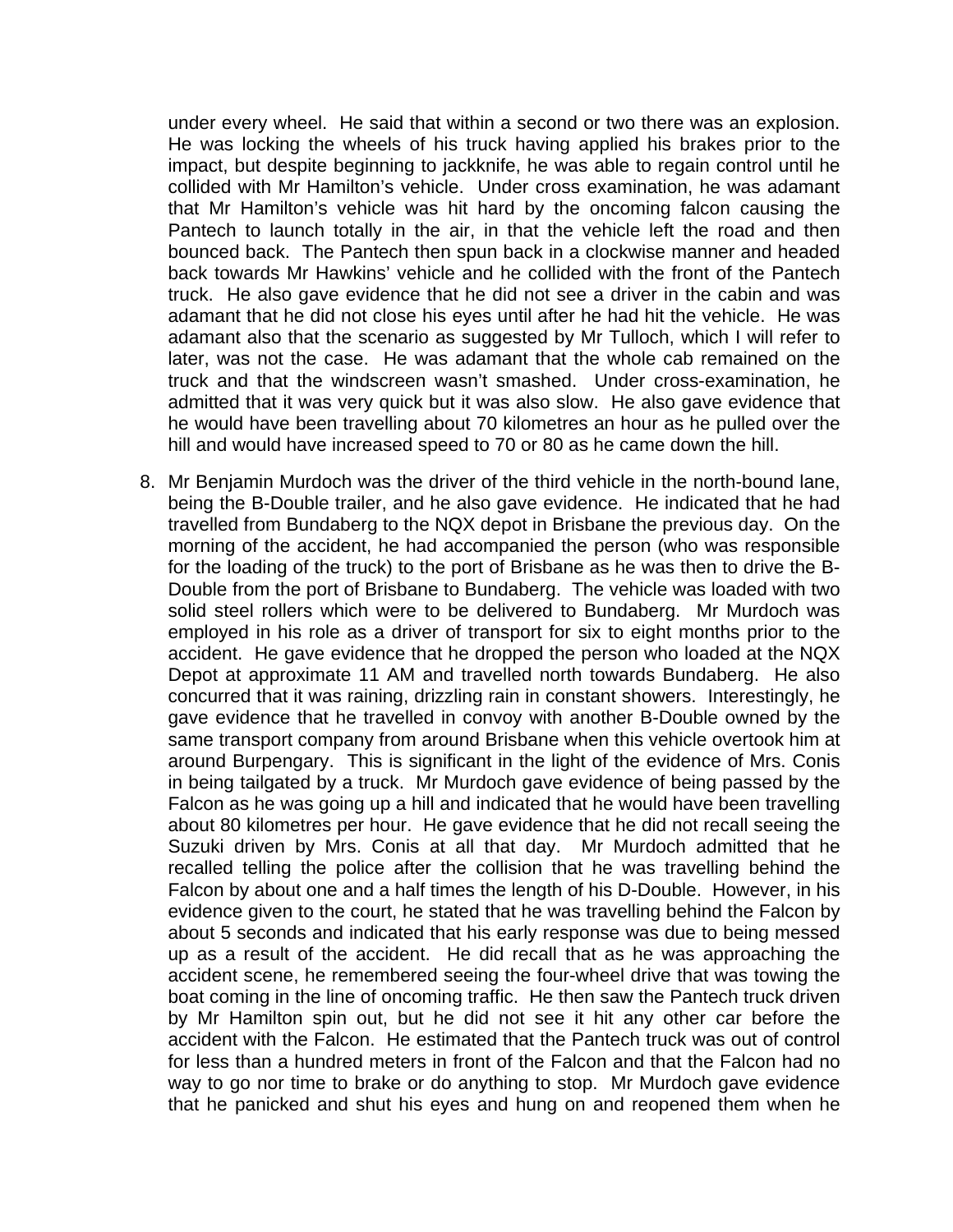was less than two feet away from the side of the Pantech truck. He shut his eyes again and then could only recall getting out of his cabin. He could not recall whether he applied the brakes or whether he tried to manoeuvre his vehicle off the side of the road. He did not recall hitting anything nor did he recall the explosion. He did, however, recall hearing gravel flicking as the truck went over the side of the road. Mr Murdoch was clearly unable to recall specifics of the accident, although he did remember telling the police that he was one and a half times the length behind. This, however, would not correspond to what he now considered to be a safe travelling distance of five seconds separation. He now believes that he was travelling behind by about five seconds. Of course, Mr Murdoch's evidence was in hindsight and to an extent governed by self-interest. Under cross-examination from Mr Horvat, Mr Murdoch indicated that he at no stage was speeding and that the vehicle he was driving had a speed limiter which was set at 98 kilometres per hour. He, denied that he was tailgating at any time in the 15-20 minutes that he was following the Falcon.

9. Mr Murdoch also gave evidence that he recalled the brakes of the vehicle as being pretty good, although he did concede that it was not his regular truck as his regular truck was having its gear box fixed.

## **Police Investigation**

- 10. Senior Constable Steven Knight was the principal crash investigator stationed at the Sunshine Coast Forensic Crash Unit. Mr Knight had prepared the report to the Coroner on the  $6<sup>th</sup>$  of March 2007 (Exhibit 42) and also directed that the series of photographs be taken which were tendered (Exhibit 42-A). Senior Constable Knight attended the accident scene shortly after the accident . He gave the evidence and said it was on the Bruce Highway where it was a then designated 100 Km per hour zone with one lane travelling north, one lane travelling south and that the carriageway was divided by a centre broken white line. He also gave evidence that at the time of the incident, the weather was overcast with prolonged periods of moderate rain and showers.
- 11. Senior Constable Knight then gave evidence of the seven impacts which he believed occurred and submitted a sketch diagram of the five vehicles and the seven impacts. This was marked and tendered as Exhibit 42-C. He gave evidence as follows:

## **First Impact**

12. The Isuzu truck driven by Mr Hamilton has lost control upon braking and has begun to rotate in a clockwise direction with the cabin crossing over onto the northbound carriageway across the centre broken lines. The front driver side has collided slightly with the rear side drive of the Suzuki Swift driven by Mrs. Conis.

## **Second Impact**

13. The Isuzu truck driven by Mr Hamilton has continued to slide sideways south on the highway as it was rotating clockwise. The Falcon driven by Ms Purdy with Mr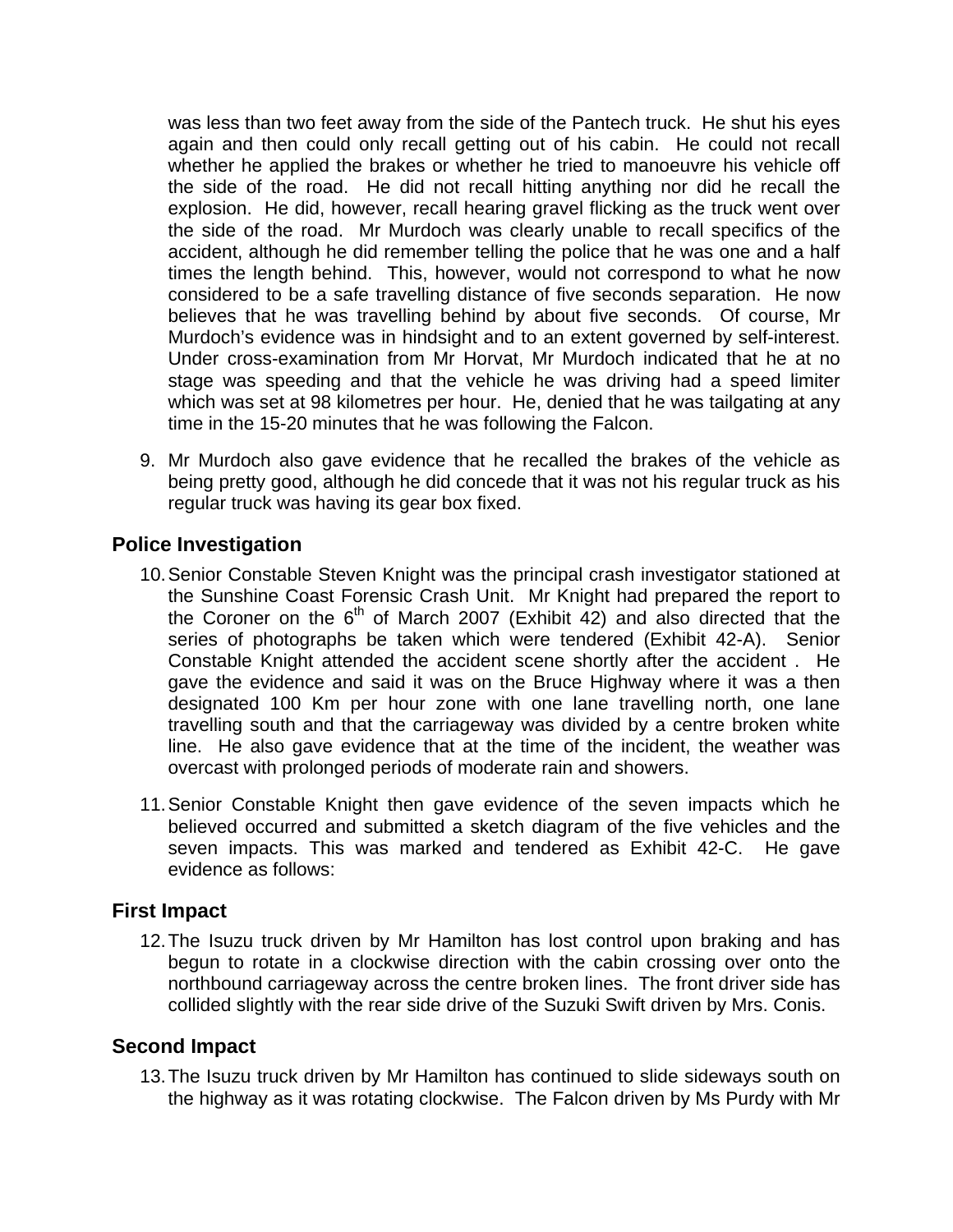Whitmore in the passenger seat has driven underneath the tray of the Isuzu truck and its front end has collided with the fuel tank, which was situated underneath the tray on the front passenger side. This collision led to the explosion.

## **Third Impact**

14. Mr Murdoch was travelling behind Mr Whitmore's vehicle. According to Senior Constable Knight, Ms Purdy would not have perceived anything untoward as the vehicles in front were travelling in a normal manner. As the Pantech truck then went out of control, she was likely, according to Mr Knight, to have had only two seconds to react (assuming she and the Pantech truck were travelling at approximately 80 Km per hour, or 22 metres per second). Given that the reaction time is approximately 1.5 seconds, Mr Knight is of the opinion she would not have had time even to put her foot on the brake. Given that Pantech truck weighed approximately twenty-four tons and Ms Purdy's vehicle weighed only 1.5 tons, it is assumed that her vehicle was pushed backwards as the truck continued to spin clockwise and southbound. Mr Murdoch driving the B-Double would have been in a similar position to Ms Purdy. Even if he was travelling 88 meters behind Ms Purdy, he would have had only approximately four seconds from the impact of Ms Purdy's vehicle and Mr Hamilton's. Senior Constable Knight indicated that the weight of the truck being 70 tons would mean that the vehicle would take 120-180 metres to stop. Mr Knight indicated that both Ms Purdy and Mr Murdoch were denied the natural time and distance to brake given that the object in front of them, and in fact, more than in front of them but moving towards them. He concluded that it negated all the natural braking distance and time. He concluded that the third impact was when Mr Murdoch's vehicle collided very hard directly into the rear of Ms Purdy's Falcon. Mr Knight indicated that both Ms Purdy and Mr Murdoch were denied the notional time and distance needed to brake given that the object was not only in front of them, them but was moving towards them. He concluded that the third impact was when Mr Murdoch's vehicle collided very hard directly into the rear of Ms Purdy's Falcon.

## **Fourth impact**

15. Mr Knight then concluded that as the Falcon was pushed further underneath the tray of the Pantech truck, the front end of Mr Murdoch's vehicle collided with the passenger side tray of the Pantech truck. This was evidenced from the photographs submitted, being Photographs 86, 87, 88, 89, and 92.

## **Fifth Impact**

16. The impact has launched the Pantech truck into the air approximately two to three feet in a clockwise manner. It was then pivoted on the rear driver side of the tray and the rear passenger side wheels have gone over the top of the bonnet and windscreen area of the Falcon. He gave evidence of this pivoting action being reflected by the gouge mark in the road surface as depicted in his diagram of Exhibit 42-C. At this point, Mr Knight assumed that the Falcon had continued backwards and across the southbound easement shoulder for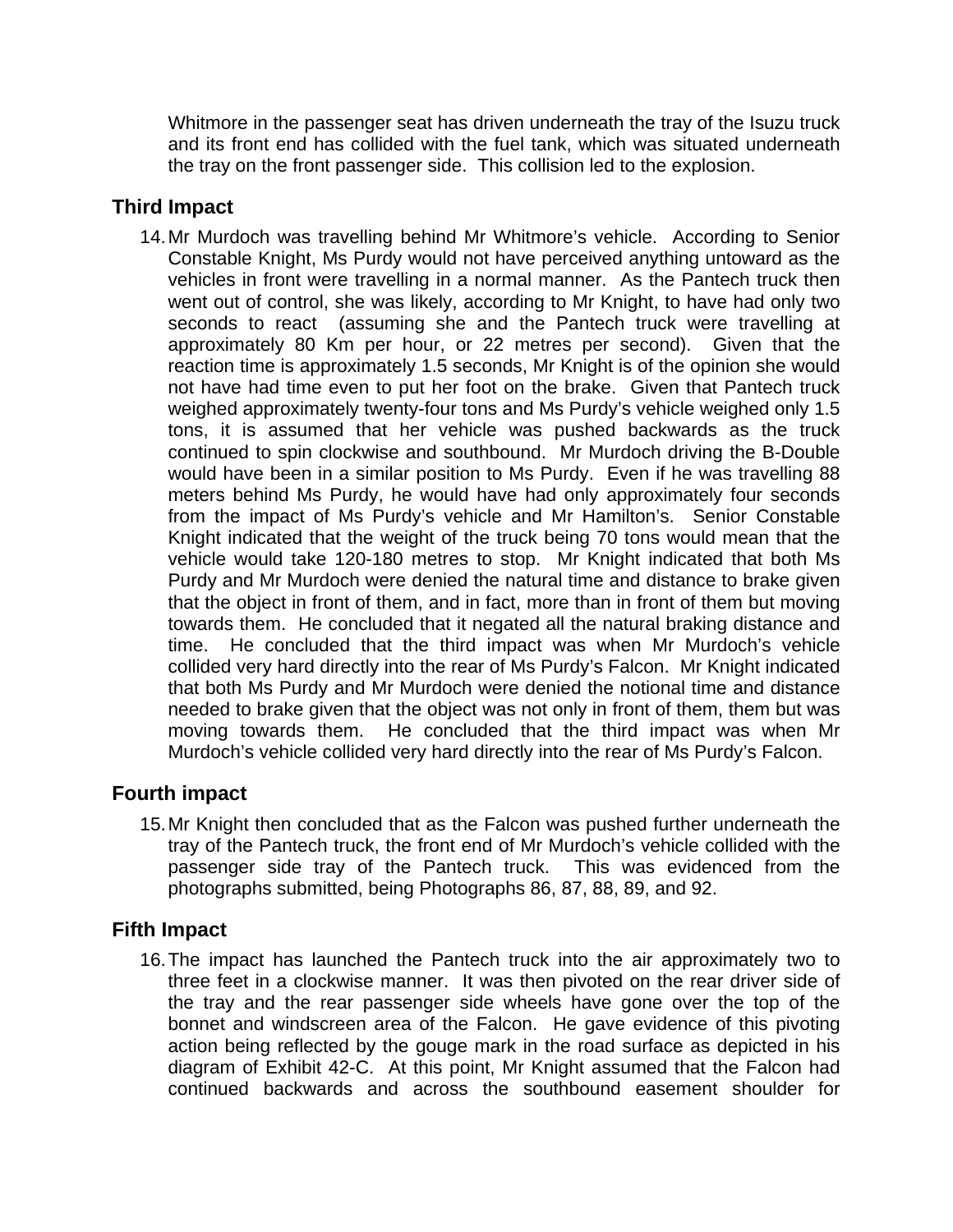approximately fifteen metres as a result of the continued forces of the collision between Mr Hamilton and Mr Murdoch's vehicles and of the explosion.

17. It also appears at this time, that the 15-ton solid steel mill roller which was fixed to the rear trailer of Mr Murdoch's B-Double has snapped free from its one of its chains and catapulted towards the collision. Mr Knight could not say with clarity if there was any contact between the roller from the rear trailer and the cabin of Mr Hamilton's vehicle, although he was certain that it did not go through the cabin as he believed that, given the weight of the roller, the cabin would have been taken with it. At this point (that is, by the fifth impact), it is also clear that Mr Hamilton had been thrown from his driver's seat to the grass shoulder at the side of northbound lane. This was about 40 metres to the south of the resting position of the vehicles. It is unclear exactly when Mr Hamilton was catapulted from his vehicle. This could have been as a result of any or a combination of the impacts two, three, four, or five or indeed the explosion. The fact that Mr Hamilton's seat belt was still engaged did not assist in trying to ascertain which impact may have caused him to be thrown from his vehicle.

#### **Sixth Impact**

18. Mr Hamilton's Pantech truck has continued in its clockwise movement, so that the passenger side of the tray has collided with Mr Murdoch's front trailer, driver's side. When the rear chain holding the 15-ton solid steel mill roller has snapped, the front chains have remained intact. This subsequently caused a pendulum effect where the rear end of the mill roller swung at a 90-degree angle to the driver's side and has struck and collapsed the two steel uprights on the rear corner of Mr Hamilton's tray. It also knocked both swinging doors off the steel frame.

#### **Seventh Impact**

- 19. Mr Hamilton's vehicle has continued in its clockwise movement and was facing in the direction of southbound traffic. Mr Hawkins who was driving his logging truck has collided with the front of Mr Hamilton's truck. Mr Knight was of the opinion that the force with which Mr Hawkins has hit Mr Hamilton's vehicle has resulted in significant damage to the front of Mr Hawkins' vehicle, into the right side and to the trailer. Mr Knight also gave evidence that the roof of Mr Hamilton's Pantech truck had been removed and was wrapped around the bull bar of Mr Hawkins' truck. He was not able to explain how the roof was removed. Although other evidence was provided suggesting there was no contact directly between Mr Hamilton's truck and Mr Hawkins' truck and that Mr Hawkins struck only debris, I am not persuaded by that argument. I shall return to it later.
- 20. Mr Knight's conclusion in relation to the accident was supported by the inspection of the scene. He noted there were no skid marks, but only a small number of gouge marks in the northbound lane in which Mrs Conis, Ms Purdy, and Mr Murdoch were travelling. This would indeed support the view that Ms Purdy had no time to respond or brake and accordingly, Mr Murdoch had little time. Mr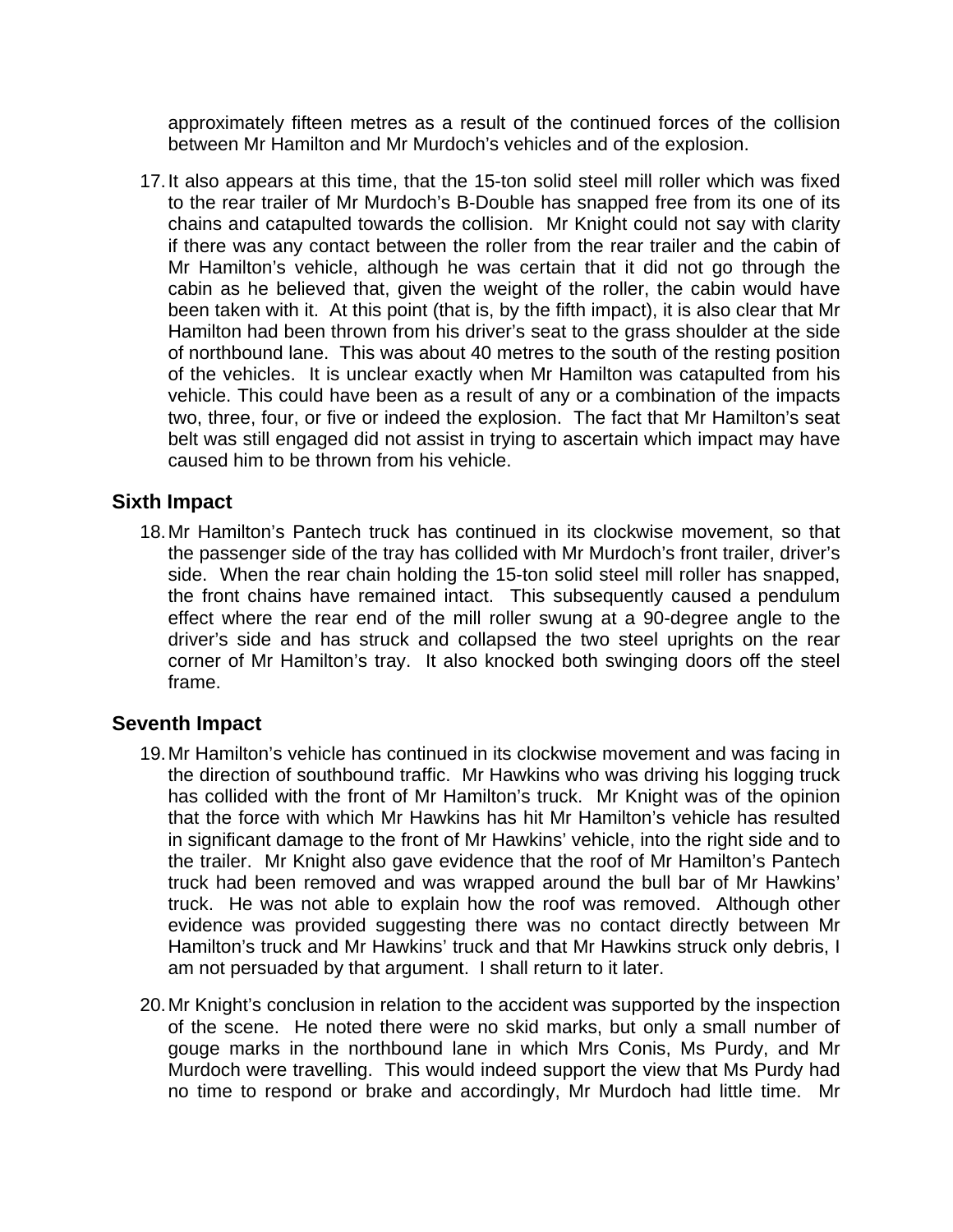Knight's evidence was complemented by that of Sergeant Terry John Kennedy who was tasked to attend the accident and arrived at approximately 1:15 PM. He gave evidence it was raining when he was there and he remained the senior officer at the site.

- 21. Mr Gary Ryan was also called to give evidence. Mr Ryan is the principal vehicle inspection officer at the Queensland Police Service Vehicle Inspection Unit. Mr Ryan had also worked previously in the road accident squads reconstructing road collisions for 23 years and had left the squad ten years ago but had not any recent experience in this area. In relation to the Isuzu truck, Mr Ryan had concluded that it was in a satisfactory mechanical condition at the time of the crash. He further stated, however, that there was a difference in the length of pushrods on the brakes (the left hand being 22 millimetres long and the right hand 25) which was not significant in itself but could impact if the circumstances were outside of the normal braking application. Mr Ryan indicated that, where there were wet roads and unladen vehicles, then the combination of these factors and the difference in the pushrod measurements could affect the performance of the vehicle. Although Mr Ryan had concluded that the Isuzu truck was in a satisfactory condition, once being advised of the surrounding circumstances, he came to the conclusion that those defects could have been contributory to the accident. Mr Ryan was of the opinion that if brakes were applied in an emergency situation, then combined with the pushrod length discrepancies, the brakes would have a tendency to lock up because of the weight transference in the vehicle. The wet road would have exacerbated the conditions. Given the evidence that the load was minimal being 30 sheets of melamine and 12 sheets of plywood weighing only 1.366 tons, Mr Ryan was of the opinion that the rear tyres of the truck would be more likely to lock up than they would in a more heavily laden truck. He concluded that the inconsistencies in the length of the pushrods would have exacerbated the problem due to the inconsistencies in the rate at which the rear brakes were being applied. His summary was that taking into account the camber of the road, with a near unladen truck travelling down a slight incline in wet weather, braking heavily would mean that the rear of the vehicle would travel out to its left and the vehicle would start to rotate clockwise. This would have been exacerbated by the pushrod deficiencies.
- 22. Mr Ryan was unable to give a totally accurate assessment of the mechanical condition of the Falcon due to its extensive damage, but he noted there were no defects that he believed could have contributed to the accident.
- 23. In relation to the Scania B Double driven by Mr Murdoch, Mr Ryan was also of the view that it was in a satisfactory mechanical condition and it had no defects which contributed to the accident. However, Mr Ryan had concerns about both of the trailers of the B Double. Mr Ryan outlined the difficulties with Trailer A which he considered to be in a unsatisfactory mechanical condition because of the maladjustment of the braking system on all three axles and that there was excessive clearance between the brake linings and drums, being four millimetres on the rear axle and similar on the centre, but not to the same extent. In relation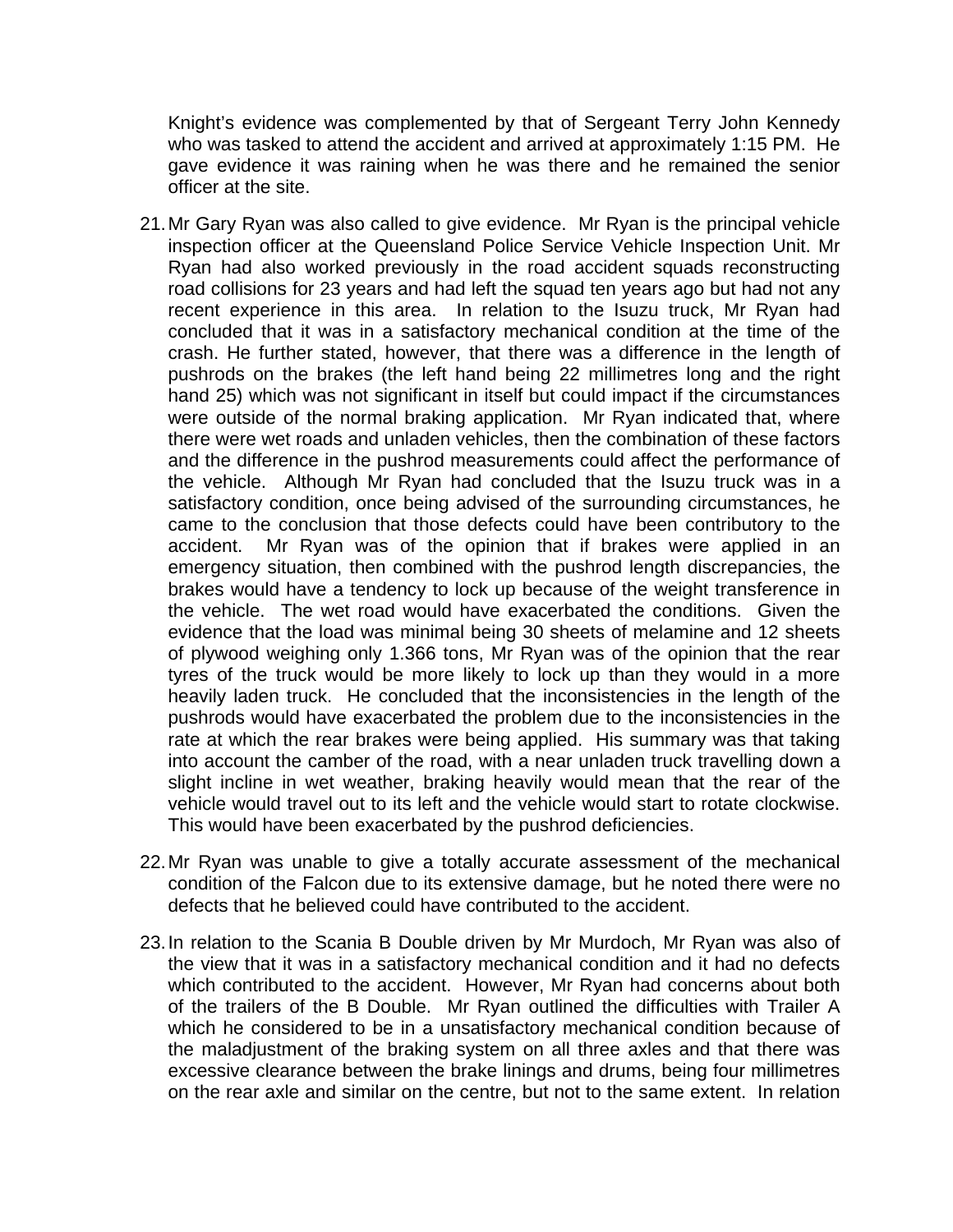to the second trailer, Mr Ryan also opined that it seemed to be in unsatisfactory mechanical condition due to maladjustment of the braking system on all axles. Effectively, he believed that the effect of these defects would be that the wheels would start to fight each other when heavy braking was applied. Although he noted some rust in one of twelve wheels, which would be considered unroadworthy, he did not consider them to be a problem in terms of this accident.

- 24. He was, however, concerned that the maladjusted trailer brakes were significant, and considered there was no or very little contact between the brake linings and the brake drum. He considered both of them unsatisfactory and it would have reduced the braking efficiency of the Scania B Double driven by Mr Murdoch.
- 25. Finally, in relation to the Kenworth prime mover logging truck, Mr Ryan was of the opinion that it was in satisfactory mechanical condition and did not detect any defects that would have contributed to the cause of the accident. However, in relation to the trailer, Mr Ryan concluded that the trailer was in a non-satisfactory mechanical condition because the brakes on the front axle on the left hand side and the centre axle and rear axle would be on adjustment limits. Mr Ryan, however, did not believe that this had any impact on the accident and would have had a minimal effect on the control of the logging truck in the emergency because the prime mover brakes were in good condition.

#### **Independent Expert Evidence**

26. Mr Patane, who was retained as an expert witness to provide a report in relation to the road surface and its possible contribution to the cause of the collisions, also gave evidence at the inquest. His draft report and final report dated the  $19<sup>th</sup>$ of March 2010 were tendered and marked as Exhibit 57 and 58. He gave evidence that the road surface where the impact occurred was Stone mastic Asphalt (SMA), but it was in fact close to a point where there is a change in the road surface between SMA and the NovaChip open graded asphalt. It was clear from Mr Patane's explanations of the various road surfaces that the design of the pavement surfaces requires balancing using asphalt that has sufficient wearing capabilities whilst providing skid resistance qualities in both wet and dry conditions, but also taking in to account factors such as costs, noise, and water spray. Mr Patane had previously given evidence that mastic provided much higher durability. It was more cost effective taking into account its total life and its rough resistance in heavy trafficking. So whilst it appeared to be conceded that stone mastic asphalt was not as effective in wet conditions, Mr Patane believed it was still satisfactory as far as skid resistance. He confirmed that the Vericom testing had been done in wet conditions and he considered, even accounting for the 50% reduction between dry and wet roads, that the SMA was still satisfactory. He concluded the actual value provided by the road exceeded what was required and concluded that the 0.47 was more than sufficient for the conditions. He indicated he considered that the normal requirement would be above 0.35. Mr Patane had also carried out a surface texture tests and was satisfied that the depth of the stone mastic surface was also satisfactory.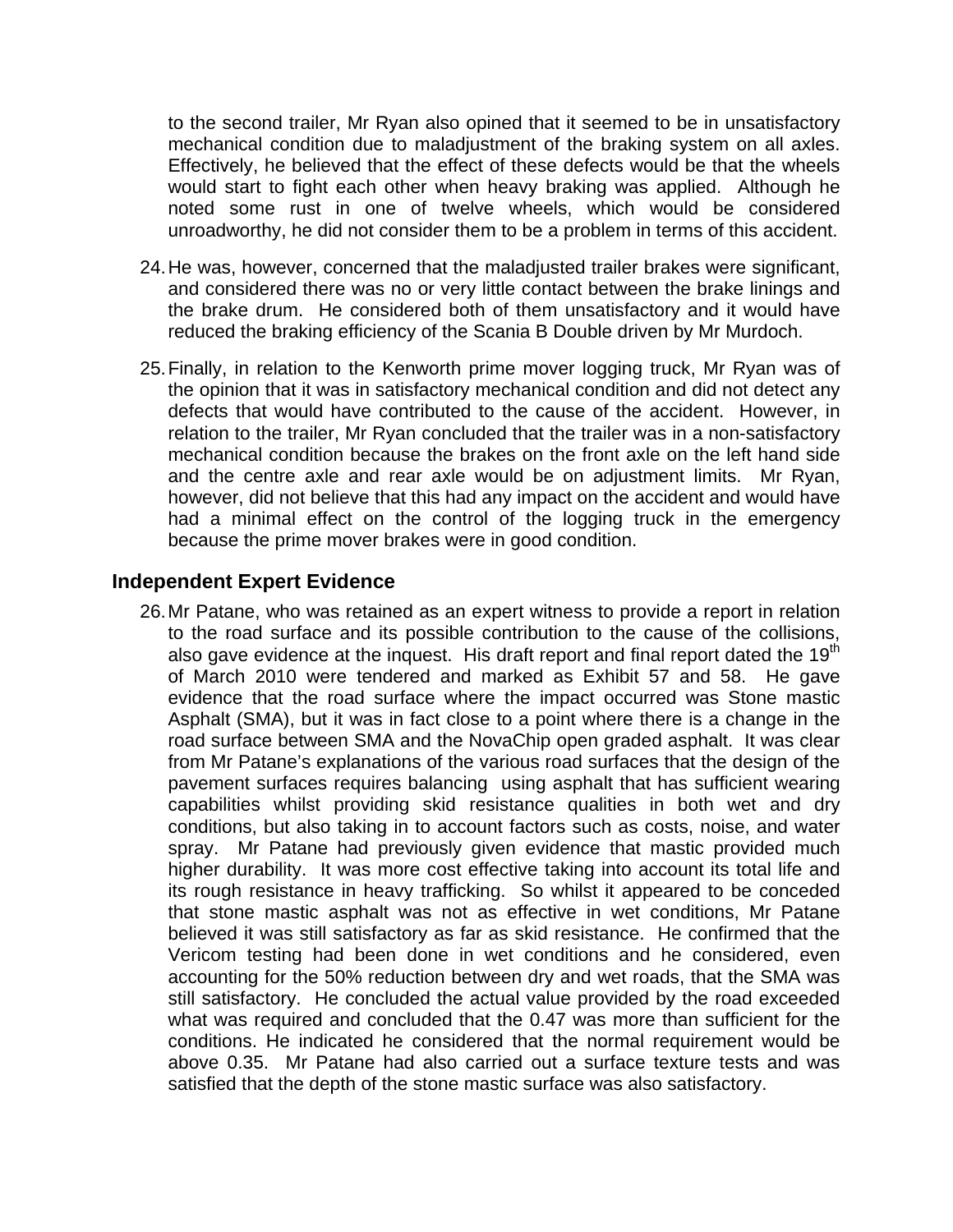- 27. There was reference to the transition point as the accident had, in fact, occurred close to a change in the road surface between stone mastic asphalt and the NovaChip open graded asphalt. He noted the department's tests revealed a depth of 3.5 millimetre of water film at the transition point and indicated that it was desirable to achieve 2.5 millimetre, but the absolute maximum was 4 millimetre. Mr Patane also noted that since the accident, the join had been had been changed from straight across the road to a diagonal join, which would allow the water to get away more quickly. Since the time of the accident the section north of the join has been relaid and the NovaChip open graded asphalt has been replaced as it was resurfaced to open grade asphalt. When questioned as to why that section was resurfaced, Mr Patane indicated that the NovaChip open grade asphalt that was replaced had been laid in 1996 and was resurfaced in 2009 having therefore had a life of thirteen years. He indicated that it would have been getting to the end of its life span, although it would not have been deficient. The stone mastic section, however, was on laid in 2001 and was only seven years old at that time and therefore would not have required any resurfacing. Mr Patane was adamant that the NovaChip open grade asphalt would not have been deficient but simply that the glue would have been losing its adherence and thus the surface would be losing stones. He indicated that in terms of skid resistance, this would make a rougher surface and thus improve the skid resistance as it would have a lot more texture.
- 28. Mr Patane, in considering the department's report, agreed that the wet road surface combined with the heavy breaking of Mr Hamilton's Pantech truck would have contributed to the loss of control of his vehicle. He indicated that the need for heavy braking may be related to the gap between him and the four-wheel drive trying to brake in front of him. When questioned on any recommendations, Mr Patane was unable to make any suggestions regarding design changes to prevent similar types of crashes. He indicated that the department were already addressing the issue by constructing a bypass.
- 29. His report of course suggested that a reduction in speed could assist as he said " *I think there is an issue of speed on that road and by narrowing the lane will actually give that – a feel to actually go slower*".

#### **Evidence of the Department of Transport**

- 30. Mr Rod Tibbett gave evidence on behalf of the department as the project manager for the delivery of the Cooroy to Curra upgrade of the Bruce Highway. He gave evidence of the carriage section of the highway being upgraded (referred to as section B in the plans which indicated a section from the Cooroy Southern Interchange and stretching to Sankeys Road). The section was due to be completed in mid to late 2010. When this section is completed it is estimated that on the figures of 2006, 18,800 vehicles will use the upgraded section of the highway while only 3246 will remain on the existing highway.
- 31. Mr Justin Valks, employed as principal technical officer with the Department of Transport and Main Road also gave evidence in regard to the department's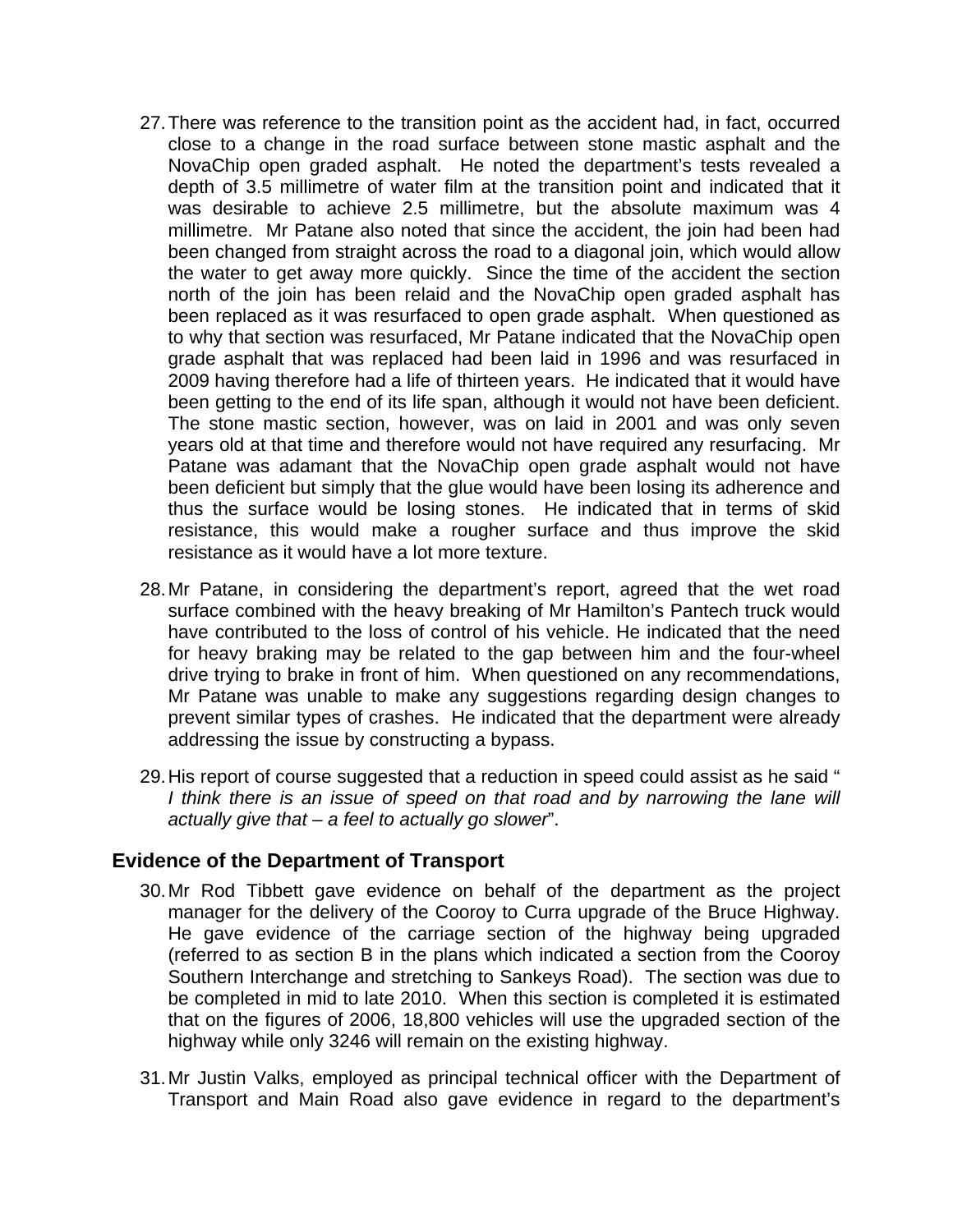investigation into the accident. As well as being a crash investigator, Mr Valks was also travelling a couple of hundred metres behind Mr Hamilton and so was quickly on the scene. Although he was in close vicinity (some 300 metres away), Mr Valks did not see the collision or how it happened due to the heavy rain. His opinion of the chain of events of the accident was mere conjecture from what he had attempted to reconstruct. His role was to conduct testing on the behalf of the department in relation to the road surface.

- 32. Mr Valks also carried out an audit of the traffic collision history of the previous 15 years in the kilometre - 500 hundred meters to either side - around the crash site. There had been a total of 14 crashes there since 2001, which was when audiotactile line marking was installed 90 metres north of the crash site. According to Mr Valks, the crash history did not reveal any significant trends. In fact, many of the crashes appeared to have occurred for no other reason than inattention or falling asleep. Mr Valks commissioned Mr Tulloch to provide a report based on the Vericom skid testing, and he also examined the texture depth test results which had been obtained by the department in the months prior to the accident. He indicated that Vericom testing had showed that the open-graded asphalt which was north of the join had a higher wet skid resistance than the mastic south of the join. However, Mr Valks indicated that the testing showed that, although the stone mastic had a lower value, it was still suitable for the conditions. He also conceded that it was always difficult to have a join on a road but considered it was better to have it on a straight section or a slight down grade rather than on a curve and thus, he considered the placement of the join was in an ideal position.
- 33. Mr Valks did accept that when Mr Hamilton started to brake, it would have been somewhere near the area of transition from the open-graded asphalt to the stone mastic, but could not say where precisely. Mr Valks conceded that if Mr Hamilton had begun to brake in the open-graded asphalt and then transitioned to the stone mastic asphalt, it may have been enough to lock up his wheels.
- 34. In relation to the water build-up at the transition point, Mr Valks had taken photographs as part of his investigations and taken them during the heavy rain. These were labelled A, A-1, and B. Tendered as Exhibit 78C, Mr Valks pointed out that there was no build up of water at the transition point from the NovaChip open graded asphalt to the stone mastic asphalt. Mr Valks did not consider that there was a problem with the transition and he felt it was still well below the maximum flow depth. Mr Valks denied that the resurfacing of the NovaChip had anything to do with the accident, although it was resurfaced approximately nine months after the accident. Mr Volks indicated that the resurfacing had been part of the maintenance program. Exhibit 78-A and 78-B were tendered providing the program maintenance of the department showing the resurfacing of the relevant section of the highway had been scheduled prior to the crash. Mr Valks was adamant that, although Mr Patane believed it was being resurfaced because it was reaching the end of its life, based on the Vericom skid testing, the road had not displayed any signs that it was failing. This is consistent with Mr Patane's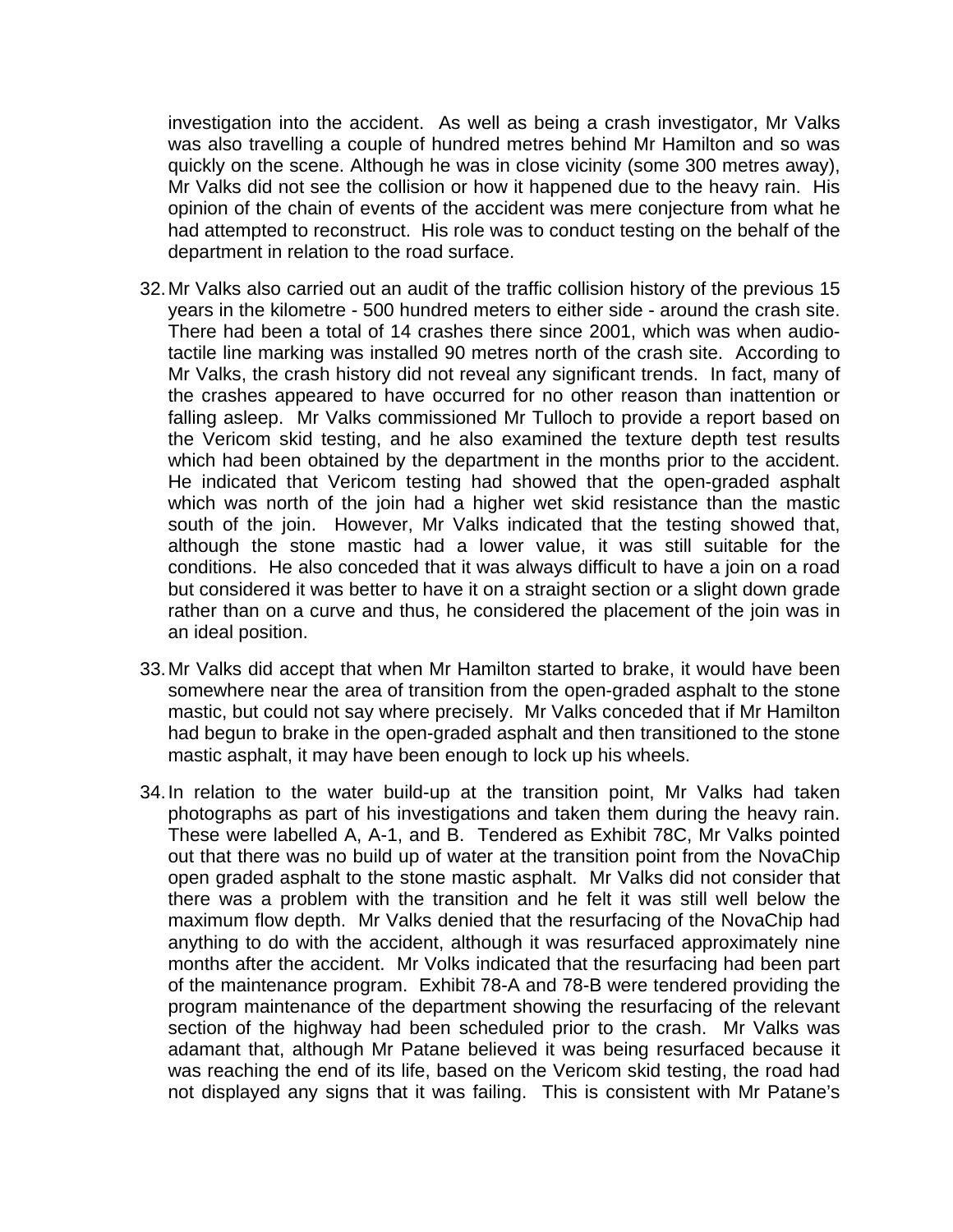view that the friction on the surface was suitable and was adequate for the conditions of the road.

- 35. Mr David Tulloch also provided evidence in relation to the highway in regard to the skid resistance of the relevant section. Mr Tulloch was responsible for performing and analysing the Vericom testing where the collision occurred. The testing was performed on the 16<sup>th</sup> of September 2008, twelve days after the accident. Mr Tulloch performed the Vericom testing 30 meters each side of the transition joint from the NovaChip open-graded asphalt to the stone mastic. His test results showed that the stone mastic had a 40% higher coefficient of friction than the NovaChip in dry conditions. However, Mr Tulloch stated that his test revealed that in wet conditions, the friction supplied reduced by 33% for NovaChip open asphalt, and for the stone mastic, the reduction was 50%. Mr Tulloch indicated that the acceptable G Force rating for wet conditions was 0.4. He gave evidence that the typical result would be between 0.4 and 0.6 in the wet. The value for the stone mastic asphalt was 0.47, which he described as midrange, and the open grade asphalt produced a result of 0.55 which he described as good.
- 36. Most notably, however, Mr Tulloch indicated that surface transitions would affect the skid dynamic. Mr Tulloch was of the opinion that if a vehicle is maintaining a brake application force with the wheels still rotating but close to locking up, then as it co-transitions to a low friction surface (onto the stone mastic in this case), this may be sufficient to lock the brakes. Mr Tulloch was of the opinion that the Pantech's brakes locked up close to the transition, but he could not say if it could be determined absolutely. Mr Tulloch, given the information that the Pantech truck was almost empty of cargo and had braked heavily, described the significance of this resulting weight transfer from the rear axle to the front axle, which makes it easy for the rear wheels to lock up. He likened this to a hand brake turning with immediate loss of steering capacity causing the vehicle to rotate. Further, because of the cross fall of the road, the Pantech truck would have entered into a clockwise rotation, which supported the evidence given by other witnesses.
- 37. Mr Tulloch was also of the view that the B-Double driven by Mr Murdoch was more likely to have crashed into the back of the Falcon causing this car to crash instantaneously into the side of the Pantech. He believed that the damage to the Falcon was so square that it looked like a typical rear-end collision from a very heavy vehicle to a light vehicle which are not aligned. He believed that, if the Falcon has collided with the Pantech first, then the vehicle would have been misaligned and damage would have been more square rather than at an angle. However, Mr Tulloch was relying only on photos of damage to the rear of the Falcon vehicle as he did not inspect it. Further he wouldn't rule out the possibility that the Falcon was stationary or had slowed significantly when it was hit by Mr Murdoch. Mr Tulloch could not say what he determined to have caused the explosion. He stated that the collision by Mr Murdoch from behind could have ruptured the fuel tank or it may have been when the Falcon hit the fuel tank of Mr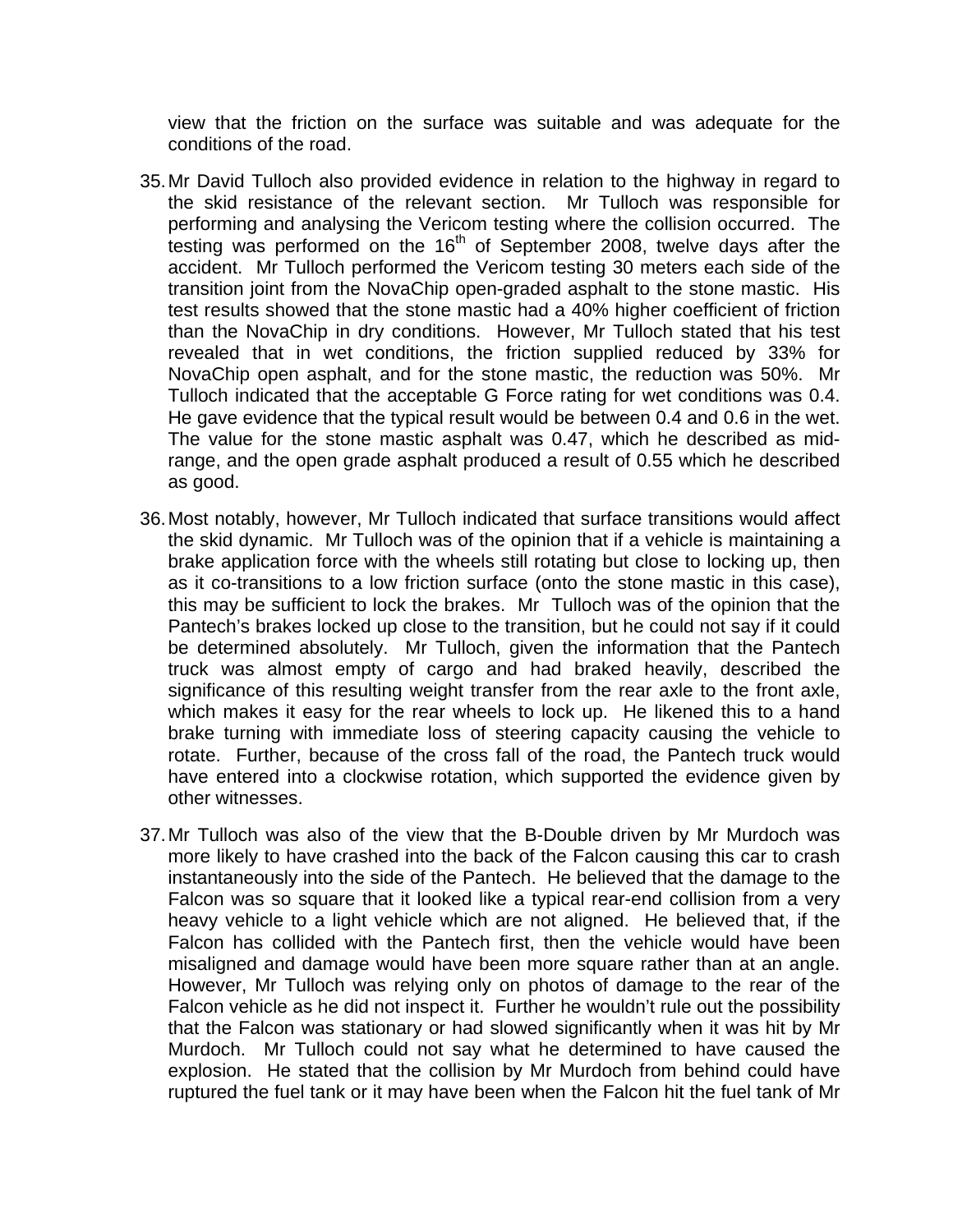Hamilton's vehicle or a combination of both. He was of the view the sandwiching effect had caused the Falcon to be spat out from between the trucks. Mr Tulloch was of the view that Mr Murdoch's vehicle then had struck the left side of the cabin of Mr Hamilton and resulting in the 15-ton steel roller becoming free and disintegrating the cabin of the truck. When given the evidence of Mr Hawkins, Mr Tulloch rejected Mr Hawkins' version of events and would not accept that the damage sustained by the cabin of Mr Hamilton could have been done in a vehicle-to-vehicle collision and believed that it was, in fact, done by the 15-ton steel roller. He initially considered the damage to Mr Hawkins' vehicle as relatively minor but conceded there was fairly significant impact damage when he viewed the photographs. He maintained his view, however, that the damage could have been sustained as a result of leaving the road and furrowing in the dirt rather than hitting Mr Hamilton's vehicle.

- 38. Mr Tulloch was also of the view that Mr Hamilton would have been thrown from the Pantech truck when its cabin was hit by the 15-ton steel roller from Mr Murdoch's vehicle. He held this view as the body had travelled so far that, he said, nothing had interfered with it. He believed that the only way a body could project that far travelling, as it would have been, at 60 or 70 kilometres an hour was that basically it had come free of everything and travelled through the air without hitting anything.
- 39. Although Mr Tulloch was extremely helpful in his summations, his expertise was in relation to the skid resistance of the highway. I accepted his expertise as he indicated that he investigated well over 500 multiple car crashes having previously worked as a crash investigator with the Queensland Police Services. However, Senior Constable Knight was the principal crash investigator involved in the incident and he attended the site. Overall I preferred his evidence in relation to the sequence of the impacts as it was more in accord with that given by the other witnesses, particularly Mr Hawkins. These areas of differentiation were really only conjectural in ascertaining the exact timing of the actual collisions, which were, of course, only seconds apart if that. The main area of conjecture is whether Mr Murdoch hit the Falcon prior to it colliding with Mr Hamilton's Pantech.

## **Findings**

- 40. It is impossible to determine with certainty the sequence of impacts but what is certain is that as a result of the accident on the  $4<sup>th</sup>$  of September 2009, three people lost their lives. Mark John Hamilton, the driver of the Pantech truck died of multiple injuries from the motor vehicle accident, Rachel Gai Purdy, who was 16 weeks and five days pregnant at the time of the collision, died of incineration as the consequence of the motor vehicle collision. Cory James Whitmore died of incineration as a consequence of the motor vehicle collision.
- 41. I find that at about 12:50pm on the  $4<sup>th</sup>$  of September 2008, a Pantech truck being driven by Mr Mark Hamilton was forced to brake heavily as a result of the vehicle in front, a Land Cruiser towing a boat, braking in response to a line up of traffic.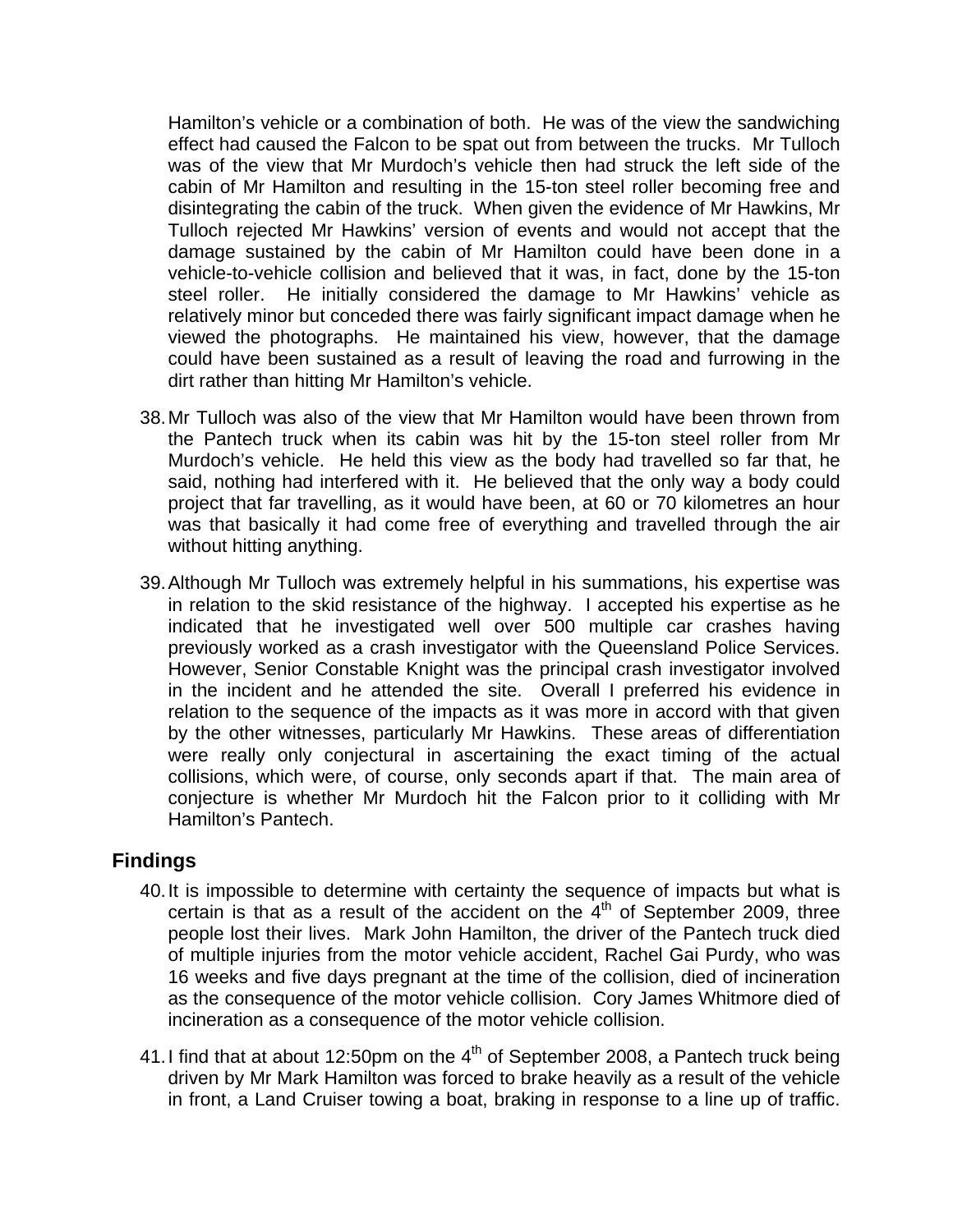It is highly probable that Mr Hamilton was travelling too close to the vehicle in front taking into account the weight of his vehicle, the fact that it was only partially laden and the intense weather conditions meaning that the road was wet. There was no evidence that there were sheets of water over the road but the road was wet as the weather alternated between showers and heavy rains. The abrupt application of brakes by Mr Hamilton coupled with the combination of the wet conditions, the unladen vehicle and the discrepancy in the length of the pushrods caused three wheels to lock up. The weight transference to the front of the vehicle reduced the traction of the rear wheels which have lost traction and the vehicle has commenced sliding in a clockwise direction down the centre of the road. The cabin of Mr Hamilton's vehicle has then crossed over into the northbound lane where it has clipped the rear of Mrs. Conis' Suzuki Swift. Having lost control of his vehicle, Mr Hamilton would have been powerless to stop it and it has continued to slide in a clockwise manner down the highway. At this stage, the vehicle would have been transverse across and effectively blocking the road. The vehicle driven by Rachel Purdy would have had little, if any, time to react to the cabin and front part of the truck being in her lane. The evidence, which I accepted, was that vehicles were likely to be travelling at approximately 80 to 90 kilometres per hour. I accepted Ms Purdy would have had only approximately two seconds to react once she perceived Mr Hamilton's vehicle had crossed onto her side of the road.

- 42. I find that Ms Purdy's vehicle has collided with the passenger's side of Mr Hamilton's truck behind the cabin and in the vicinity of the fuel tank. This impact would have had the effect of pushing the Falcon motor vehicle containing Ms Purdy and Mr Whitmore backwards in the direction from which they had come. Travelling behind the Falcon was the B-Double driven Mr Murdoch.
- 43. I accept the evidence of Mr Knight and Mr Murdoch finding that it is more likely that the Falcon collided with the vehicle driven by Mr Hamilton prior to Mr Murdoch hitting the vehicle with all might square on.
- 44. I accept Mr Murdoch's uncontested evidence that his vehicle was equipped with a speed limiting device set at 98 kilometres per hour and accept that there was no evidence that he was travelling above the speed limit. His evidence was that he was travelling at approximately 80 kph at that time of the incident. Regardless of this time, I accept the evidence that, like Ms Purdy, he would have had very little time to react to the situation. While there is always a concern of tailgating (which, anecdotally, seems to be a common practice on this stretch of highway) there is insufficient evidence to conclude that Mr Murdoch was travelling too close to Ms Purdy's car. Mrs. Conis gave evidence that she believed Mr Murdoch was tailgating her but Mr Murdoch also gave evidence that he was travelling with a similar vehicle in tandem and that vehicle had passed him earlier. I accept Mrs. Conis's view that the vehicle behind her was travelling very close to her as the disparity in the size of the vehicles can be extremely intimidating for a vehicle being followed by a large truck. As I indicated, I prefer the evidence of Senior Constable Knight, supported by that of Mr Valks and Mr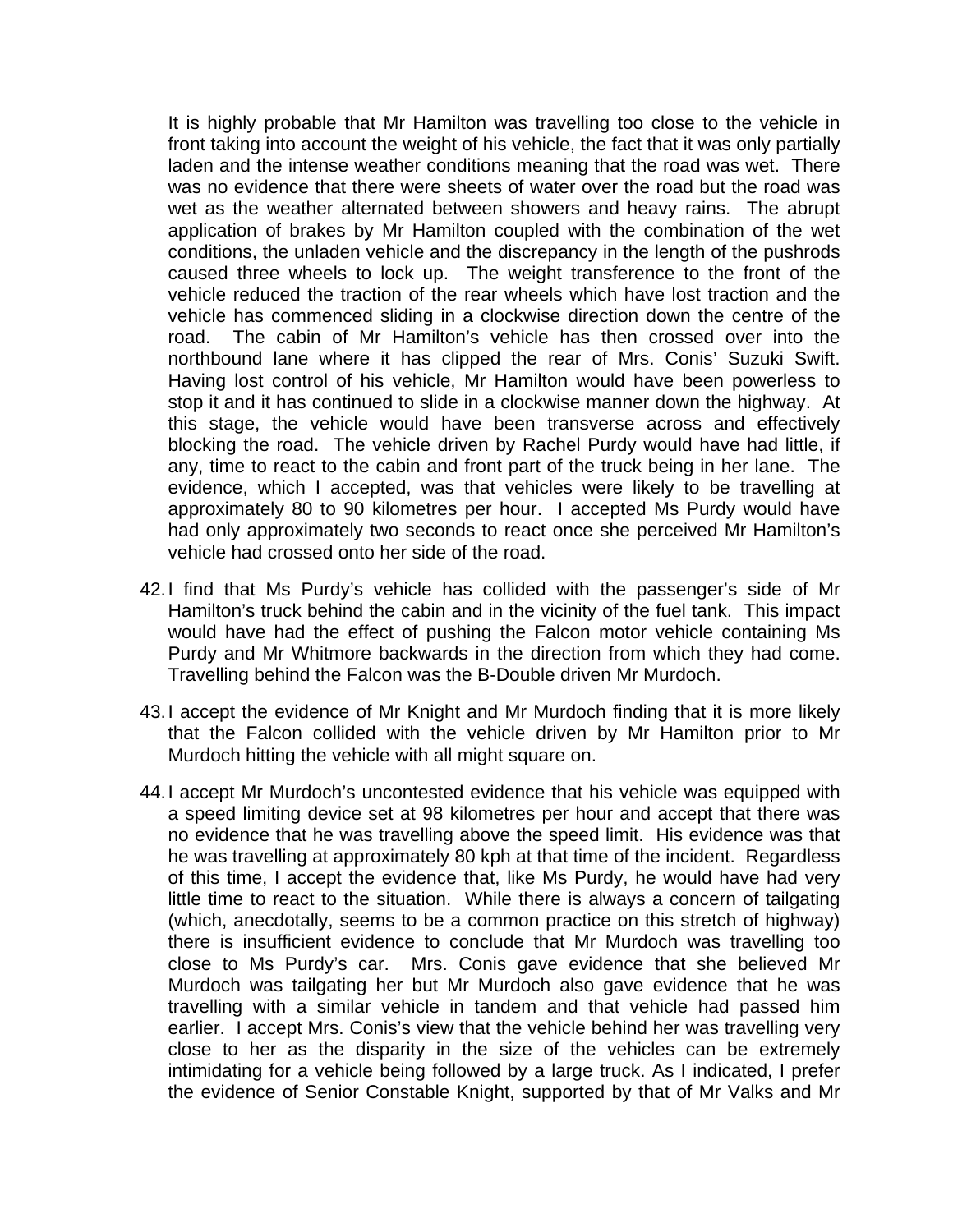Murdoch, indicating that Ms Purdy had little time to perceive the problem, much less react to decelerate or come to a stop. Unless she had decelerated significantly, there would be no basis for suggesting that Mr Murdoch caught her up effectively to shunt the vehicle into the Pantech truck. I reject the suggestion that the collision was square on and note from the photographic evidence that the right rear of Ms Purdy's vehicle sustained greater impact then the left rear. This was clearly evident in Photo 33.

- 45. Although Rachel Purdy's mother and Cory James Whitmore's parents supported the submission of Mr Tulloch that he believed the first collision involved Mr Murdoch impacting on the Falcon, on the balance of probabilities, this does not appear to be the case. Despite there being some evidence of it being a squareon impact, the photographic evidence simply did not reflect this. It suggested that the drivers rear side was impacted more indicating that the vehicle was at an angle consistent with being pushed in a clockwise direction while it was under the Pantech vehicle. This also is consistent with the fact that neither Mr Stjernquist nor Mr Mortimer recalled seeing the blue Ford sedan indicating that it was, in all probability, virtually on the point of impact and thus Ms Purdy would have no time to react to be able to stop. In all probability she was stopped by the collision and then Mr Murdoch was stopped also by the collision.
- 46. The family has submitted also, that the statement of Ms Conis should be given heavy weight in relation to her being tailgated. I accept that at one point Mrs Conis was tailgated. I also accept that it is possible that it was Mr Murdoch's vehicle bearing down heavily on her and thus he was travelling in close proximity to the vehicles. However, I've already indicated that I preferred the evidence of Constable Knight and therefore find that Rachel and Cory died at the point of impact with the Pantech truck prior to the collision of their vehicle with Mr Murdoch's. I accept Mr Murdoch's inconsistencies and prefer to consider that he was more likely the one and half trailer lengths behind Ms Purdy's car rather the reconstruction he has inadvertently tried to carry out. This is not a criticism of Mr Murdoch, but a traumatic event like this must weigh heavily and no doubt he has been over and over it in his mind.
- 47. Mr Purdy, Rachel's father, also submitted that she was hit from the back and pushed directly into the Pantech straight on. Although Mr Tulloch suggested this, it was obvious that she was not hit directly square on as there was more damage to the rear right as I have indicated. Given the speed and the distances involved, even accepting that Ms. Purdy was a very competent driver and would have done everything in her power to avoid the oncoming truck, the reality is she would have had very little time to perceive the problem and little or no time to actually implement any avoidance action.
- 48. I find that soon after Ms Purdy's vehicle collided with the Pantech truck, Mr Murdoch's vehicle collided with the back of the vehicle which was slightly skewed in a clockwise position. This is the most probable outcome given that the car was probably wedged under the truck which had continued also to move in a clockwise direction. I find that soon after Mr Murdoch's truck collided with the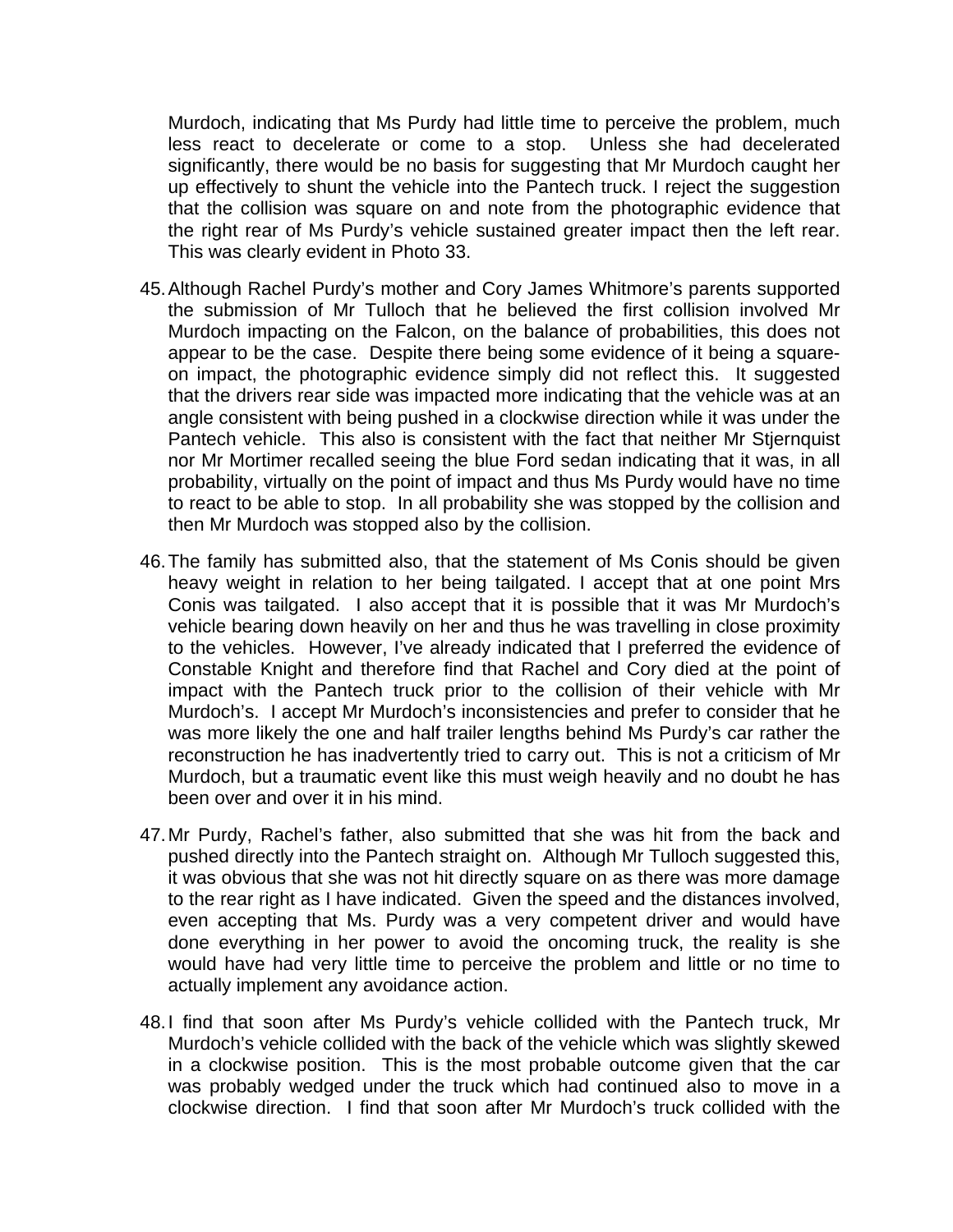back of the Falcon, and the Pantech truck continued to move in the clockwise direction, Mr Murdoch's vehicle continued and shortly thereafter collided with the side of the Pantech truck just behind its cabin. As a result and with the combination of the impacts, the Pantech truck was then forced farther around in a clockwise direction such that it was facing the southbound traffic. This is consistent with the evidence of Mr Hawkins. The steel mill roller, which was chained onto the second B-Double, had broken one of its chains causing the roller to swing like a pendulum hitting the rear of the Pantech truck as the Pantech was continuing to spin back to face the direction from which it came. The steel mill roller demolished the rear stanchions and cargo doors of the Pantech truck. As Mr Murdoch's truck has come through the scene, it has impacted on the left rear of the Pantech truck and the vehicle containing Ms Purdy and Mr Whitmore, well alight from the explosion, has been ejected to the eastern shoulder of the road. It is not possible to pinpoint exactly what caused the explosion but there were two potential fuel explosions: the fuel tank of the Pantech truck, which was struck by the Falcon, and the fuel tank of the Falcon itself when it was hit from behind by Mr Murdoch. The bonnet of the Falcon was peeled back by the force of going underneath the tray of the Pantech, and thus it's highly likely that the fuel would have spilled over the engine bay and ignited.

- 49. I find that I accepted the evidence of Mr Hawkins that the Pantech truck was coming back at him and that he saw the cabin, but no one was in it. I found that by this point, Mr Hamilton had been ejected. Again, it is not possible to say at what point exactly Mr Hamilton had been ejected. I accepted Mr Hawkins' evidence that he believed that the cabin was intact. It may well have been intact as it spun back towards him before the steel roller collided with it causing the cabin to disintegrate effectively at virtually the same time as the timber truck collided with the Pantech. In the process of the short milliseconds, it would be impossible for Mr Hawkins to note exactly when the disintegration actually occurred. I accepted and preferred the evidence of Mr Hawkins and that of Senior Constable Knight over that of Mr Tulloch. Given that Mr Knight saw the vehicle and Mr Hawkins was in the vehicle, it is more likely that their evidence that Mr Hawkins' Kenworth timber truck impacted with the vehicle is more accurate. Mr Tulloch was of the view that Mr Hawkins vehicle impacted only with the roof and the debris from the collision of the mill roller and the cabin.
- 50. I find that after impacting with the cabin of the Pantech truck, the Kenworth has gone over the side of the road and sustained further damage, particularly as the trailer tipped on its side. I accept the evidence of Mr Hawkins that his vehicle impacted with the cabin of the Pantech as it spun around especially as the photographs support this view.
- 51. I find that the road surface design and geometry didn't play any significant role in the cause of the collision. I accept the evidence of Mr Tulloch, who presented as an expert and was a very thorough witness, that the section of the highway had sufficient coefficient of friction in wet conditions. This applied to the NovaChip open-graded asphalt and the stone mastic asphalt, although it is accepted that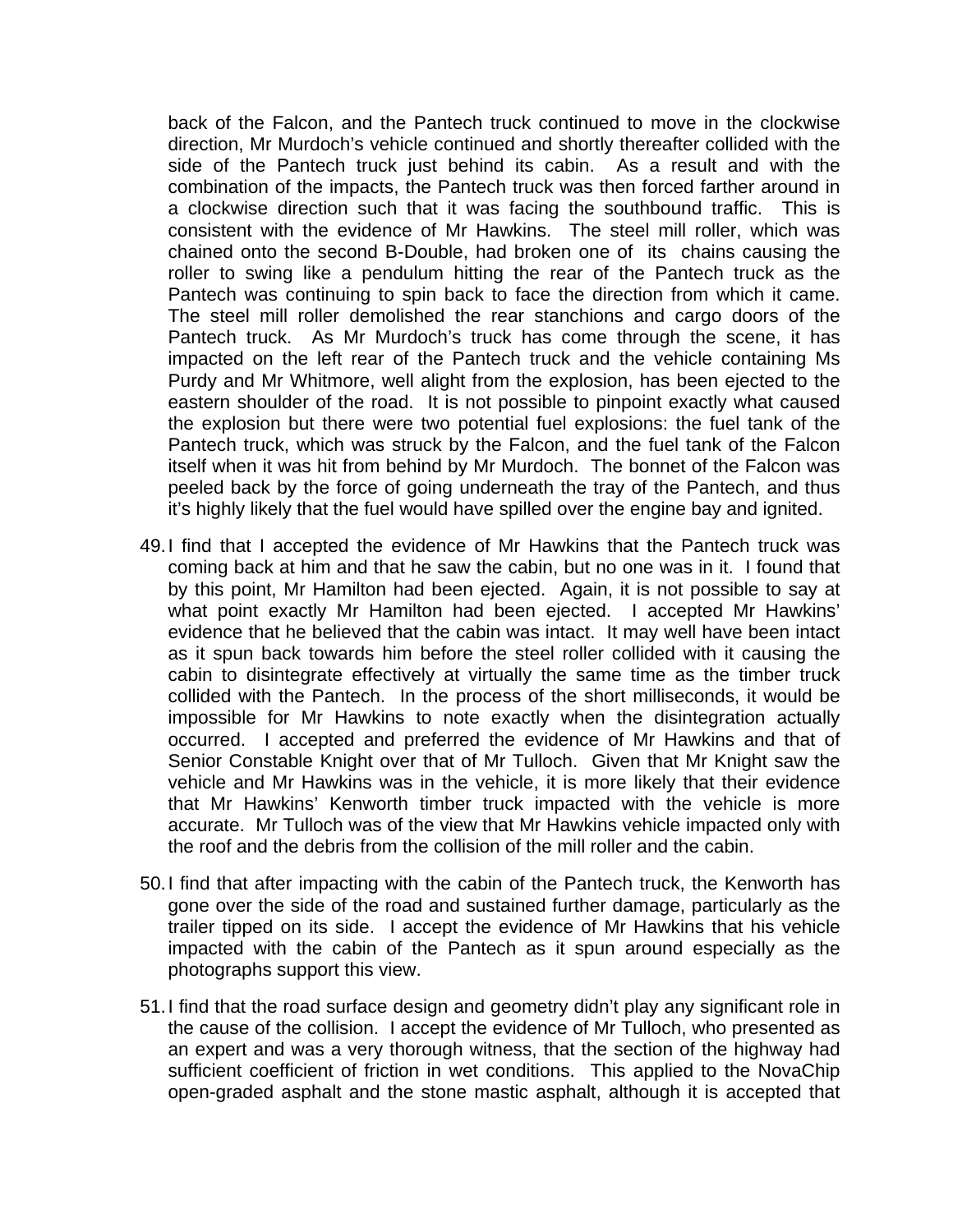stone mastic loses a greater proportion than the open graded asphalt in wet weather. While it is possible that Mr Hamilton applied his brakes in the transition area, I find this could not have caused him to lose control but could have exacerbated the problem which occurred as a result of his travelling too closely and braking harshly in wet conditions with maladjusted brakes and a lightly laden truck. I accept the evidence of Mr Tulloch that the transition area did not show any excessive build up of water particularly at the time of the Vericom testing. This was also the evidence of Mr Valks, which was uncontested.

52. Clearly, this accident occurred because Mr Hamilton, probably driving too close to the vehicle travelling in front and probably too fast for the road conditions, has applied the brakes. As a result of a sudden brake pressure with an almost empty truck exacerbated by the maladjusted brakes on a wet road, he lost control and was not able recover. Ms Purdy's vehicle was not overtaking or attempting to overtake and there was no evidence at all that she was speeding. Ms Purdy could not possibly have caused or even contributed to the cause of the collision but was unfortunately in a position where she could not have perceived the problem, much less responded to it within the time available. I find that Mr Murdoch was travelling behind Ms Purdy and while it is possible that he was travelling closer to her than was safe to do so in the wet conditions, he could not have avoided colliding with the accident in the time available to him given the vehicles would have continued towards him. On the evidence, Mr Murdoch's collision with the first impact is unlikely to have contributed to the deaths of Ms Purdy or Mr Whitmore who, on all evidence, would have died instantaneously on the first collision.

## **Recommendations**

53. There can be no doubt that Mr Hamilton was unable to brake safely when the vehicle in front of him braked to account for the slowing traffic ahead of that vehicle. Mr Hamilton was on all accounts driving too close to stop safely when the need arose and this combined with the lack of weight in his truck and the wet conditions to exacerbate the problem. There can be little doubt that travelling too close to the vehicle in front is fraught with danger especially on a road with high volume of traffic. Legislation to mandate actual distances required between vehicles may assist to minimise the circumstances where braking in high traffic areas could lead to these tragedies. Reducing the speed limit would also assist in reducing the distance required for stopping. The current speed limit of 90 kph is one step in the direction but a speed limit for wet and dry conditions as in other jurisdictions may also assist.

## *Overall Conclusion*

The highway between Gympie and Cooroy on which these three accidents occurred has been and continues to be the source of much debate.

On the evidence before me the road design, construction and surfacing is acceptable and of sufficient standard to meet the demands of the road and the vehicles.